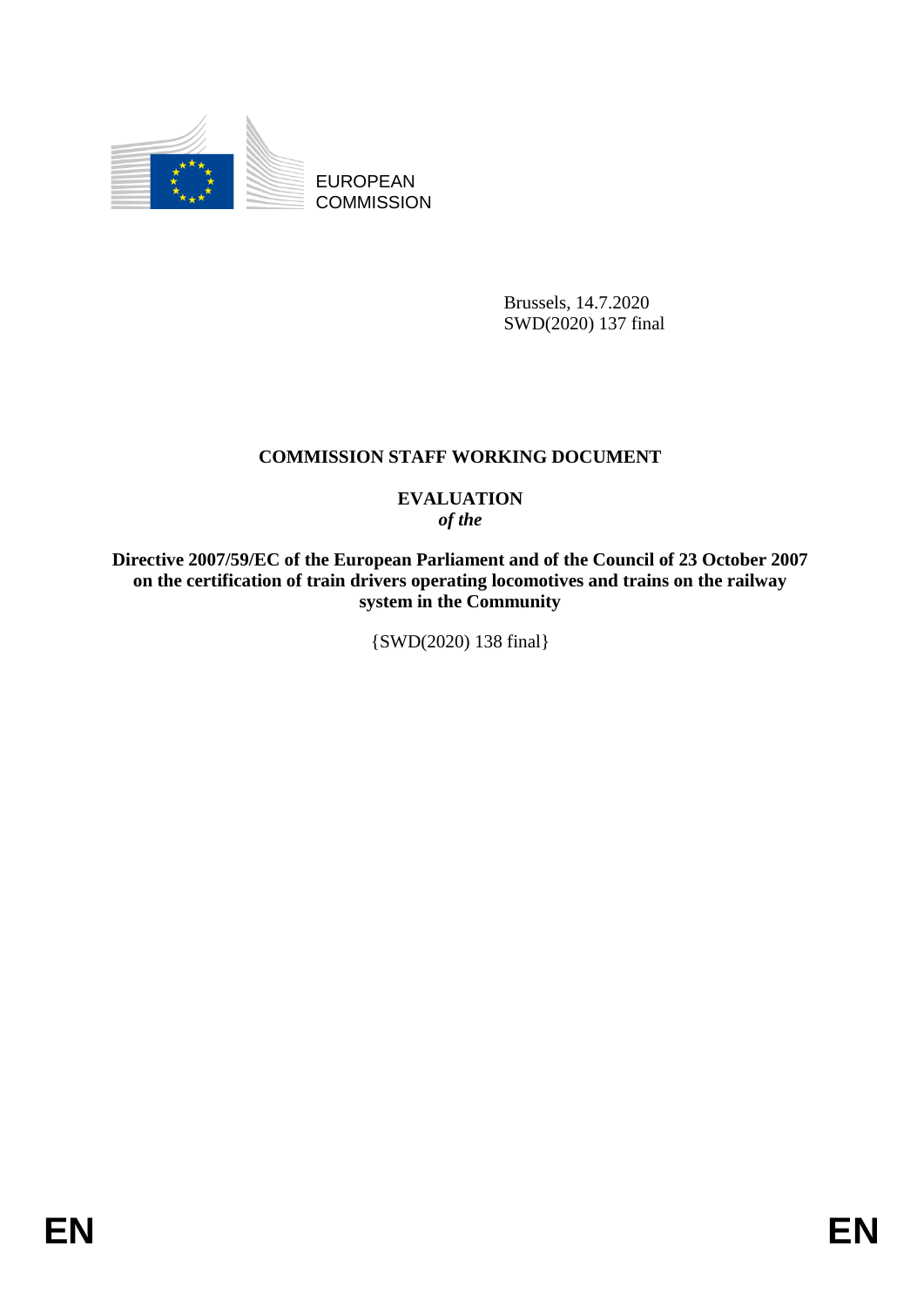# Table of contents

| $\overline{1}$ . |  |  |  |
|------------------|--|--|--|
| $2^{1}$          |  |  |  |
| $\mathcal{E}$    |  |  |  |
| $\mathbf{4}$ .   |  |  |  |
| 5 <sub>1</sub>   |  |  |  |
| 6.               |  |  |  |
| 7.               |  |  |  |
|                  |  |  |  |
|                  |  |  |  |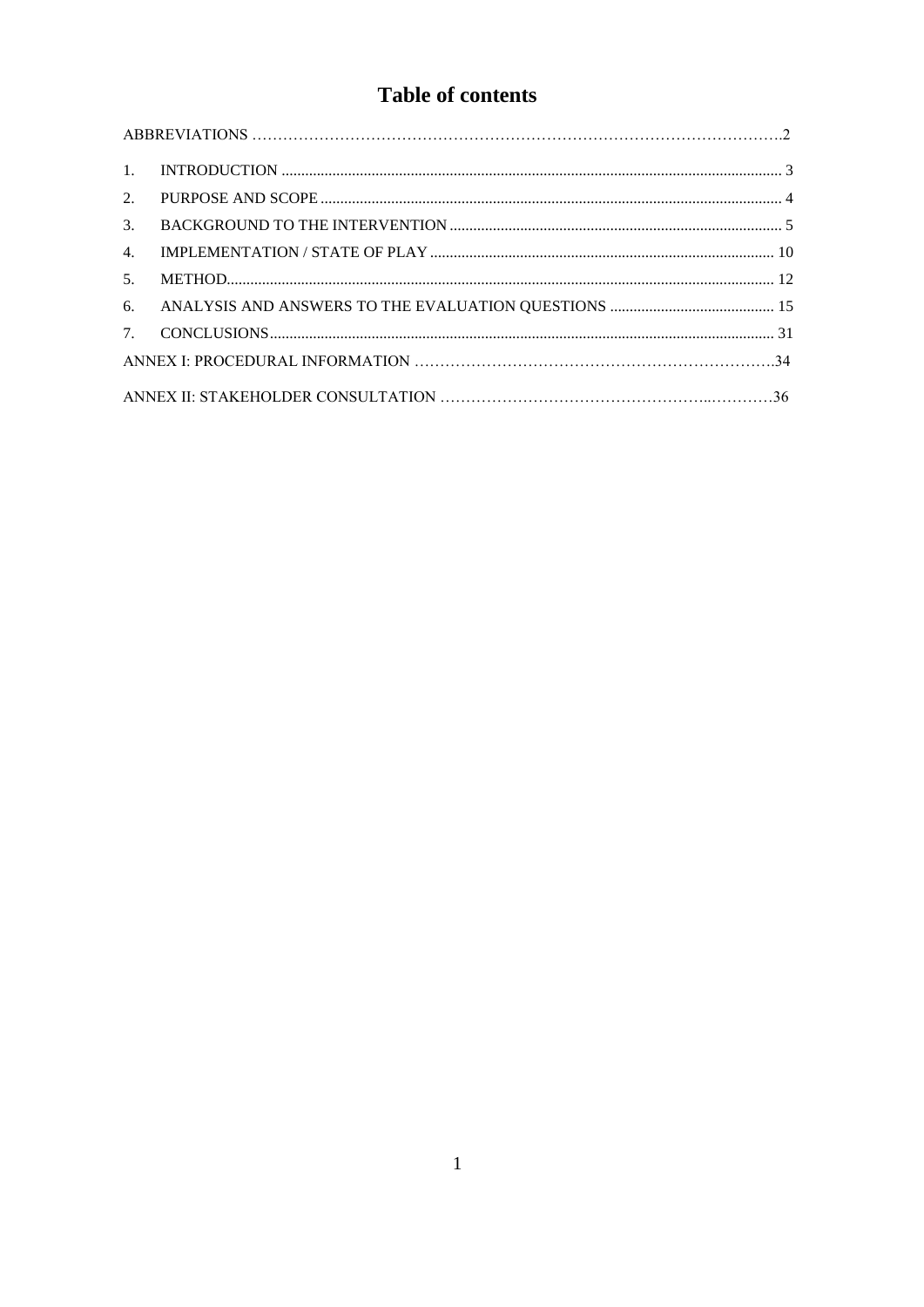## **ABBREVIATIONS**

| <b>ATO</b>   | <b>Automatic Train Operation</b>        |  |
|--------------|-----------------------------------------|--|
| <b>CEFR</b>  | Common European Reference Framework     |  |
| <b>CER</b>   | <b>Community of European Railways</b>   |  |
| <b>ERA</b>   | European Union Agency for Railways      |  |
| <b>ERTMS</b> | European Rail Traffic Management        |  |
|              | System                                  |  |
| <b>ETF</b>   | European Transport Workers' Federation  |  |
| <b>IM</b>    | <b>Infrastructure Manager</b>           |  |
| <b>NLR</b>   | <b>National Licence Register</b>        |  |
| <b>NSA</b>   | <b>National Safety Authority</b>        |  |
| <b>RINF</b>  | Register of Infrastructure              |  |
| <b>RMMS</b>  | Report on Monitoring Development of the |  |
|              | <b>Rail Market</b>                      |  |
| <b>RU</b>    | Rail Undertaking                        |  |
| <b>TSI</b>   | <b>Technical Specifications for</b>     |  |
|              | Interoperability                        |  |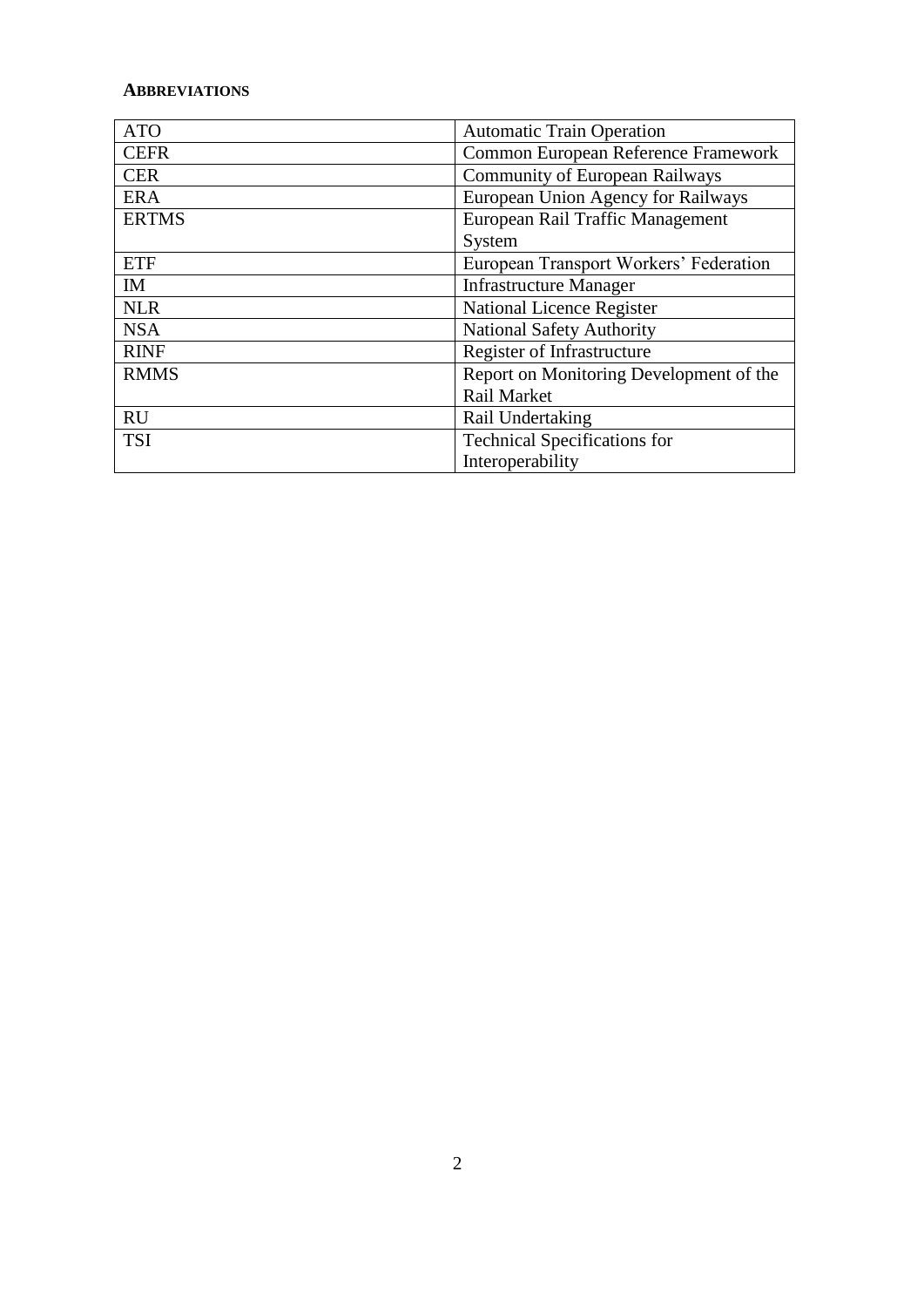# <span id="page-3-0"></span>**1. INTRODUCTION**

The creation of a European Railway Area through the integration of national rail systems is an EU long-term target, aiming to make rail more competitive and thereby transport more sustainable. Making sure that national borders no longer constitute obstacles for EU wide operations is at the heart of it. This includes ensuring that cross-border operations are not hampered by diverging national staff requirements and standards requiring changing train drivers and crew every time a train crosses a border. The European train driver certification scheme set out by Directive 2007/59/EC is an important step in facilitating cross-border operations.

In many Member States, the Railway Undertakings (RU) are among the largest national employers. At the end of 2016, just over 1 million people were employed in the European railway sector<sup>1</sup>. Between 2011 and 2016, reported employment rose by 8% in total<sup>2</sup>. Based on the data<sup>3</sup> collected by the European Union Agency for Railways (ERA), at the end of 2016 there were more than 180.000 train drivers in the EU; out of these, about two thirds were certified based on Directive 2007/59/EC on the certification of train drivers (the Directive) and one third not yet certified based on the Directive.

Since adoption of the Directive, the ageing of the workforce in the rail sector intensifies. The structure tends towards older workers, with workers older than 40 years typically representing more than 50%. Despite the apparent improvement in the age pyramid over the years, the high percentage of railway staff older than 50 in 2016 suggests that a large contingent of workers is expected to leave the railways soon.

The ageing of staff increases the need for developing lifelong learning programmes and increasing recruitment efforts. It is also important to avoid a loss of knowledge and competencies when generations change, in particular for key occupations with skill shortages such as train drivers.

At the same time, since the adoption of the Directive, digitalisation of railways has gained momentum, offering important opportunities to increase reliability, improve performance and efficiency of the rail system, and fundamentally change the way companies provide service to customers and organise their operations.

The European Rail Traffic Management System (ERTMS)<sup>4</sup>, has the potential to reduce costs dramatically by eliminating trackside signalling, as well as boosting capacity and safety. The current state of deployment of ERTMS raises the issue of combining "new" and "traditional" technologies during the transition; train drivers have to master both. A

 $\overline{a}$ Based on the 6<sup>th</sup> Report on Monitoring Development of the Rail Market (RMMS) adopted in February 2019. The  $7<sup>th</sup>$  RMMS report is currently under preparation.

<sup>&</sup>lt;sup>2</sup> However, as mentioned in the  $6<sup>th</sup>$  RMMS report, this change appears to be dominated by increases in the number of reported staff at both infrastructure manager and incumbent railway undertaking in France.

<sup>&</sup>lt;sup>3</sup> Data from 18 Member States, Switzerland and Norway

<sup>4</sup> ERTMS aims at replacing the different national train control and command systems in Europe. Its deployment will enable the creation of a seamless European railway system and increase European railway's competitiveness. ERTMS has two basic components: ETCS, the European Train Control System, is an automatic train protection system (ATP) to replace the existing national ATP-systems; and GSM-R, a radio system for providing voice and data communication between the track and the train, based on standard GSM using frequencies specifically reserved for rail application with certain specific and advanced functions.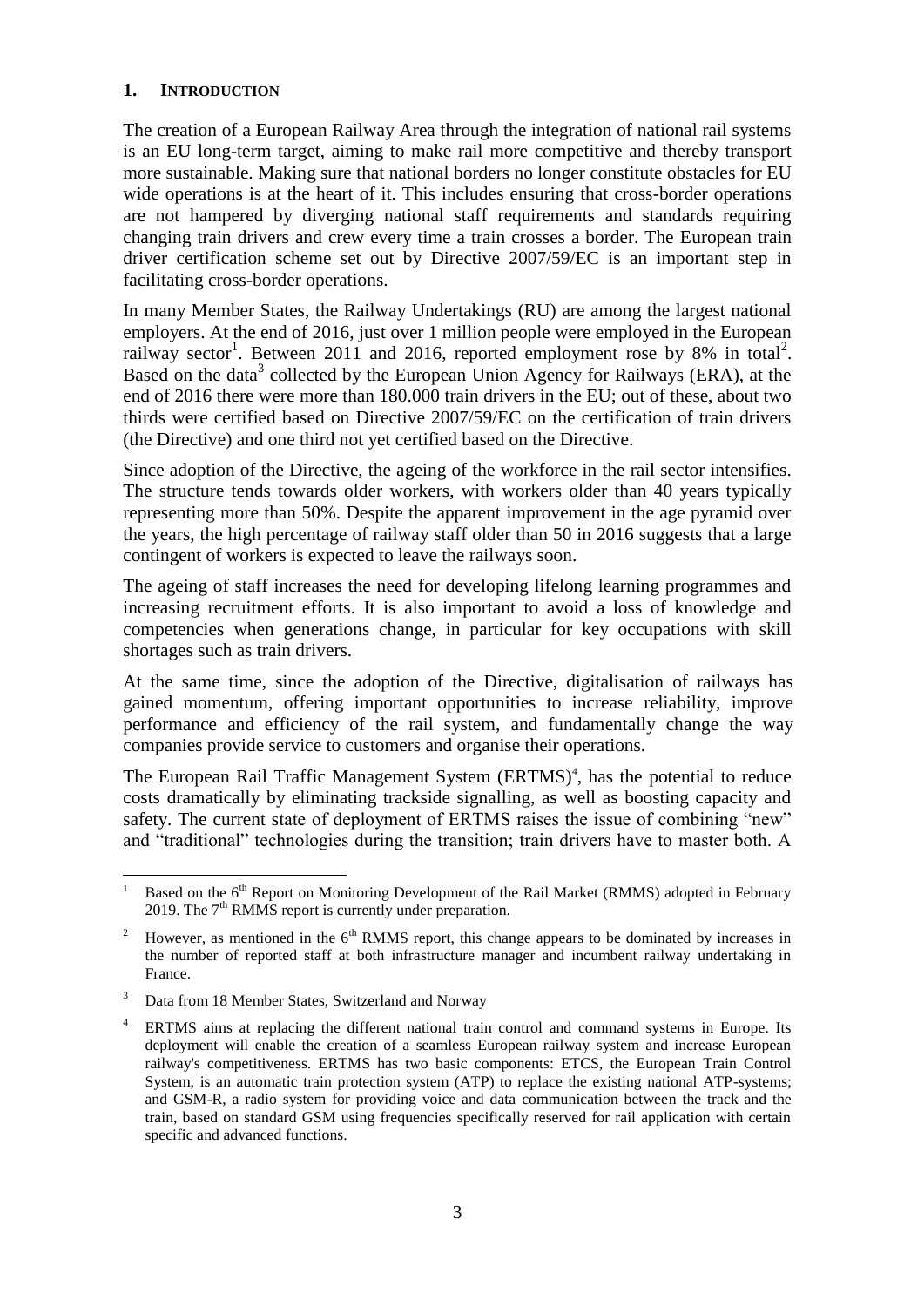study conducted in the Netherlands<sup>5</sup> indicated that driving in ERTMS may lead to a low activation of the driver and could decrease its situational awareness. At the same time, with ERTMS the driver receives key information on both static and dynamic characteristics of the tracks several kilometers ahead, e.g. speed restrictions subsequent to an occupied track, which allows the driver to anticipate. This is of particular importance for freight trains in order to improve energy consumption and limit the efforts on the coupling. ERTMS therefore provides all the necessary data for the driver, and in longer term, it is expected to influence the content of training regarding the infrastructure.

In the future, the Automatic Train Operation  $(ATO)^6$  is expected to dramatically change the interaction between the infrastructure and the traffic management system, thanks to ever more intelligent onboard systems. The first levels of ATO assist train drivers to have better performance in terms of speed profiles, provide easier interfaces with the infrastructure and dispatch, and further increase the safety of the rail operations.

Demand for new and advanced skills will be manifold in all future scenarios. Fully tapping the potential of automation and digitalization will undoubtedly lead to gains in customer service, costs and safety.. Moreover, given that the ageing of workers in the rail sector is a significant concern, the opportunities offered by the technological innovation could help identifying ways to attract young people to the sector. The present evaluation of the Directive is an important contribution to making sure that the skillset remains adequate in changing circumstances.

#### <span id="page-4-0"></span>**2. PURPOSE AND SCOPE**

#### *Purpose of the evaluation*

The aim of this evaluation is to provide a complete overview of the implementation of the Directive as well as the effectiveness of the measures it introduced.

The results of this evaluation may be used as an input for possible future policy development, including for impact assessments.

#### *Scope of the evaluation*

 $\overline{a}$ 

The evaluation assesses to what extent the Directive has contributed to reaching its objective of setting an effective framework for EU-wide acceptance and comparability of procedures and requirements for licences and certificates and a resulting positive impact on the interoperability and mobility of train drivers.

The evaluation is based on the standard evaluation criteria of relevance, effectiveness, efficiency, EU-added value and coherence.

<sup>5</sup> R. van der Weide, D. de Bruin, M. Zeilstra: ERTMS pilot in the Netherlands – impact on the train driver

[https://www.intergo.nl/public/Publicaties/13/bestand/2017\\_ERTMS%20pilot%20in%20the%20Netherl](https://www.intergo.nl/public/Publicaties/13/bestand/2017_ERTMS%20pilot%20in%20the%20Netherlands%20%E2%80%93%20impact%20on%20the%20train%20driver.pdf) [ands%20%E2%80%93%20impact%20on%20the%20train%20driver.pdf](https://www.intergo.nl/public/Publicaties/13/bestand/2017_ERTMS%20pilot%20in%20the%20Netherlands%20%E2%80%93%20impact%20on%20the%20train%20driver.pdf)

<sup>6</sup> Automatic train operation (ATO) is an operational safety enhancement device used to help automate the operation of trains. The degree of automation is indicated by the Grade of Automation (GoA), up to GoA level 4 (where the train is automatically controlled without any staff on board).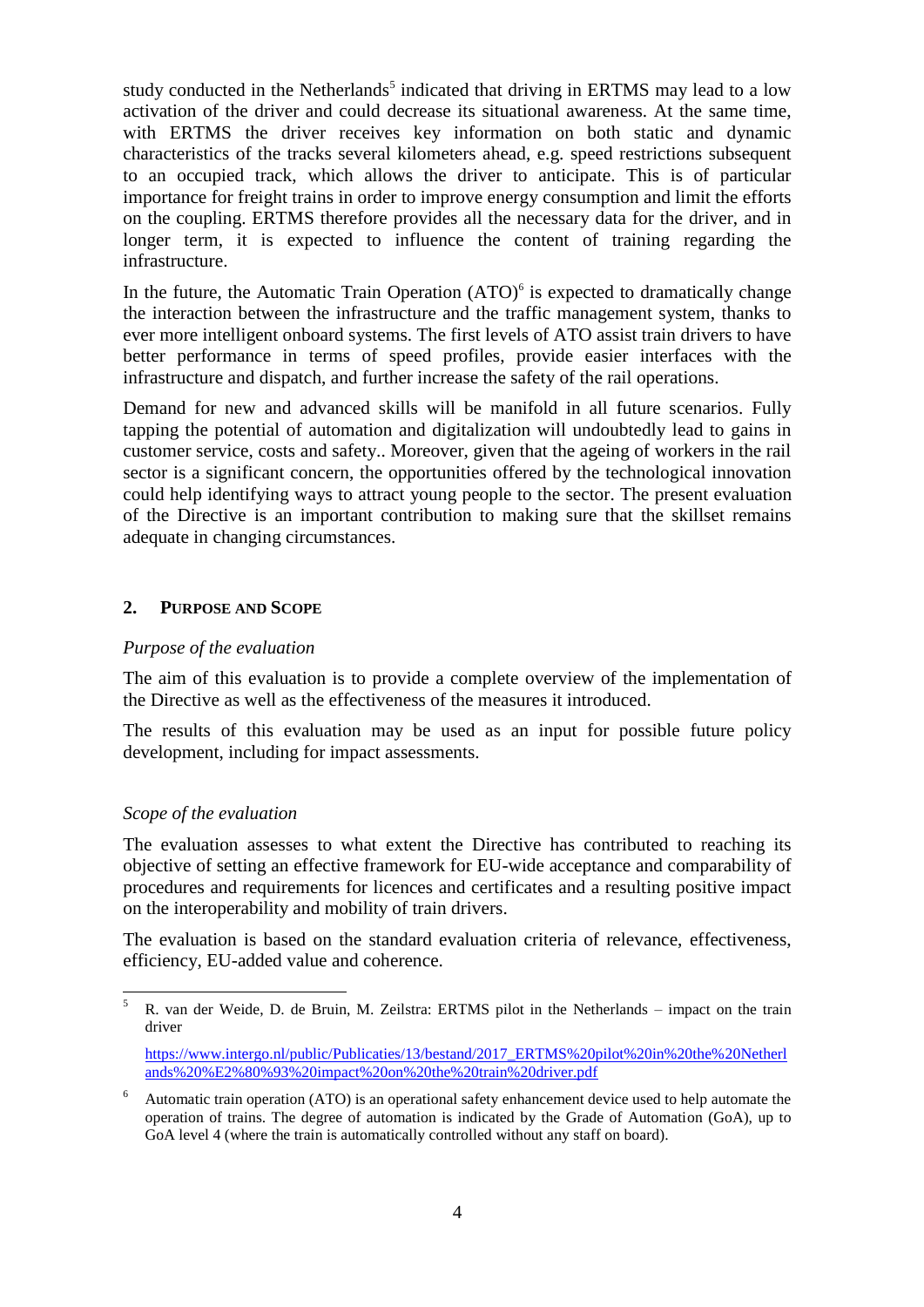This evaluation covers all elements and provisions of the Directive as amended by Commission Directive (EU)  $2014/82^7$ , and assesses its implementation and effects from 4 December 2007, when it entered into force. It takes into consideration the gradual phasing-in and transition periods as indicated in the Article 37 of the Directive.

This evaluation covers all Member States except Cyprus and Malta (which do not possess a railway network on their territory and hence, do not apply the Directive).

## <span id="page-5-0"></span>**3. BACKGROUND TO THE INTERVENTION**

## **Description of the intervention and its objectives**

In the past, in the absence of a certification scheme with EU-wide acceptability and comparability, train drivers licences and certificates obtained in a Member State were not recognized in another Member State. Hence, the train drivers had to undergo training and certification in each and every Member State they worked in. This situation led to considerable duplication with all the significant effort, costs and time involved.

The Directive aimed at addressing the aforementioned patchwork of national solutions regarding the certification of train drivers by providing EU-wide acceptance and comparability of procedures. Its main objective is to facilitate the mobility of train drivers in the context of the increasing opening of the railway market while at least maintaining the current safety levels. The specific objectives were to define and implement common minimum requirements for certification of train drivers, their EU-wide interoperability and to streamline training.

The Directive is built in large parts on the "Autonomous Agreement on the European licence for drivers carrying out a cross-border interoperability service"<sup>8</sup> of 27 January 2004 concluded by the sectoral social partners Community of European Railways (CER) and the European Transport Workers' Federation (ETF). Through this agreement, the parties decided to set up a European licence for drivers system, which was aimed at:

- Facilitating the interoperability of driving staff as a means to increase international railway traffic;
- Maintaining and even increasing the level of safety, and, towards this end, guaranteeing the quality level of the driving staff's performance by ensuring and verifying compliance with competence level geared to the relevant European railway systems;
- Contributing to the efficiency of management of drivers in interoperability services by the railway companies;
- Reducing the risks of social dumping.

The intervention logic of the Directive is summarised in the diagram below.

 $\overline{a}$ OJ L 184, 25.6.2014, p. 11-15

<sup>8</sup> https://ec.europa.eu/social/main.jsp?catId=521&langId=en&agreementId=1099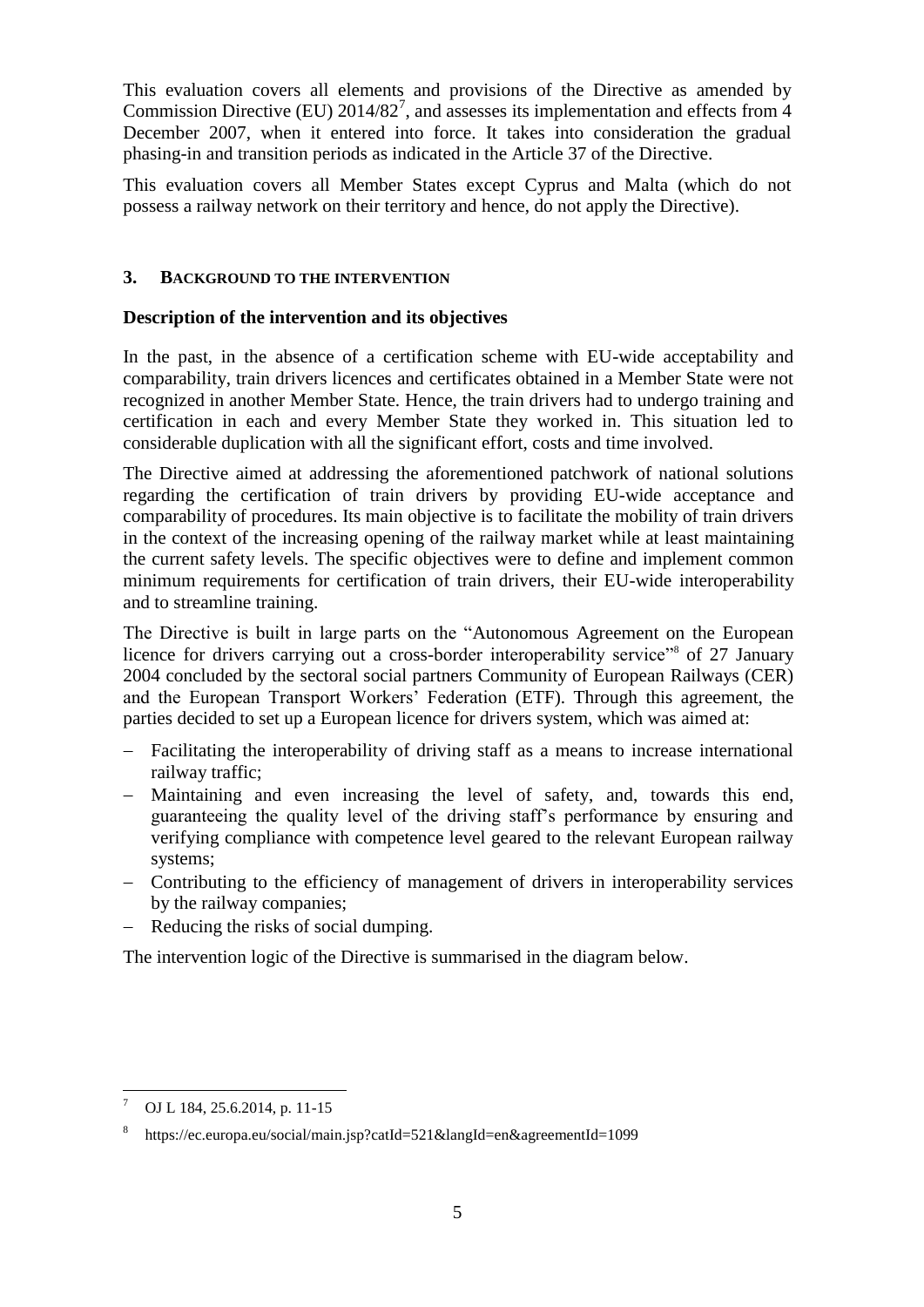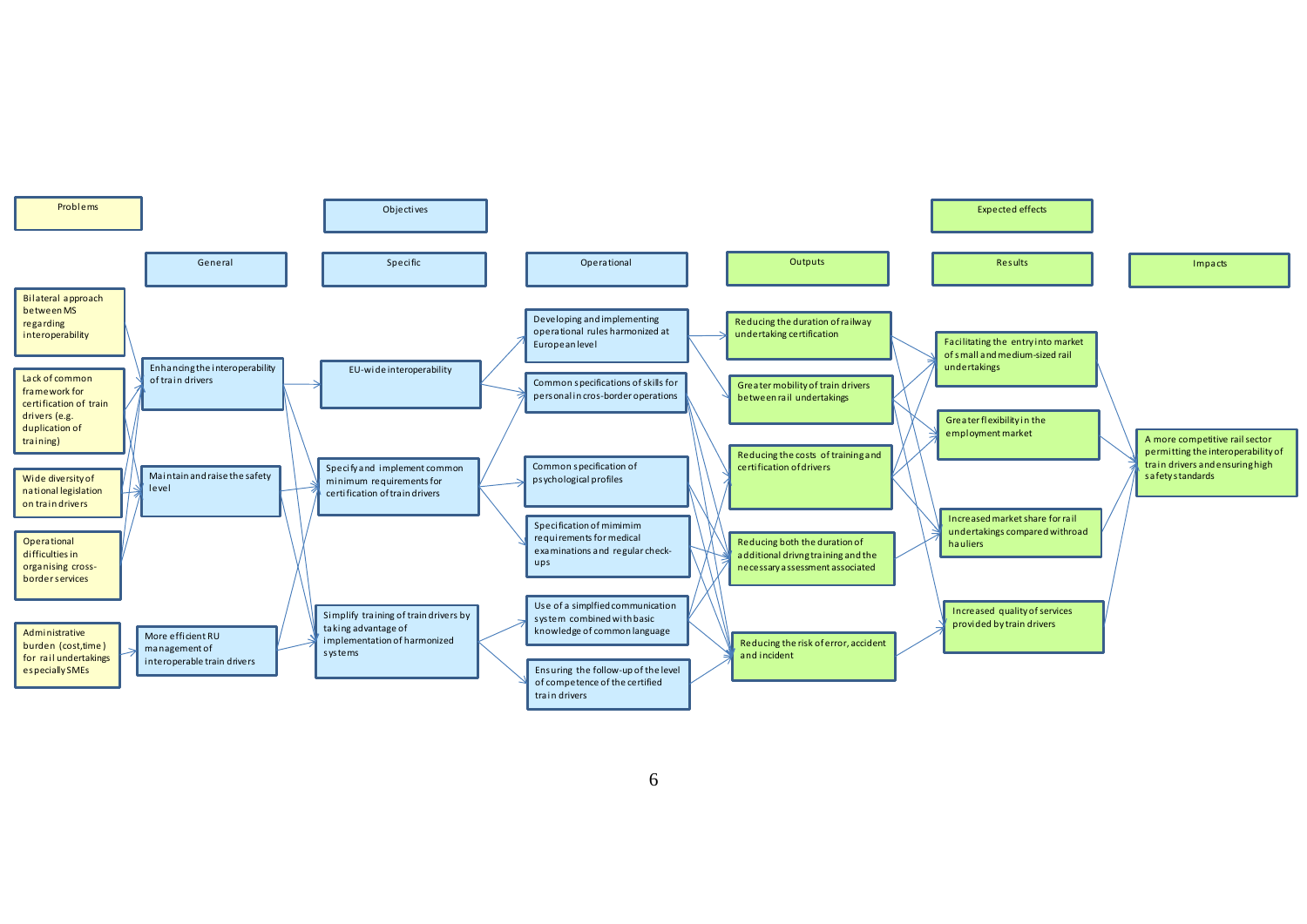An important contextual element of the pre-Directive period was the Second Railway Package<sup>9</sup> and its four interlinked legislative proposals under which staff certification was still based on documents to be provided by the RUs. This included the proof of evidence of staff meeting the requirements of the Technical Specifications for Interoperability (TSI) or the national rules and that the staff has been duly certified. It has rapidly become clear that common rules should be adopted on certification of train drivers to facilitate their interoperability and improve their management and mobility.

Another important contextual element was the agreement reached between the CER and ETF on general social conditions for the European Railway Area. This agreement, implemented by Directive  $2005/47/EC^{10}$ , reaffirmed the general objectives of the introduction of a European train driver's licence:

- enhancing the interoperability of train crews so as to stimulate international railway transport;
- maintaining and even raising the safety level and thus guarantee the quality of services provided by train drivers while ensuring and verifying the level of skills adapted to the European networks used;
- contributing to the efficiency of methods for managing interoperable train drivers for railway undertakings;
- reducing the risk of downward pressure on social conditions.

Against this background, the Directive entered into force on 4 December 2007. It lays down conditions and procedures for the certification of train drivers operating rolling stock on the railway market of the EU.

More specifically, the train drivers shall have the necessary fitness and qualifications to drive trains and hold a licence demonstrating that they satisfy minimum conditions (medical requirements, basic education and general professional skills), as well as one or more certificates indicating the infrastructure and the rolling stock the holder is authorised to drive. The licence is issued by the competent authority that is the National Safety Authority (set up according to the Safety Directive<sup>11</sup>), while the certificates are issued by Rail Undertakings (RUs) and Infrastructure managers (IMs). Moreover, the procedures for maintain the validity of licences and certificates are also laid down.

The Directive also specifies the tasks of competent authorities in the Member States (related for example to issuance, renewal and withdrawal of the licence, monitoring of train drivers, carrying out inspections, and monitoring of the certification process), train drivers and other stakeholders such as RUs and IMs (setting up the procedures for issuing, updating and suspension of the certificate, ensuring that the train drivers they contract are in possession of valid certification documents).

 $\ddot{\phantom{a}}$ 

<sup>9</sup> OJ L 164, 30.4.2004, p. 114–163

<sup>10</sup> OJ L 195, 27.7.2005, p. 15-17

<sup>&</sup>lt;sup>11</sup> OJ L 138, 26.5.2016, p. 102-149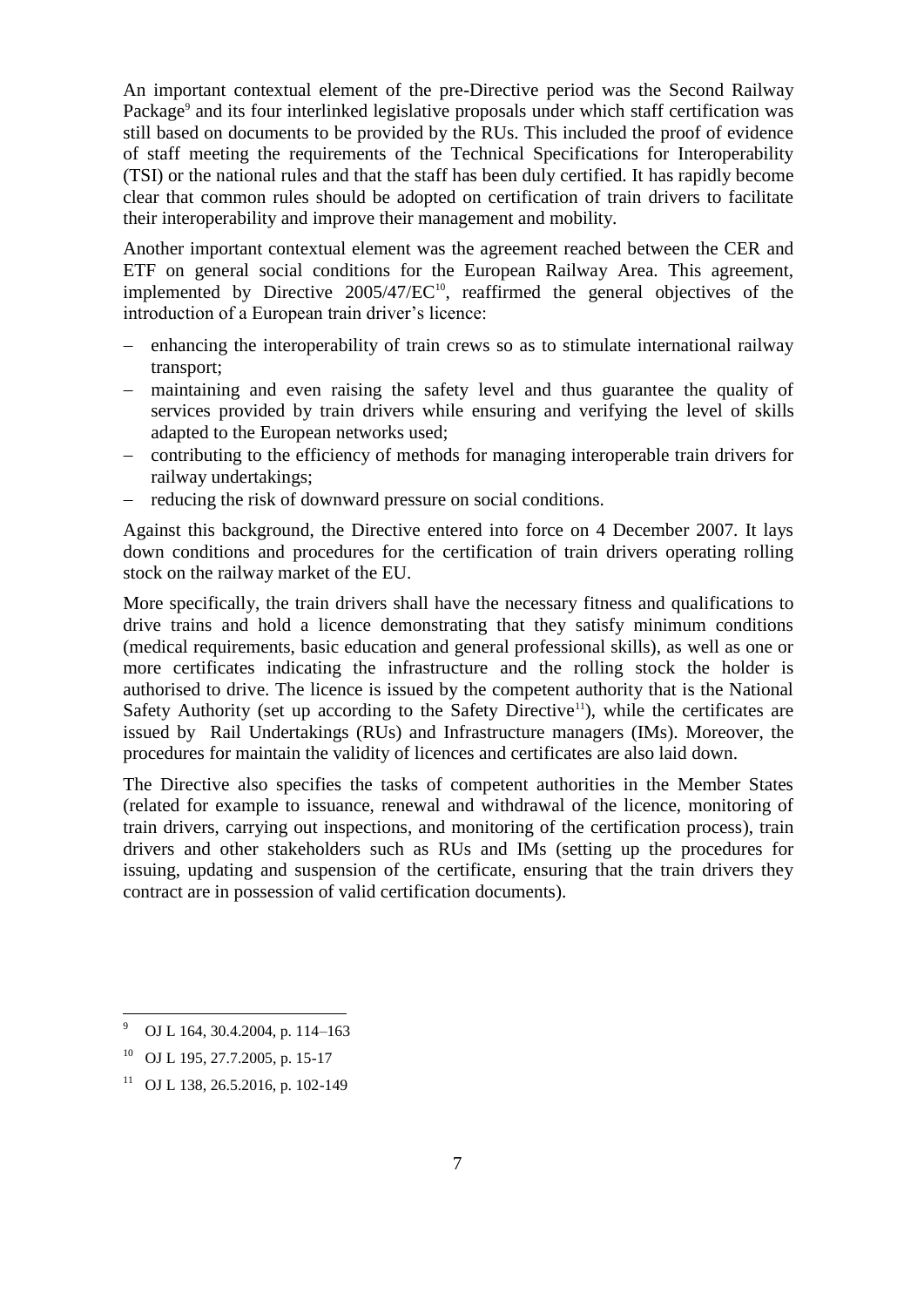The Directive provides for a gradual phasing in of the certification scheme:

- By 29 October 2011, the certificates or licences of drivers performing cross-border services, cabotage services or freight services in another EU country or working in at least two EU countries had to be issued in accordance with the Directive.
- At the latest on 29 October 2013, all new licences and certificates had to be issued in accordance with the Directive.

Four related acts concern the models for licences and certificates, the registers of licences and certificates and training:

- The annexes to Commission Regulation (EU)  $36/2010^{12}$  set out the models for the train driving licences, complementary certificates and their certified copies, and application forms for the train driving licences.
- Commission Decision 2010/17/EC<sup>13</sup> provides for the basic parameters for registers of train driving licences and complementary certificates.
- Commission Decision  $2011/765/EU<sup>14</sup>$  defines the criteria for the recognition of training centres, of examiners of train drivers, and for the organisation of examinations.
- Commission Recommendation  $2011/766/EU^{15}$  sets out recommended practices and procedures for the recognition of training centres providing professional training, and of examiners of train drivers and of train drivers candidates.

Since 2007, the Directive has been amended by the following acts:

- Commission Directive 2014/82/EU of 24 June 2014<sup>16</sup> as regards general professional knowledge and medical and language requirements. A main element of this revision was the replacement of Level 3 for language requirements with level B1 Common European Framework of Reference for Languages (CEFR).
- Commission Directive (EU) 2016/882 of 1 June  $2016^{17}$  as regards language requirements. The aim of this revision was to give the possibility of exempting, from the B1 level requirements, train drivers on border crossing sections, who drive only up to the first station after crossing the border with the neighbouring Member State.
- Commission Regulation (EU) 2019/554 of 5 April 2019<sup>18</sup> as regards language requirements, which creates the legal basis for testing alternative options to the current language requirements in pilot projects.

In accordance with Article 31(2) of the Directive, when the adaptation of the Annexes concern health and safety conditions, or professional competence, the social partners have to be consulted prior to their preparation.

 $\overline{a}$ 

- <sup>15</sup> OJ L 314, 29.11.2011, p. 41–46
- <sup>16</sup> OJ L 184, 25.6.2014, p. 11-15
- <sup>17</sup> OJ L 146, 3, 6, 2016, p. 22–24
- <sup>18</sup> OJ L 97, 8.4.2019, p. 1–5

OJ L 13, 19.1.2010, p. 1–27

<sup>13</sup> OJ L 8, 13.1.2010, p. 17–31

<sup>14</sup> OJ L 314, 29.11.2011, p. 36–40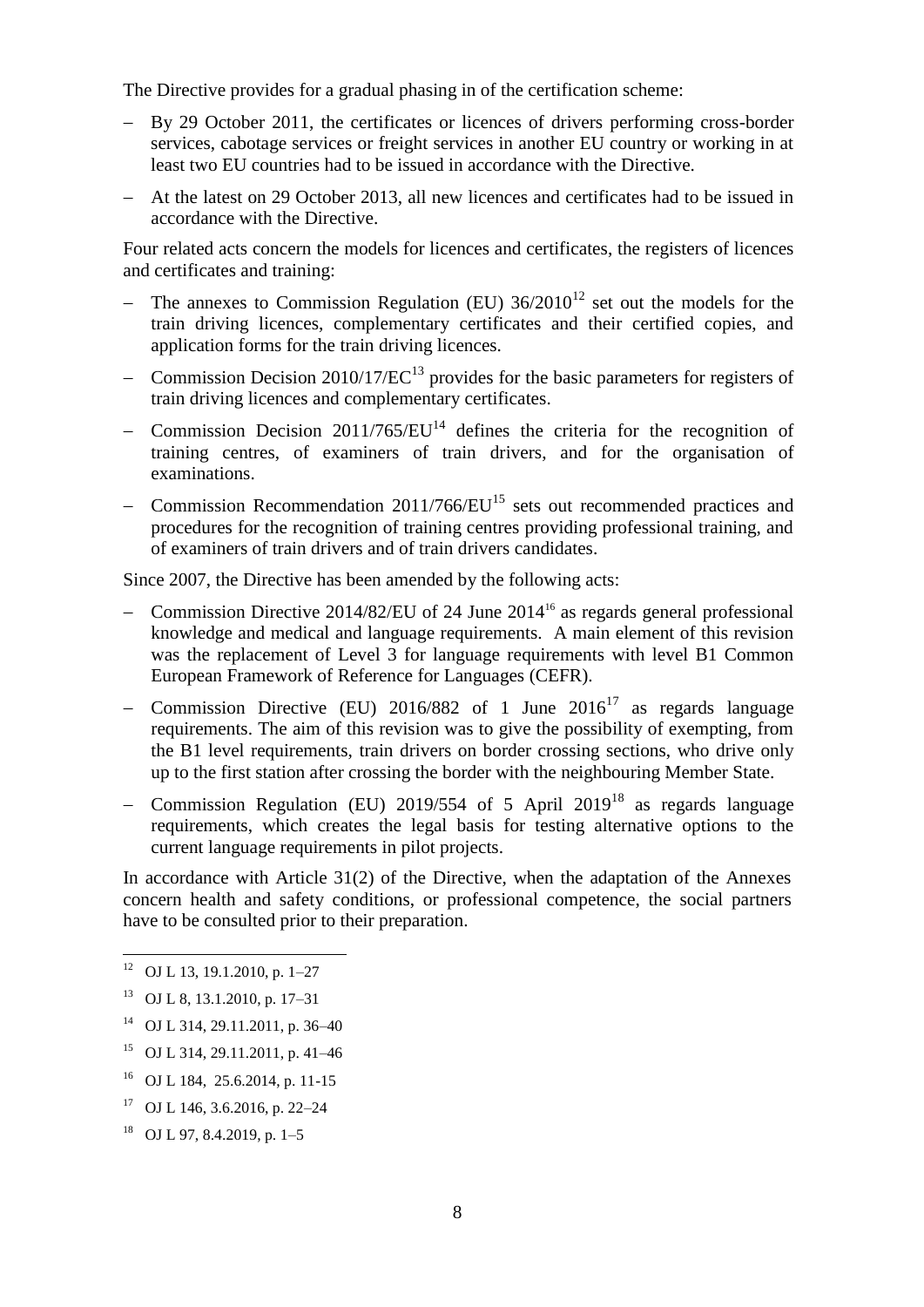## **Baseline and points of comparison**

The establishment of a single market for railway transport services required a framework for the opening up of the market and regulating it at EU level. The gradual extension of the access rights of licensed RUs led to an increase in the number of companies operating in more than one Member State and to higher demand for drivers trained and certified in more than one Member State.

In 2002, the Commission contracted a study on training and requirements for railway staff (including train drivers) in cross-border operations<sup>19</sup>. Its conclusions highlighted the wide diversity of national legislation on train drivers certification and the administrative burden resulting from this, as well as operational difficulties in organising cross-border services:

- There were significant differences from country to country with regard to the educational level required for external recruitment for all staff categories. Internal recruitment was preferred by some of the former national railways in order to make best use of redundant staff.
- All countries had medical requirements for staff selection and a system of medical check-ups; the requirements for the different staff categories and the frequency of medical check-ups were slightly different between countries.
- There were also significant differences in the approach to training; for example, the balance between classroom training and on-the-job training was different from country to country, with more on-the-job training in Italy, France, Belgium, Sweden, Norway and Switzerland.

Similar differences in recruitment levels and composition of training were also observed for other staff categories.

Moreover, based on cross-border case studies, it was assumed that a number of two- or three-system locomotives<sup>20</sup> were likely to be introduced for cross-border freight operations in Europe,with the aim of saving time at border stations; this could lead to a demand for more cross-border operations for train drivers. However, requirements on working hours, language skills and training needs for specific knowledge in "foreign" operational rules were expected to limit this development.

The main conclusions from the study contracted in 2002 highlighted the need for common formal requirements for a driver licence for cross-border operations, while national licensing systems would manage the knowledge and skill requirements for national routes, operating procedures and rolling stock. Moreover, it was suggested to replace the mutual recognition of requirements between "railway networks" by either minimum requirements at European level or mutual recognition of requirements between Member States.

 $\ddot{\phantom{a}}$ <sup>19</sup> ATKINS: Training and staff requirements for railway staff in cross-border operations; Final Report, 28 November 2002.

<sup>20</sup> These locomotives would provide a single journey over two or three electrification systems without interruption from changing locomotives.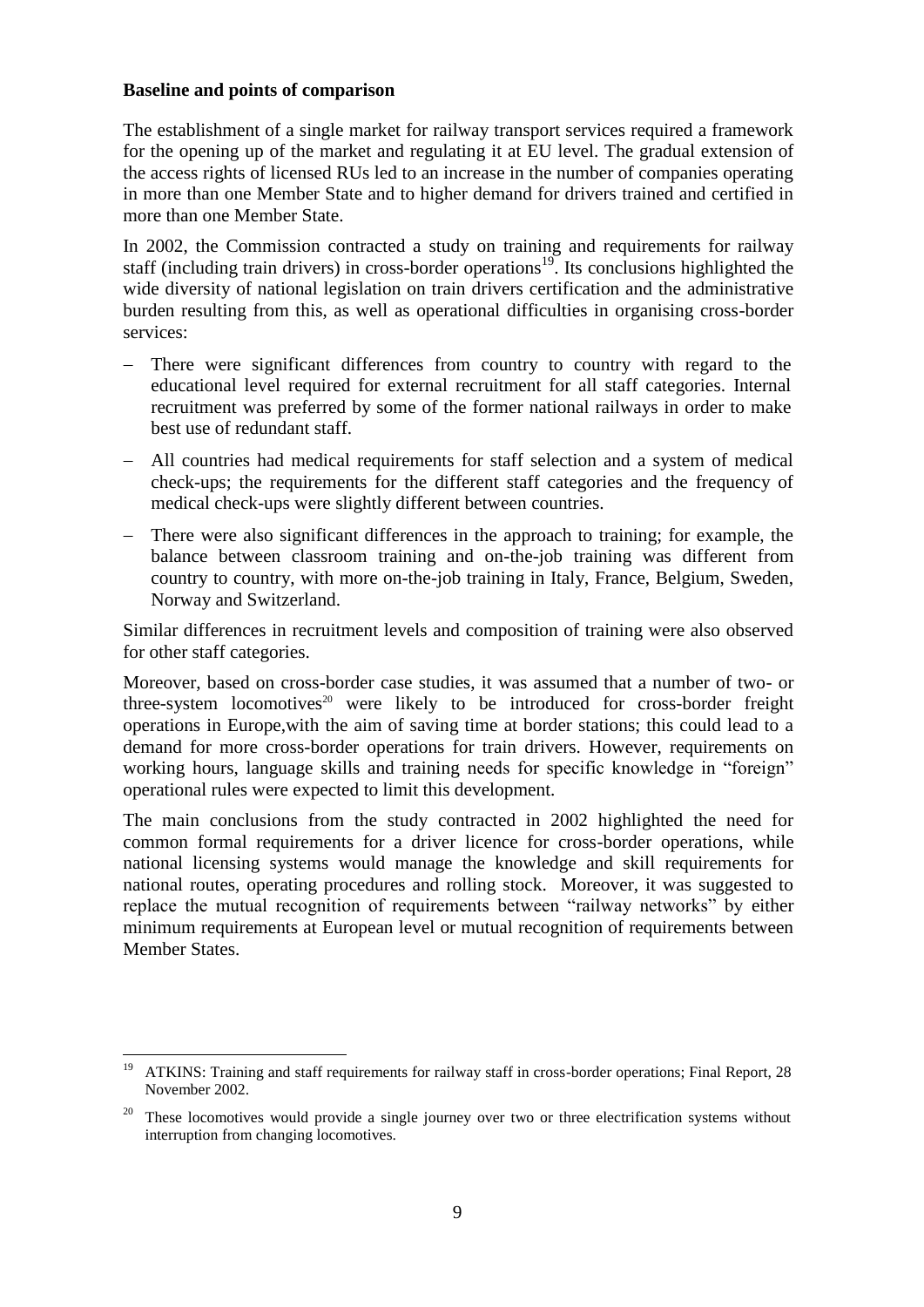## <span id="page-10-0"></span>**4. IMPLEMENTATION / STATE OF PLAY**

## **Description of the current situation**

# *Transposition*

Article 36 of the Directive required the Member States to bring into force the laws, regulations and administrative provisions necessary to comply with the Directive by 4 December 2009 and to communicate them to the Commission. By the deadline, 22 Member States had not communicated the transposition to the Commission; hence, the Commission launched 22 non-communication infringements still in 2009, which were all closed subsequently. In case of Croatia, the deadline for transposition was 1 July 2013 and it was met.

Following the conformity assessment, the Commission examined for five Member States whether the transposition was correct and complete. Subsequently infringement procedures were launched against Austria, Czech Republic, and Hungary. Two infringement procedures have been closed (Hungary in 2018 and Czech Republic in 2019); while in case of Austria, the procedure  $(2015/2151)^{21}$  is still on-going and it mainly refers to the designation of the competent authority.

Two complaints were received regarding the implementation of the Directive: one regarding the fees charged for issuing the train driver licence, which have been perceived as a disproportionate financial burden, in contradiction with the provisions of the Directive, and a second one regarding a possible lack of implementation of the Directive in Portugal. In case of the first complaint, no infringement of the Directive was identified and hence the file was closed. In the second case, further information was necessary and the Portuguese authorities were requested to provide clarification. Their answer is pending.

## *Implementation*

A first assessment of the implementation of the Directive was done by the European Union Agency for Railways (ERA) in the report<sup>22</sup> submitted to the Commission in December 2013 (as requested by Article 33 of the Directive). This report is based on the outcome of a survey conducted in spring 2013 with stakeholders' participation and on the experience gathered by ERA during 5 years of accompanying the implementation process in the Member States; hence it does not present the views of the Commission but of stakeholders and ERA.

The report<sup>23</sup> shows the benefits of the system but it also reveals a series of provisions, which are unclear or incomplete as well as inconsistencies in the text, which impact on the implementation. Along the same lines, the majority of the stakeholders participating in the public consultation<sup>24</sup> that took place from 3 March to 10 June 2016 signalled that

<sup>21</sup> 

https://ec.europa.eu/commission/presscorner/api/files/document/print/EN/ip\_19\_4262/IP\_19\_4262\_EN.pdf <sup>22</sup>https://www.era.europa.eu/sites/default/files/activities/docs/141118\_art\_33\_report\_development\_certifica tion\_train\_drivers\_en.pdf 23

https://www.era.europa.eu/sites/default/files/activities/docs/141118\_art\_33\_report\_development\_certificati on\_train\_drivers\_en.pdf 24

https://ec.europa.eu/transport/content/evaluation-directive-200759ec-certification-train-drivers-operatinglocomotives-and-trains\_en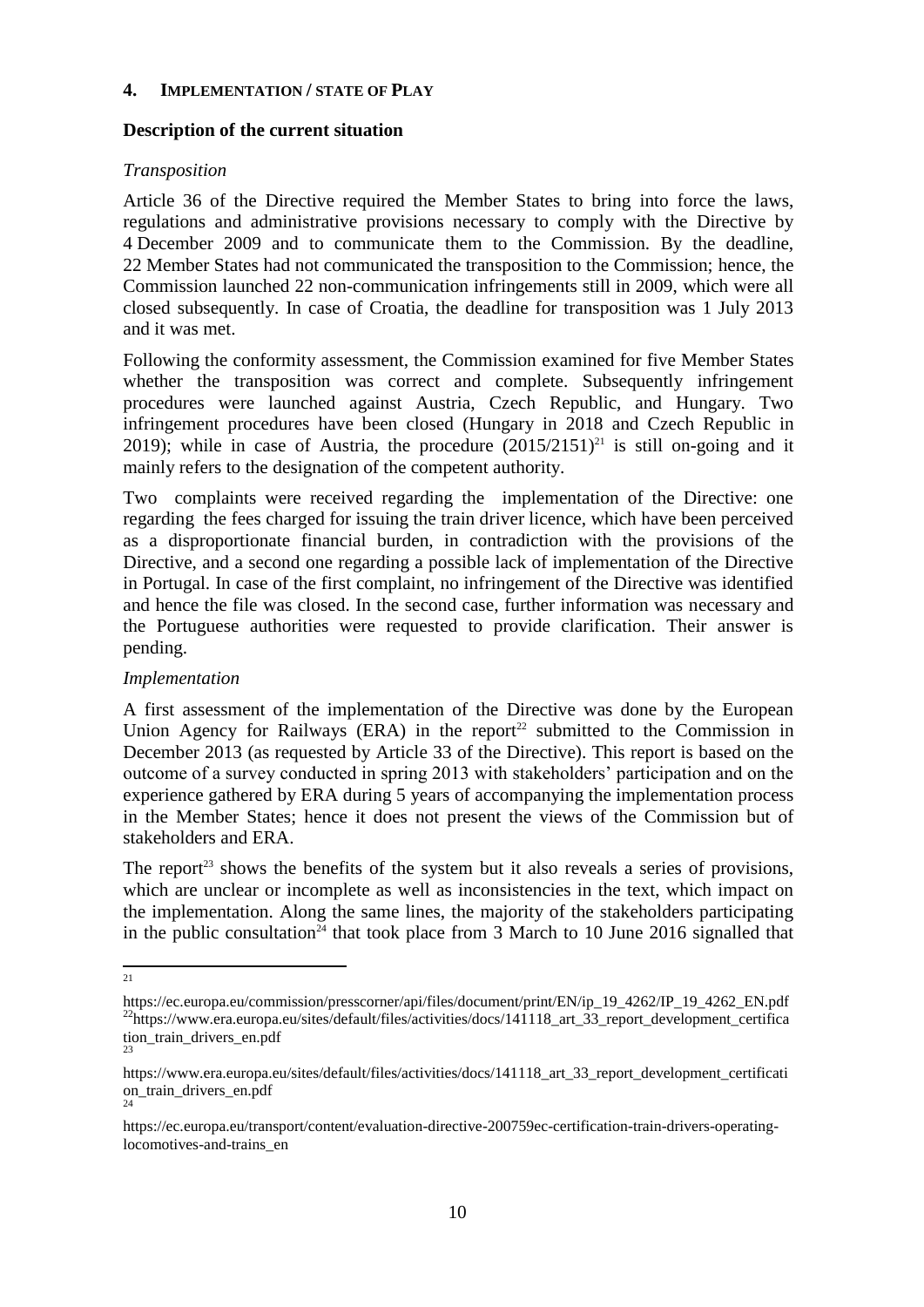some provisions of the Directive are more difficult to implement, for example by leaving considerable room for interpretation.

More specifically, the following categories of issues have been identified:

- Use of terms: The title of Article 16 is "Periodic checks", then in the text it is about "periodic examinations and/or tests", while Annex IV speaks about "medical examinations". While both concepts are actually similar, it may have created confusions for some of the stakeholders.
- Provisions regarding the licence
	- o Some stakeholders regret that there is no provision in the Directive explicitly stating that the train driver shall have only one valid licence, even though the idea of a licence that is valid EU-wide and the provisions regarding supervision of the train driver or suspension of the licence implies this.
	- o Some stakeholders pointed out that the absence of specific provisions for assessing the psychological fitness of the candidate train driver (Annex II point 2.2) could lead to requirements being applied differently from one Member State to another. The stakeholders consider that it would be justified to have more specific provisions, given the relevance of the psychological fitness for the safe exercise of the duties. The same applies to the minimum frequency for the psychological checks, where some stakeholders consider that it would be justified to specify that frequency.
	- o Provisions regarding the certificatesSome stakeholder regret that the list with exemptions from possessing a certificate for the respective infrastructure (Article 4.2) does not cover cases such as driving work trains or non-exceptional services of historical trains. They consider this would be justified.

Moreover, in the opinion of stakeholders, the list is not well aligned the operational practice and includes provisions such as the requirement of a second driver sitting next to the driver without certificate during driving. However, for certain types of traction unit, it is not possible to "sit next to the driver", and therefore, the exemption cannot be used. Further, the purpose of informing the infrastructure manager whenever an additional driver is used is not clear and may have created some confusion.

- o Categories of drivers (Article 4.3): While the definition of category B driver is clear as it embraces drivers carrying passengers and/or goods, the definition of category A appears to be less clear x
- o Some stakeholders regret the absence of provisions on the geographic scope of validity of a accreditation and recognition issued to persons or bodies (Article 20). This leads to in practice to differences between Member States; some of them recognise the accreditation/recognition issued in another Member State while in some other Member States there is no full recognition and the accredited persons or bodies have to submit another application. The stakeholders consider that it would be justified for the accreditation/recognition to have an EU-wide validity; this would provide for more legal certainty and reduce the administrative burden on both the applicants and the competent authorities.
- Other provisions:
	- o When a driver ceases to work for a RU or an IM, he shall inform the competent authority without delay (Article 17). Given that the licence remains valid in case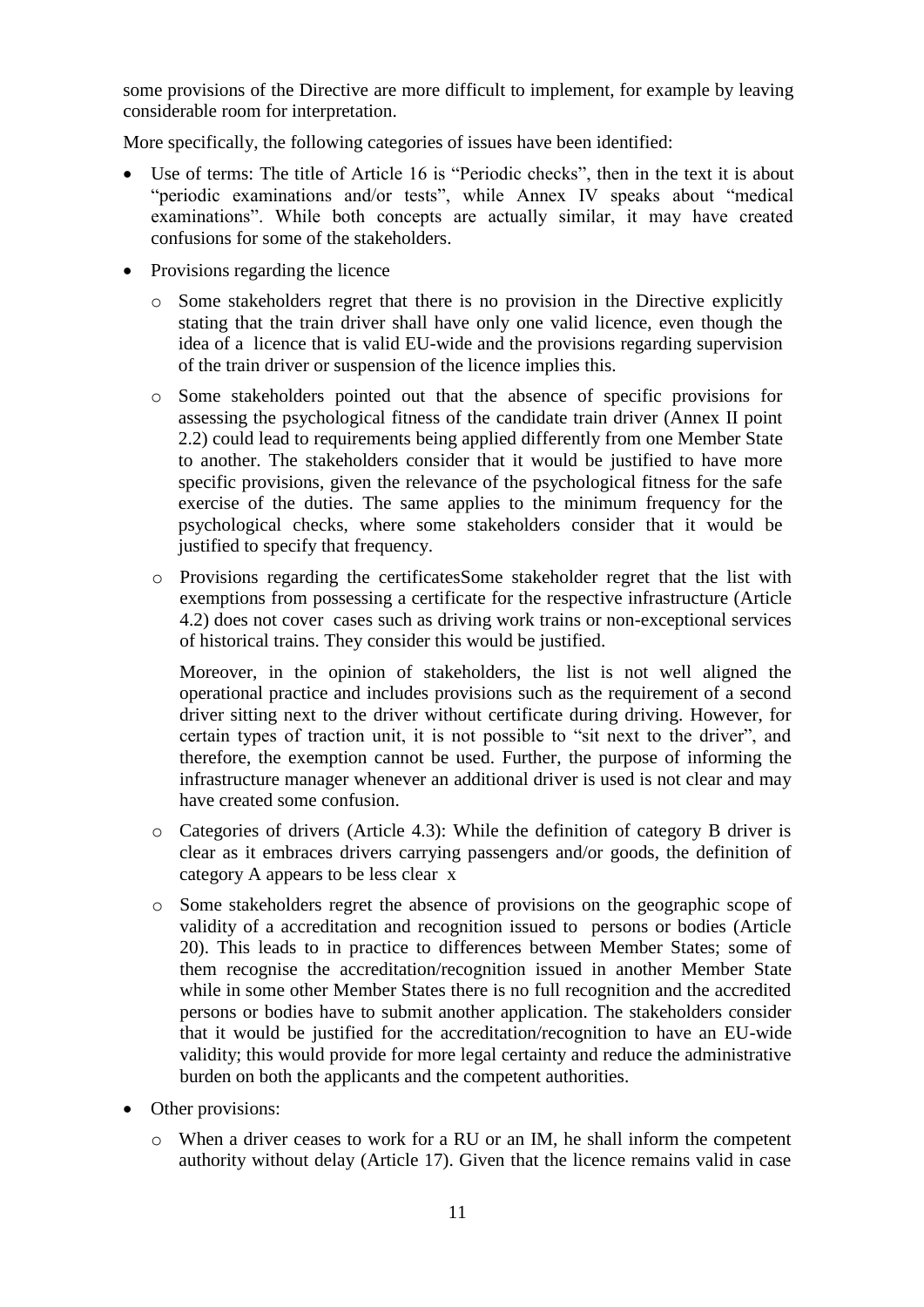of cessation of employment, provided that the conditions defined in Article 16.1 continue to be fulfilled, and the National Licence Register (NLR) does not include such information, the use of such information is unclear for the competent authorities. Some competent authorities developed their own system of information and registration of the employment status of train drivers, despite the lack of clarity on the purpose.

Annex I point 4 of the Directive refers to minimum data contained in national registers, which relates to the licence as well as to the certificate. However, Article 22 of the Directive distinguishes between data on the licence to be registered by the competent authorities and data on the certificate to be recorded by each RU and IM in the registers for certificates (Art.22.2). This inconsistency leads to confusion among stakeholders on the scope of the NLR, more specifically whether it should include only data on the licences or also data on certificates.

• Outdated provisions and references

The basic requirements for the licence include the successful completion of nine years of primary and secondary education, and basic training equivalent to level 3 referred to in Council Decision 85/368/EEC of 16 July 1985 on the comparability of vocational training qualifications between the Member States of the European Community<sup>25</sup>. However, this Decision has been repealed in October 2008 by Decision No 1065/2008/EC of 22 October 2008<sup>26</sup> and it was superseded by the adoption of the Recommendation of the European Parliament and of the Council of 23 April 2008 on the establishment of the European Qualifications Framework for lifelong learning, which was revised in  $2017^{27}$ . However, the aforementioned basic requirement continues to be based on the repealed Decision, which creates confusion for the competent authorities, who have to assess the applications for the licence.

These aspects lead to difficulties in the implementation and to different application in Member States. Consequently, the effectiveness of the certification scheme could be limited and the specific objectives to define and implement common minimum requirements for certification of train drivers, facilitate their EU-wide interoperability and to streamline training not met in full.

# <span id="page-12-0"></span>**5. METHOD**

The evaluation of the Directive was based on a series of questions focused on relevance, effectiveness, efficiency, coherence and EU-added value both in a general way as well as regarding specific provisions of the Directive.

*Relevance*

 $\ddot{\phantom{a}}$ 

1) To what extent are the operational objectives of the Directive relevant and proportionate to address the need of overcoming the differences in certification

<sup>&</sup>lt;sup>25</sup> OJ L 199, 31.7.1985, p. 56–59

<sup>26</sup> OJ L 288, 30.10.2008, p. 4

<sup>&</sup>lt;sup>27</sup> Council Recommendation on the European Qualifications Framework for lifelong learning, OJ C 189 of 15.6.2017, p.15-28..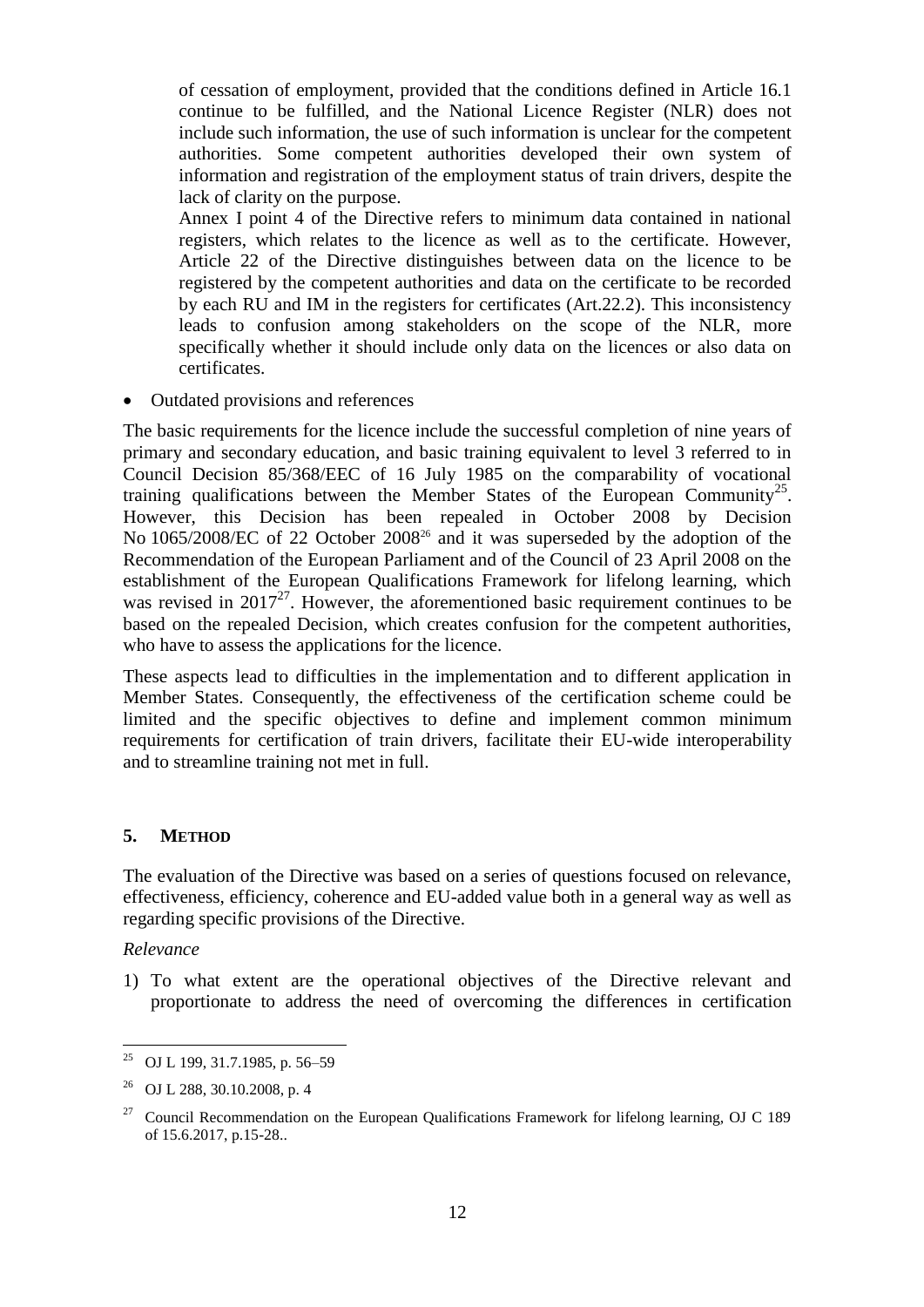conditions for train drivers across Member States (single market objective) while maintaining the high level of safety of the EU railway system (safety objective)?

2) To what extent are the requirements set out in the Directive relevant instruments to achieve the objectives?

## *Effectiveness*

- 3) To what extent has the Directive contributed to EU-wide interoperability of train drivers?
- 4) To what extent has the Directive contributed to enhancing and facilitating the mobility of train drivers?
- 5) To what extent has the Directive contributed to maintain or raise the safety level?
- 6) Has the Directive led to any positive and/or negative unintended effects (both in terms of impacts and results)? If so, what is the extent of these effects and which stakeholder groups are affected the most?
- 7) To what extent the form of intervention was the most adequate one?

## *Efficiency*

8) To what extent are the costs incurred by stakeholders (such Member States authorities, Infrastructure managers, Railway Undertakings, train drivers) proportionate to the benefits achieved?

#### *Coherence*

- 9) Are the objectives of the Directive coherent with the general EU objectives, notably of the 2011 White Paper on Transport and current EU policy priorities/objectives?
- 10) Are the provisions of the Directive (still) consistent with the co-existing EU railway legislation despite its evolution? Can inconsistencies of references and definitions, and overlaps of provisions be identified? Is there scope to streamline the existing regulatory framework?

#### *EU added value*

11) What is the EU-added value of the common certification scheme for train drivers?

#### **Short description of methodology**

The main source for qualitative data is the outcome of the stakeholders consultation carried out for the evaluation, which included the aforementioned public online consultation and the stakeholders meeting. The public online consultation was open to all interested parties and received 72 replies. There were 40 participants to the stakeholders meeting, which was open to all interested parties.

The public consultation was longer than the mandatory 12 weeks in order to give as many stakeholders as possible the possibility to contribute.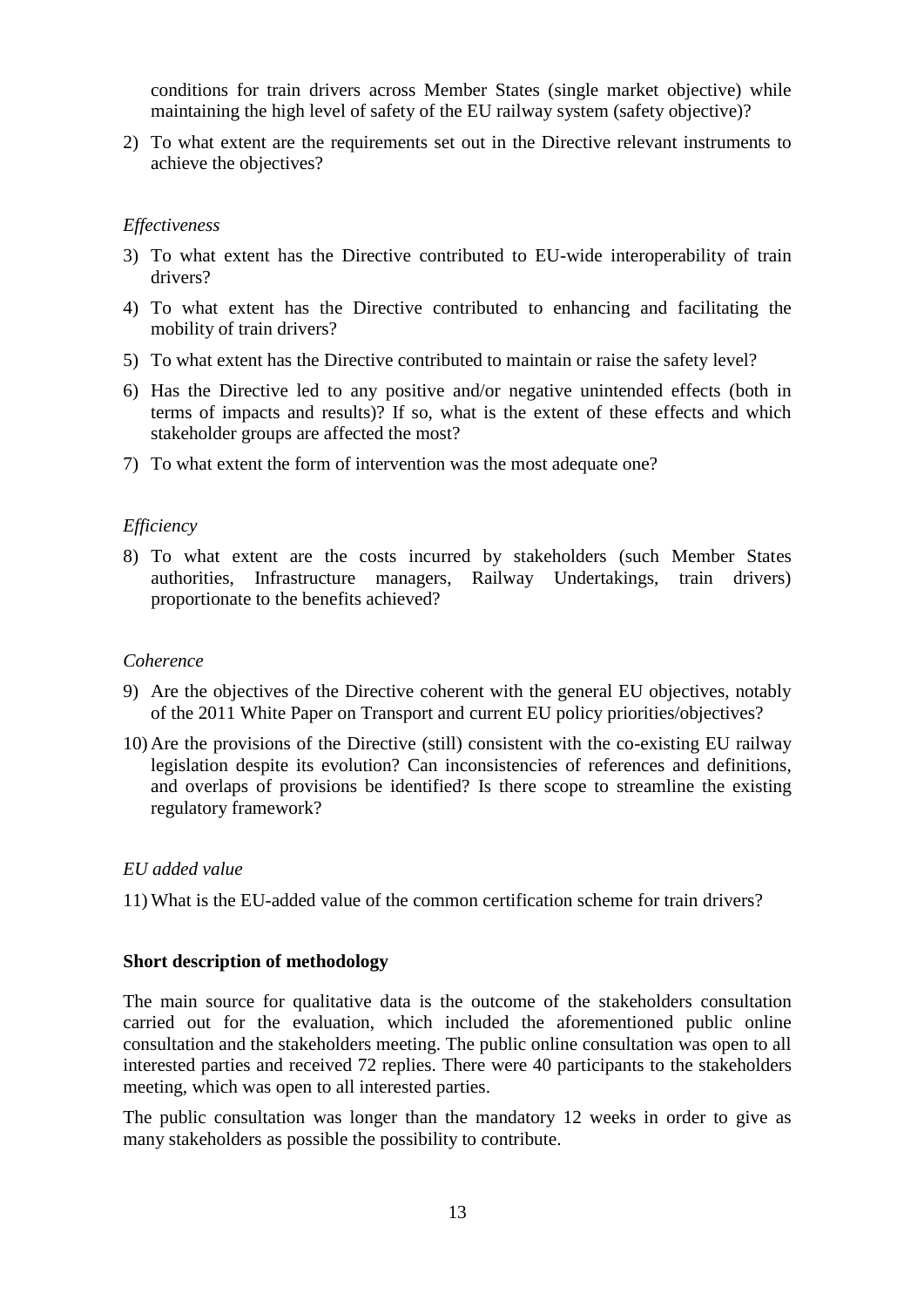The stakeholder meeting took place in Brussels on 1 July 2016 with the aim of presenting the preliminary results of the consultation and gathering additional input from stakeholders.

In addition, two meetings with the Social Partners took place on 22 April and 5 September 2016.

In the framework of these two exercises, stakeholders were asked to:

- assess the strengths and weaknesses of the Directive,
- express their opinions about different measures in the Directive and their usefulness,
- describe their experiences with its implementation and problems encountered,
- assess whether a revision of the Directive would be desirable, and,
- identify possible enhancements that should be considered in any future revision of the policy in general.

The information gathered in the public consultation complements the findings from the report submitted in December 2013 by ERA. This report is based on the consultation and experience of a variety of stakeholders, more specifically on the outcome of a questionnaire survey conducted in spring 2013 and the experience ERA gathered during five years of accompanying the implementation process in the Member States.

In addition to the public consultation and the ERA report, other sources of information were position papers of various stakeholders, the impact assessment accompanying the proposal<sup>28</sup> for the Directive and the final report (including the annexes) of the aforementioned study contracted in 2002.

The data collected was used to respond to the evaluation questions. All the analytical findings constitute the basis for the assessment on how the Directive has performed on the five defined evaluation criteria of relevance, effectiveness, efficiency, coherence and EU added value. This in turn allowed establishing the causality and the attribution of effects to the intervention.

When developing the methodology for answering the evaluation questions, it became necessary to cover additional issues that were not initially foreseen, but proved necessary to evaluate the five evaluation criteria. Therefore, a series of additional issues were included in the questionnaire for the public consultation and hence addressed in the evaluation:

- on the possible re-consideration of using smart cards<sup>29</sup>;
- on the usefulness of a certification system for other crew members performing safetycritical tasks $30$ ; and

<sup>28</sup> COM(2004) 142 final

<sup>&</sup>lt;sup>29</sup> Article 34 of the Directive foresees the examination of the possibility of using smartcards combining the licence and certificates. However, following the cost-benefit analysis hereof prepared by ERA (https://www.era.europa.eu/sites/default/files/activities/docs/229\_20121214\_report\_on\_smartcards\_en. pdf), no further action was taken with regard to the use of smart cards.

 $30$  Article 28 of the Directive foresees the possibility of bringing forward a legislative proposal on a certification system for other crew members performing safety-critical tasks. However, this option was discarded following the report produced by ERA in 2009.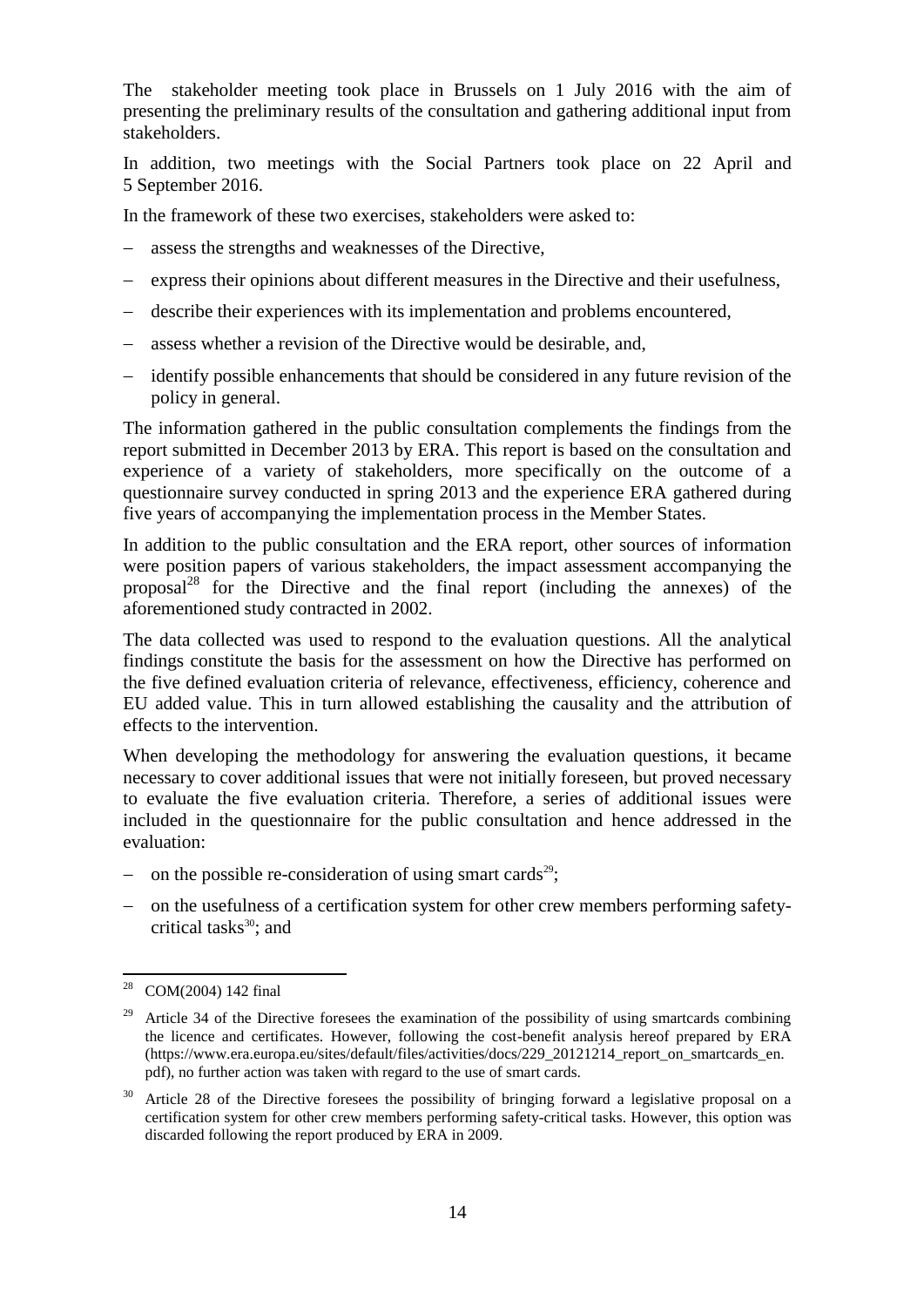whether the introduction of a single, common operational language (like in aviation) would be beneficial.

# **Limitations and robustness of findings**

The evaluation faced some difficulties in producing robust quantitative comparisons with the data from 2004. This is mainly due to the lack of comparable data on the impacts of the Directive and is a limitation to the delivery of robust quantitative conclusions.

The first problem relates to the fact that no systematic data collection on the certification of train drivers takes place in the Member States. There is data on employment available both at national and European level, which, however, it is mostly limited to generally describing the employment in the rail sector without much detail.

Secondly, there is no data available on the costs and benefits linked to the implementation of the Directive, which would allow a comparison with the costs and benefits estimated in the impact assessment accompanying the proposal for the Directive. The data in the ERA report has 31 March 2013 as reference date and presents the state of play in terms of number of train drivers, licences/certificates issued, fees, training centres etc. However, the evidence gathered by ERA is incomplete, as it does not cover all Member States. Moreover, given the phasing-in schedule of the Directive, the ERA report is a snapshot at an early moment, when across Member States in average 11% of train drivers had a European driving licence. Another limitation of the ERA report concerns its scope, as it did not cover all provisions of the Directive but was focused on the following elements: procedures for issuing licences and certificates, accreditation of training centres and examiners, quality systems, mutual recognition of certificates, adequacy of training requirements specified in Annex IV, V and VI, and the interconnection of registers and mobility in the employment market.

Furthermore, the data collected by ERA from the Member States after 2013 in the context of cooperation activities under Article 35 of the Directive has gaps and does not offer a complete picture of the implementation of the Directive.

The stakeholders in the public consultation were asked to give not only qualitative but also quantitative assessments of the effects of the Directive. The latter has proven very difficult and some of the respondents draw attention to the fact that no conclusive estimates on the sector cost were available and/or they did not have access to concrete information and statistics. In some cases, the costs incurred were not identified, while in other cases an estimate was difficult because older requirements and procedures have been updated and/or changed through the Directive.

## <span id="page-15-0"></span>**6. ANALYSIS AND ANSWERS TO THE EVALUATION QUESTIONS**

The evaluation of the Directive was based on a series of questions, focused on the Directive's relevance, effectiveness, efficiency, coherence and EU-added value both in a general way as well as regarding specific provisions of the Directive.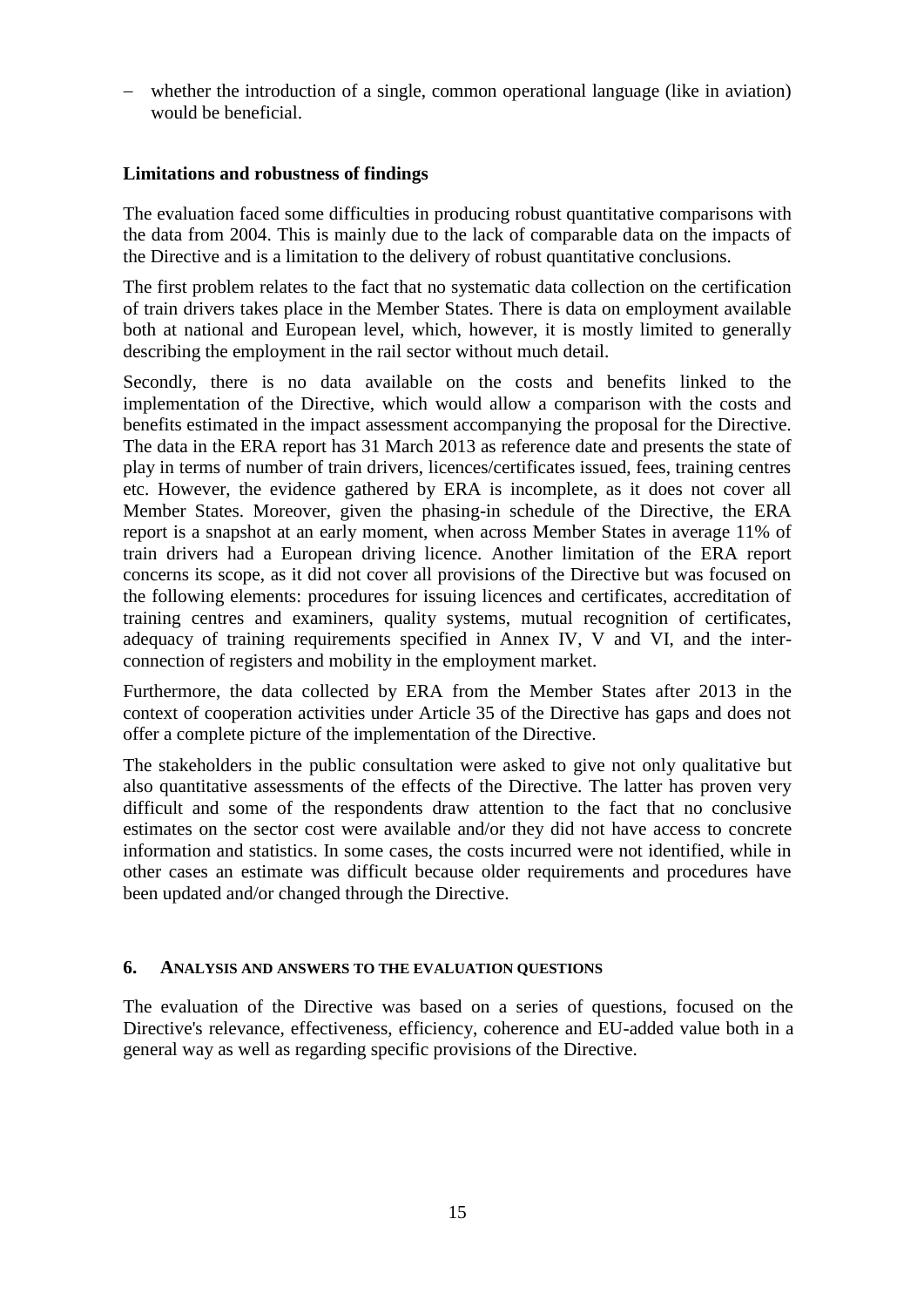# **6.1 Relevance**

6.1.1 Relevance of the operational objectives for addressing the identified problems

Due to the increase in the cross-border operations and the fact that many RUs operate in several Member States the objective of developing and implementing operational rules harmonised at European level is still relevant. Operational circumstances differ between RUs, national networks and even in local situations; under its Safety Management System (SMS) a RU must ensure that the driver meets the requirements for a specific situation. It is important that train drivers are interoperable and have among others knowledge of the different signalling and operational rules, to ensure smooth crossborder operations and provision of reliable services for passengers and freight, thus contributing to making rail more attractive and competitive. This means that it is still relevant to have common specifications for skills for drivers in cross-border operations.

Stakeholders pointed out that flexibility and interoperability in cross-border operations depends on common European standards for staff carrying out safety-relevant tasks such as train drivers. These standards should cover both the medical and psychological fitness as well as the training and examination.

There is a consensus among the stakeholders that overall the Directive solved to some extent the problem of fragmentation regarding the licences and certificates of train drivers, by setting a common framework for certification, training and monitoring of train drivers, which however consists only in a minimum set of requirements.

With regard to the requirement of checking the physical fitness after any occupational accident or any period of absence following an accident involving persons (Annex II point 3.1), stakeholders considered that after an accident involving persons, a train driver would need psychological support rather than a physical check, the latter being often perceived by the concerned driver as a sanction. This could lead to train drivers not reporting all relevant incidents.

Moreover, stakeholders consider that increasing the number of psychological examinations is not efficient particularly in the case of psychiatric issues, where the lack of exchange of information between doctors and employers due to medical confidentiality is also risk for safety.

By defining a minimum set of requirements for obtaining the licence, the Directive has ensured some consistency in the issuing procedure and the requirements for obtaining a licence. The minimum set of requirements, some of which leaving room for interpretation and diverging assessments across Member States, contributes to a limited extent to developing and implementing harmonized rules and common specifications for medical and psychological examinations, and for regular checks. For example, the public authorities contributing to the public consultation consider the non-alignment of validity period of the licence and the intervals for health checks as inconsistent.

The stakeholders, especially RUs, suggested to explore the use of standardised and interoperable digital tools for simplifying the application for licence and update procedures in order to reduce the administrative burden and costs for RUs which operate in more than one Member State. Further, the necessary training for obtaining the licence involves familiarisation with the rules of operation and signalling that are in force in the Member State concerned, therefore differences between Member States continue to exist.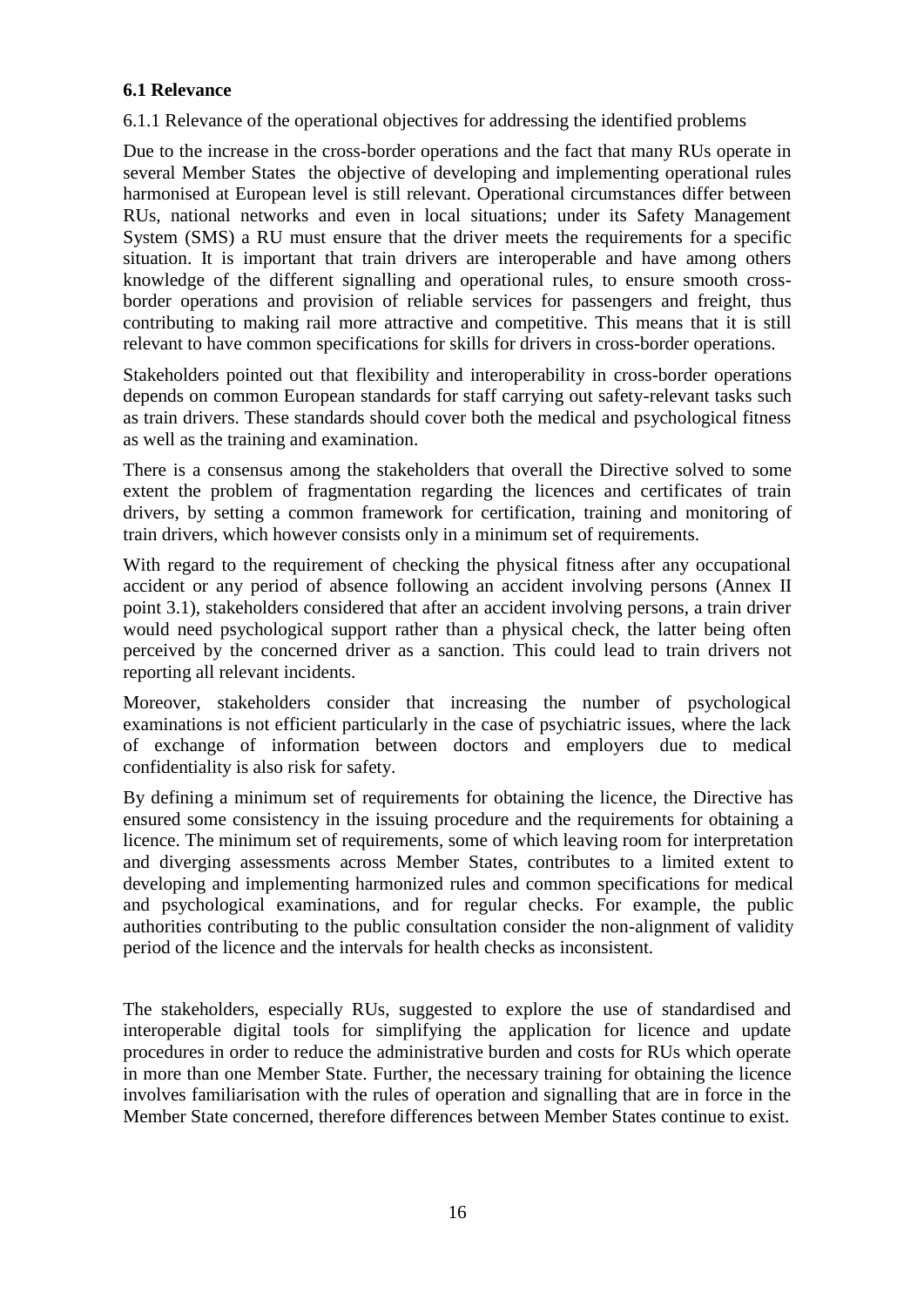With regard to the complementary certificate, common requirements for the same rolling stock and for similar infrastructure would help to simplify the training of the drivers, even though the rolling stock used by different RUs and in different Member States still varies. Different interpretations in Member States of the required competences for rolling stock and infrastructure create obstacles for mutual recognition of certificates, especially for cross-border services.

Moreover, the stakeholders consider that in the absence of a uniform definition of an infrastructure registry, the specification of the infrastructure routes on the complementary certificate is not standardized. Since the end of stakeholder consultation there was progress with regard to the Register of Infrastructure (RINF), which aims at providing a general description of the rail networks within EU. ERA set up and manages a computerised common user interface, which simplifies queries of infrastructure data. This interface is in production since end of October 2015. As of end May 2018, around 62 % of the total expected data were already imported by the entities in charge of the RINF implementation at national level.

As provided for in the Technical Specification for Interoperability relating to the Operation and Traffic management Subsystem of the Rail System (TSI OPE)<sup>31</sup>, the train drivers shall be provided with a document called the "Route Book". This document includes the description of the lines and the associated line-side equipment for the lines over which they shall operate and relevant for the driving task. The IM shall provide the RU with at least the information for the Route Book as defined in the Annex to TSI OPE through RINF. Based on these developments, aligning the specifications on the infrastructure in the complementary certificate with the information in RINF and Route Book could provide for more harmonisation of the content of the complementary certificate.

Basic principles of the certification scheme are closely linked to key elements of the Directive (EU) 2016/798 on railway safety (recast)<sup>32</sup> such as the definition of the competent authority, which is the NSA within the meaning of that Directive. The impact of the changes brought by the Directive (EU) 2016/798, i.e. the new role of ERA in the safety authorisation, on the definition of the competent authority would have to be assessed. The same applies to Article 5 of Commission Decision 2011/765/EU on the recognition by the Member States of the training centres belonging to a RU or an IM. They are recognised in combination with the safety certification or safety authorisation process in accordance with Safety Directive. This Article might have to be revised, given the change in responsibilities regarding the issuance of safety certificates (i.e. ERA instead of the NSAs).

6.1.2 Relevance of the requirements as instruments to achieve the objectives

The requirements concerning the licence and the complementary certificate were, to a limited extent, the right instrument to achieve the objectives.

 $\ddot{\phantom{a}}$ 

 $31$  Commission Implementing Regulation (EU) 2019/773 of 16 May 2019 on the technical specification for interoperability relating to the operation and traffic management subsystem of the rail system within the European Union and repealing Decision, OJ L 139I , 27.5.2019, p. 5–88

<sup>32</sup> OJ L 138, 26.5.2016, p. 102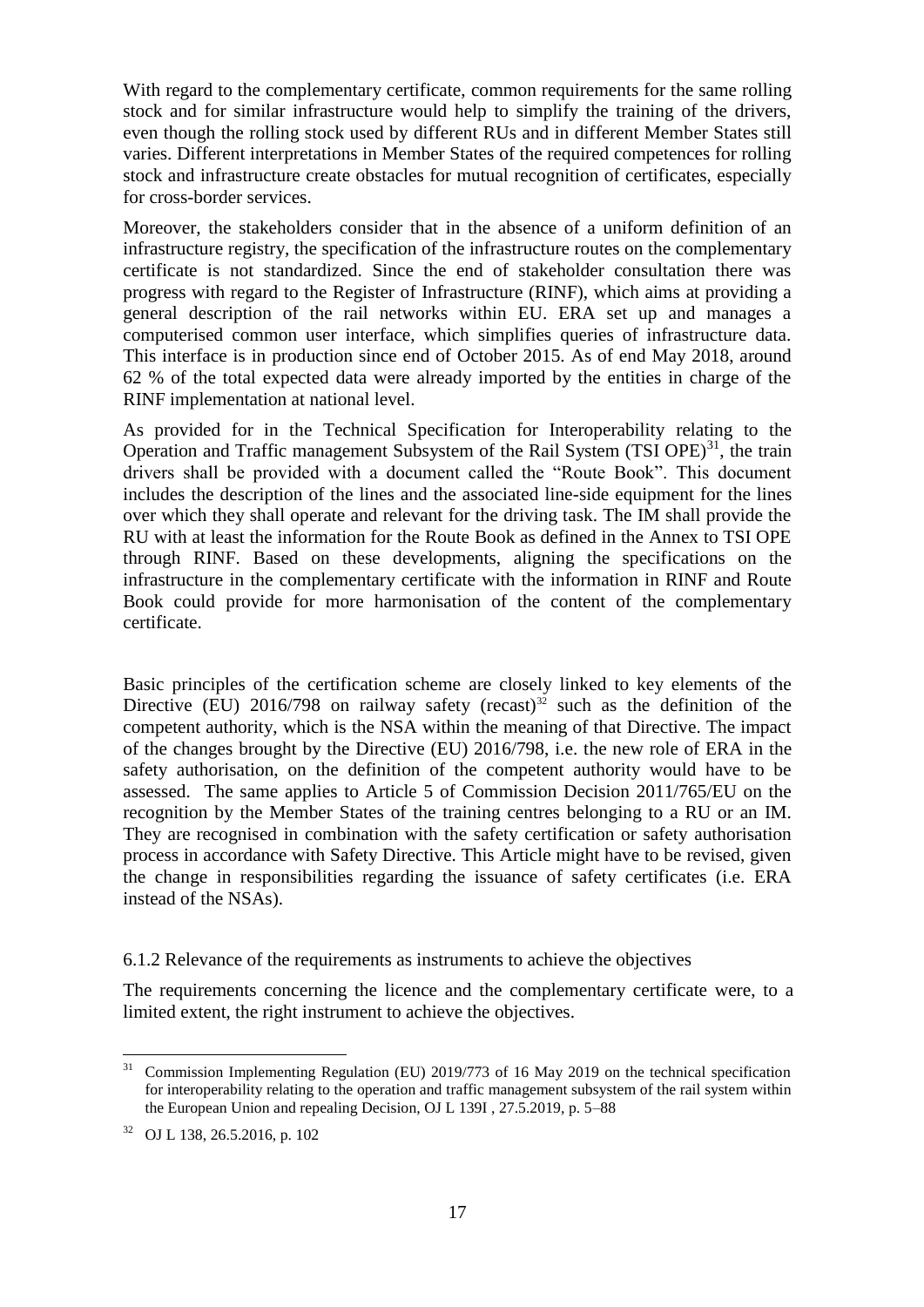The framework provided by the Directive seems to be the right one to achieve common minimum requirements, although the skills required for the licence are currently a small part of the skills that a driver must have to drive a train.

One of the requirements for the licence is the successful completion of nine years of primary and secondary education (Article 11.1). Neither is the relevance of this requirement clear for the competency of the train driver nor is any standard of education required. Further, public authorities consider that the provisions concerning education are difficult to implement due to differences in the educational systems.

Furthermore, the conditions of psychological assessments, costs and contents of general competence trainings are not enough harmonised and concretised to fully meet the objectives on common specifications for psychological profiles and minimum requirements for medical examination and regular checks.

Concerning the requirements for the complementary certificate, even though the rolling stock used by different Rail Undertakings and in different countries still varies very much, common requirements for complementary certificates for the same rolling stock and similar infrastructure would help to simplify the training of the train drivers. There is a lack of specific certificate requirements for train drivers in cross-border operations. Moreover, as pointed out also by the train drivers participating in the consultation, the duration of training vary across Member States between 24 and over 600 hours; this raises questions about the proportionality of the training.

The Rail Undertakings commented that the general level B1 language requirements are too high, difficult and expensive to implement. Another stakeholder considered level B1 as too high and suggested B1 level for listening and speaking and a lower level, A2, for writing. In its report on rail freight transport in the  $EU^{33}$  the European Court of Auditors recommends that the European Commission and the Member States should also assess the possibility of progressively simplifying language requirements for locomotive drivers to make medium- and long-distance rail freight traffic in the EU easier and more competitive.

Including more competences from the certificate in the licence would enhance the flexibility of train drivers to operate in different Member States. Moreover, the train drivers should have the possibility to renew their licences in case of long-term unemployment and to obtain languages certification at their own initiative.

## 6.1.3 Conclusions

The operational objectives of the Directive continue to be relevant. Overall, the Directive led to a certain degree of harmonisation and consistency in the requirements for licences and complementary certificates by setting minimum requirements. Therefore, the Directive solved to some extent the problem of fragmentation regarding the licences and certificates of train drivers, by setting a common framework for certification, training and monitoring of train drivers.

The objective of developing and implementing operational rules harmonised at European level is still relevant, for providing flexibility and interoperability in cross-border

<sup>33</sup> <sup>33</sup> https://www.eca.europa.eu/Lists/ECADocuments/SR16\_08/SR\_RAIL\_FREIGHT\_EN.pdf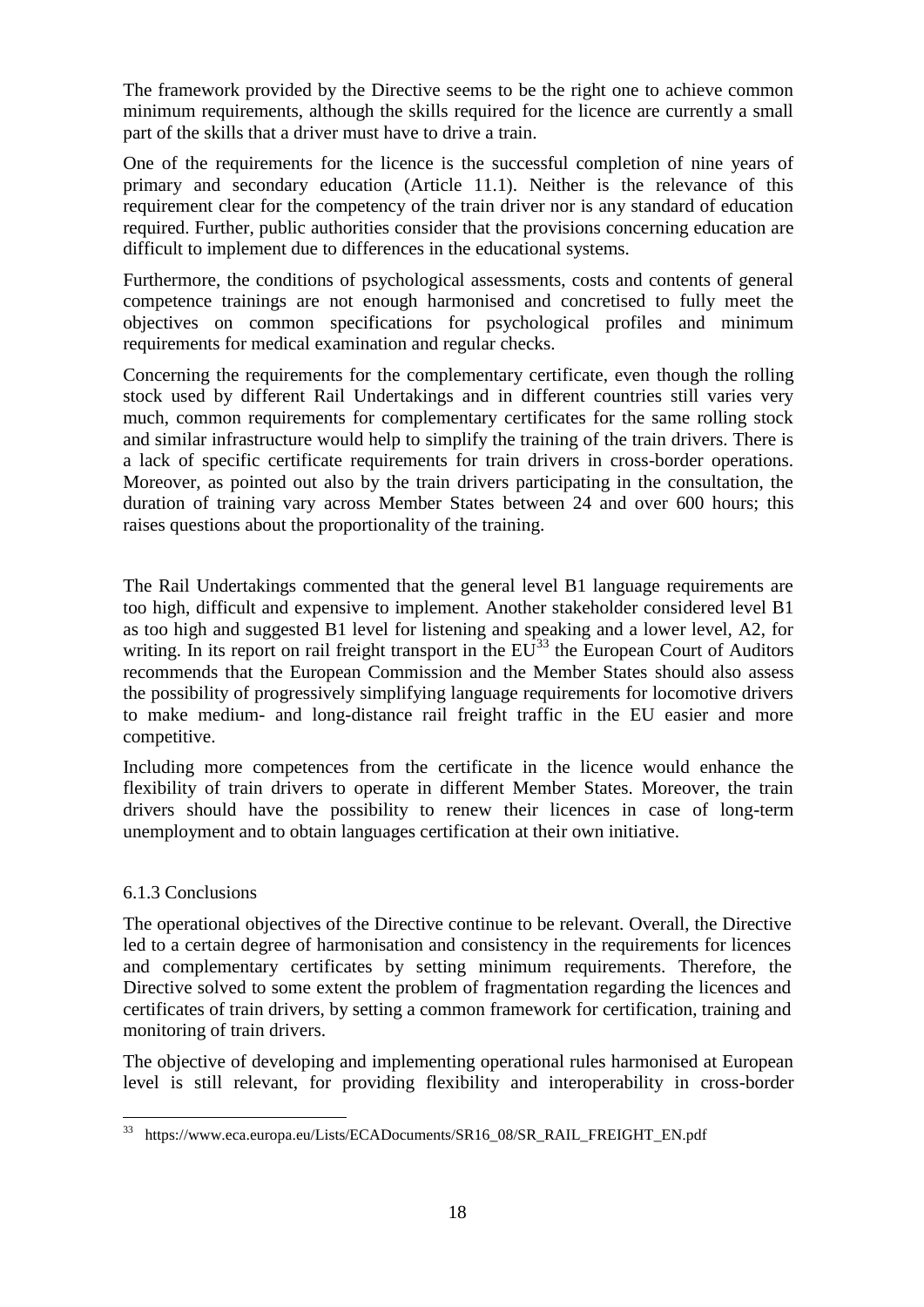operations, and hence overcoming operational difficulties in cross-border services. The latter remains relevant against the background of increase in cross-border operations and the number of RUs active in more than one Member State, which requires more and more interoperable train drivers. The requirements concerning the licence and the complementary certificate are, to a limited extent, the right instrument to achieve the objectives, due to the insufficient harmonisation and concretisation of requirements.

# **6.2 Effectiveness**

The analysis of effectiveness defines whether and to what extent the intervention has brought the envisaged effects with reference to the stated objectives.

## 6.2.1 Facilitating the mobility of train drivers between Member States

Through the mutual recognition of licenses and certificates, the Directive makes it easier for train drivers to work in different Member States. However, even though the basic requirements are the same, the framework set by the Directive is too wide, the aim of some requirements is not clear, and the role of the various actors in the certification process is not described precisely enough. Hence, the measures taken by the Member States could lead not to harmonisation but on the contrary to fragmentation due to divergent implementing measures, which could impact the mobility of train drivers between different Member States.

Some stakeholders perceive the absence of a single document combining licence and certificate valid in the EU as an obstacle to the mobility of train drivers between Member States. A first step in that direction would be simplifying the training of train drivers by developing common requirements for the complementary certificates for the same rolling stock and similar infrastructure.

# 6.2.2 Facilitating the mobility of train drivers between Rail Undertakings

The Directive contributed to facilitating the move of train drivers from one employer to another. The harmonised definition of competences, the standardised copy of the complementary certificate, all this combined with the harmonised licence make it easier for the new employer to assess the competence of a train driver, who has obtained competences in another company. In this respect, it is highly beneficial that the former employer must release a certified copy of the former complementary certificate including detailed information about acquired knowledge and working experience. Furthermore, the fact that the licence is personal property of the train driver and not of the employer seems to facilitate the passage from one company to another.

The mobility of train drivers between RUs operating in the same Member State is certainly facilitated by the Directive, for example because both former and new employer operate on the same network. However, as also pointed out by stakeholders, it is not necessarily the licence influencing the mobility of drivers between companies in the same country, but the mutual recognition of complementary certificates.

Unclear provisions, leaving room for interpretation, have an impact on the mobility of train drivers between RUs; for example Article 24 of the Directive requests Member States to ensure that RUs or IMs do not unduly benefit of the investments made by other companies in training the drivers. While this principle is understandable, there is no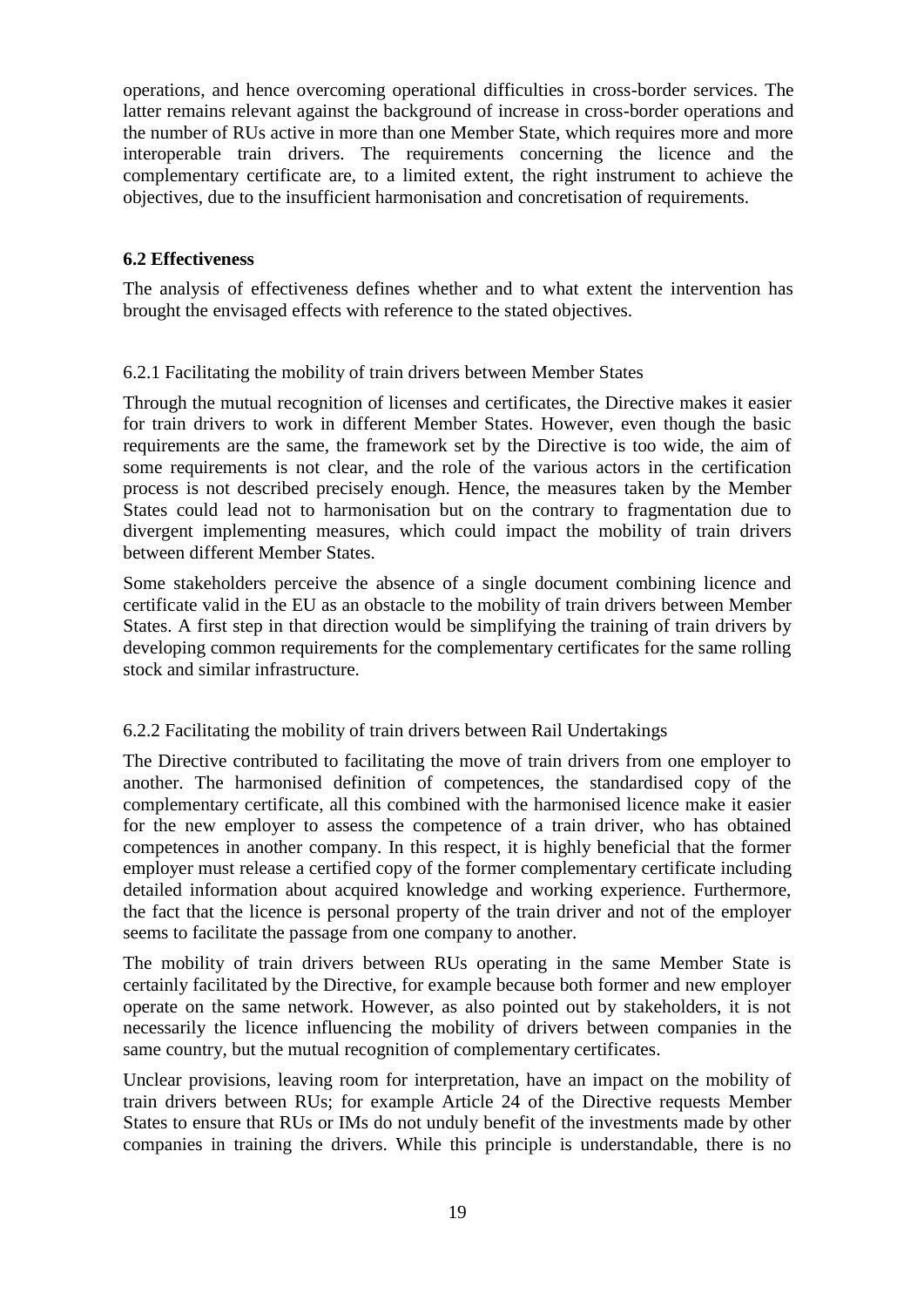guidance in the Directive on how to compensate in practice the source company for the training given to the train driver for obtaining the certificate, in case the respective train driver changes the company. This leads to various arrangements in place in the Member States, from provisions rooted in national law (such as labour law) to leaving it up to employers to deal with it. The latter concretises in clauses included in the work contract and stipulating for example that the train driver has to work for a certain number of years for that very company, for the training costs to be covered. In case of leaving the company before the end of this compulsory period, then the driver has to make a termination pay. This is a constraint for mobility because train drivers who wish to change the employer but cannot afford the termination pay, have to wait for the end of the compulsory period to do so.

6.2.3 Contribution to maintain (or even raise) the safety level of the railway system

The Directive contributes to achieving the safety objective. By establishing minimum common requirements for certification of train drivers, the Directive raised awareness of industry and NSAs concerning the importance of staff competences in the field of safety. Due to the Directive, best practices of some Member States have been extended to other Member States; at the same time, there is more clarity on the responsibilities of the various actors involved in the certification.

Thanks to a consistent approach on physical fitness and competence standards, the Directive helps maintain the safety level.

However, it is difficult to estimate the direct contribution of the Directive to maintaining (or even raising) the safety level of the railway system, because the safety level was already very high when the Directive entered into force. One Member State reports that the safety-related objectives of the Directive were already fulfilled at national level when the Directive entered into force. Along the same lines, a RU comments that the minimum requirements set out in the Directive were already met or exceeded in most of the countries they operated in.

The Directive does not include any provisions on the duration of training for the certificate and the number of training hours varies across Member States (between 24 and over 600 hours); this could lead to questions about the quality of the training and lowering the standards in order to reduce the costs, and hence the possible impact on safety.

The stakeholders also draw the attention to the fact that requirements and procedures alone - including those brought by the Directive - are not themselves sufficient to ensure the operational safety, they have to be properly implemented and enforced.

It is necessary to better reconcile the requirements for safety in the rail sector with the need for rail to be attractive and competitive. Overall, the language requirements are perceived as not being very effective in ensuring a high level of safety while allowing efficient operation of the rail network. This is particularly true in case of disruptions on the railway network of a Member State requiring the use of deviation routes through neighbouring Member States. In those cases, train drivers with specific language skills are sought at short notice to drive on deviation routes, hence ensuring the continuity of operations, as it was the case when, due to an incident in Rastatt, the Karlsruhe-Basel line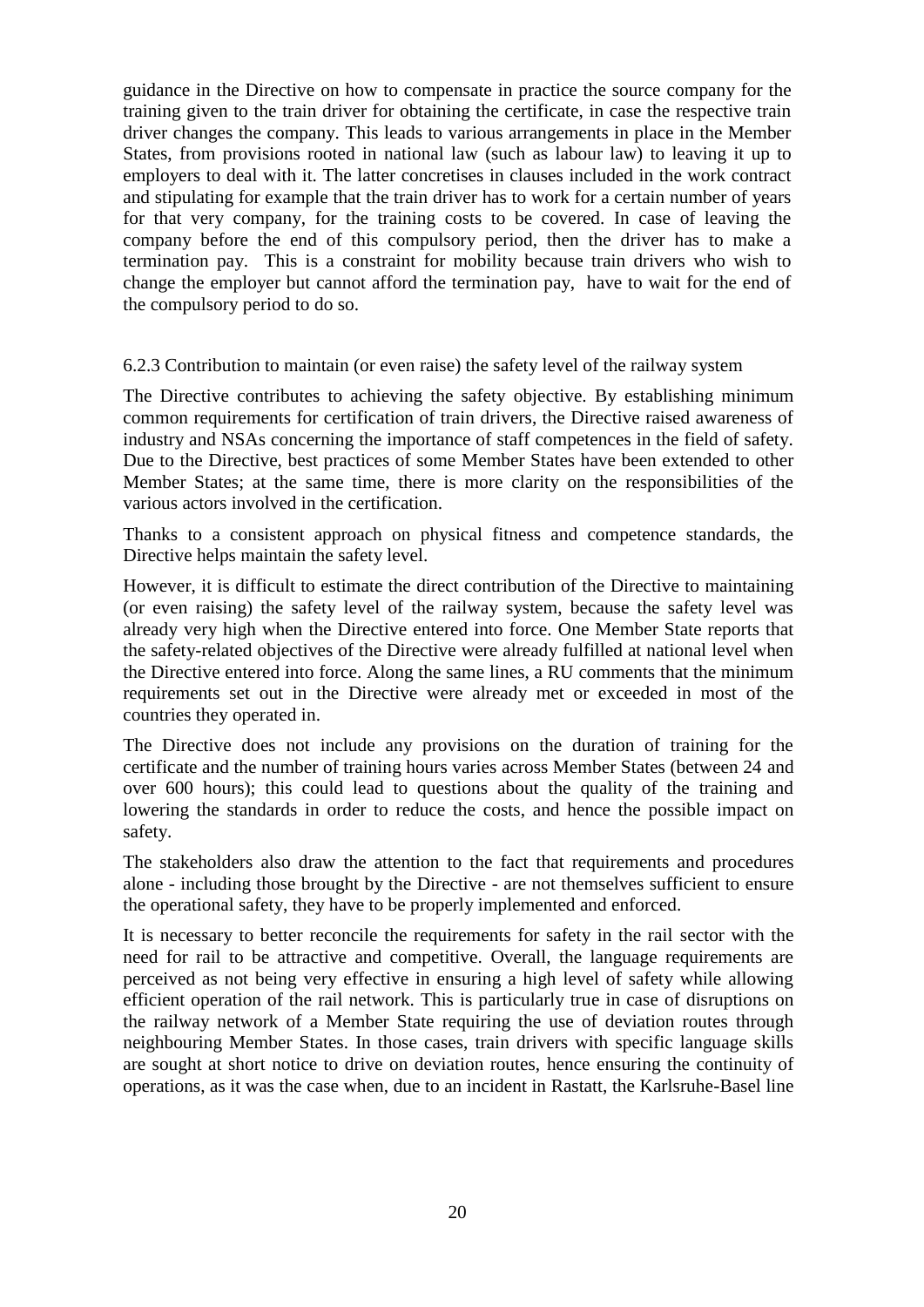was closed for all traffic for a period of seven weeks in August-September  $2018^{34}$ . Although diversion routes were available, the capacity on these routes was limited and interoperability proved to be a major hurdle. Many locomotives were not equipped to operate on the railway network in neighbouring countries and train drivers with the language and route knowledge to operate a train in another country were not sufficiently available.

Commission Regulation (EU) 2019/554 of 5 April 2019 amends the Directive with regard to language requirements and creates the legal basis for exploring alternative options to the current language requirements allowing for greater flexibility while ensuring at least an equivalent level of safety with the current requirements. Those options could consist in more targeted language requirements (i.e. with focus on rail specific terminology), or to a lower general language level combined with alternative means to support effective communication. They should ensure an active and effective communication in routine, degraded and emergency situations.

The Directive does not foresee the possibility of introducing a single operational language; however, this issue was addressed in various discussions with stakeholders and eventually in the public consultation. Fifty-one percent of the respondents considered the introduction of a single, common operational language at least to some extent beneficial especially for cross-border traffic, as it could simplify the language training and increase safety, but at the same time, be a costly requirement.

## 6.2.4 More efficient management of interoperable train drivers

Before entering into force of the Directive, the Member States had to conclude bilateral agreements for the recognition of licences. The stakeholders consider that the EU-wide recognition of the licence has a positive impact on assigning train drivers to operations in various Member States; however, this impact is limited because only a minimum of basic skills and qualifications is requested for the licence; most specific skills and competences are required for the complementary certificate.

Further to the common requirements for certificates, they have a limited impact on EUwide interoperability of train drivers since an important part covers the safety and operational rules, which are national and/or depend on the IMs.

The lack of EU-wide training programmes makes it difficult for RUs operating crossborder services to issue certificates that allow driving in another country, hence limiting the impact of the certification scheme on the assigning train drivers to operations in different Member States. Different interpretations in Member States of the required competences for rolling stock and infrastructure create obstacles for mutual recognition of certificates, especially for cross-border services.

 $34$ <sup>34</sup> The Karlsruhe-Basel railway line is part of the important north-south corridor connecting the ports of Rotterdam, Hamburg and Antwerp with Switzerland and Italy. The Rastatt incident and ramifications led to big financial losses and reputational damage for the rail freight industry. Economic damage was estimated to be more than two billion Euros according to HTC Hanseatic Transport Consultancy, the European Rail Freight Association (ERFA), the European Rail Network (NEE) and the International Union for Combined Rail-Road Transport (UIRR). Moreover, rail transport lost an approximate one per cent of its market share in Switzerland.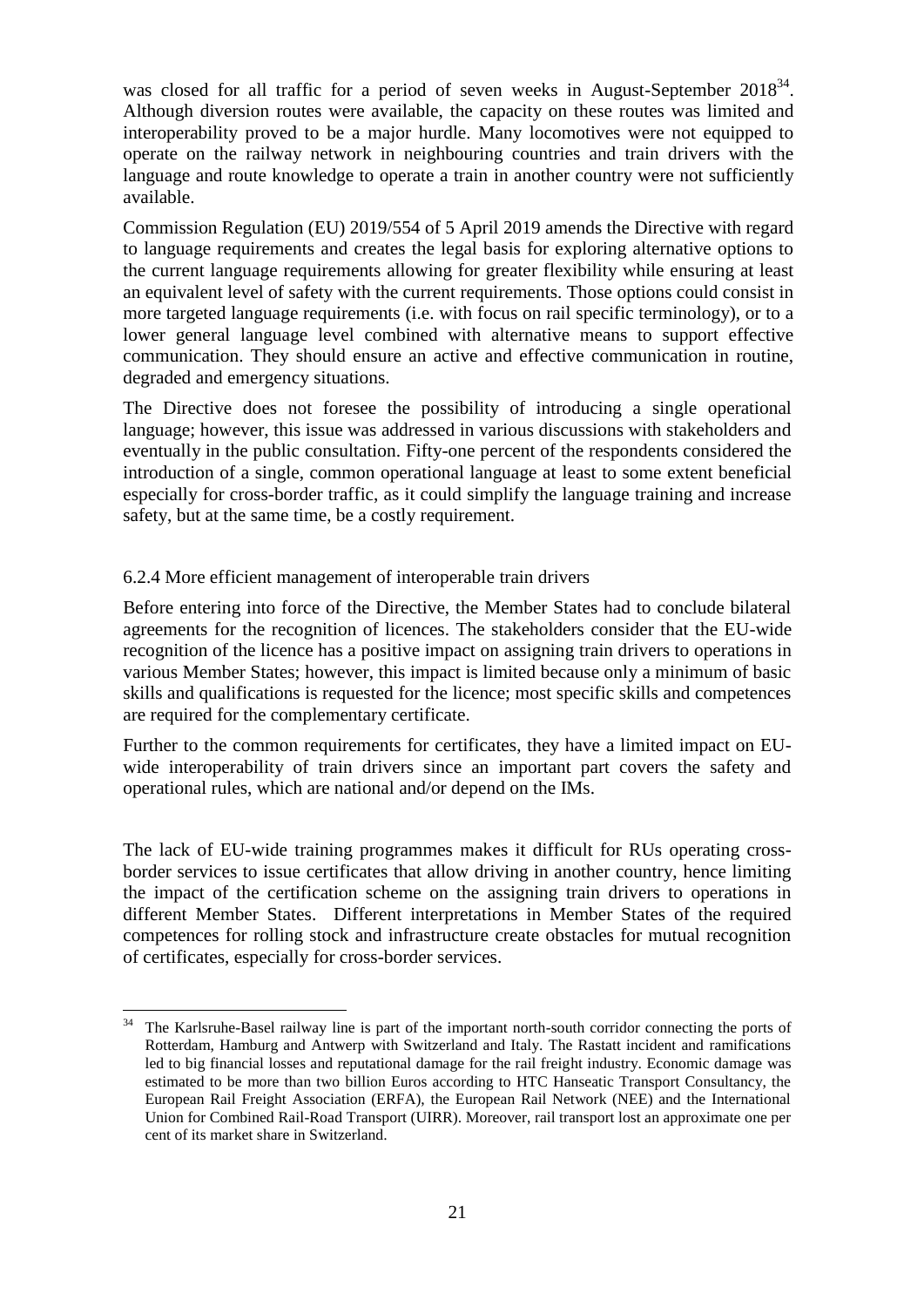For safety reasons, it is essential that the train drivers are able to communicate actively and effectively with the IMs in routine, adverse and emergency situations. However, the language requirements are perceived as an obstacle to achieving EU-wide interoperability of train drivers as well as for simplifying their training, since they create considerable extra costs for RUs, and limit the attractiveness of cross-border operations.

With regard to monitoring of train drivers, the provisions of the Directive are not always clear when it is about the allocation of responsibilities/tasks to the actors. One public sector entity reports examples where it was unclear if it was the license or the certificate to be withdrawn and who (i.e. the competent authority or the employer) was supposed to act. Moreover, the shared responsibility between the competent authority and the RUs/IMs can lead to difficulties (for example in case of periodic medical checks). The public sector entities consider for example that having a register for licences and another one for certificates makes monitoring of train drivers is more difficult. Further, Article 17 of the Directive requires that the RU shall inform the competent authority about cessation of employment. For the RUs, the reason behind this obligation is not clear, as there is no obligation to report the start of the work for a RU to the competent authority and there is no process triggered by reporting to the competent authority.

## 6.2.5 Form of intervention

As regards the adequacy of the form of intervention, in principle the idea of a Directive was good, giving the Member States the freedom to take the measures they consider appropriate to achieve the goals. However, the Directive sets a too wide frame for example by not setting any quantitative targets, not spelling out clearly the role of various actors in the process or the clear purpose of requirements (see also section on implementation). Hence the measures taken by the Member States could lead not to harmonisation but on the contrary to fragmentation due to divergent implementing measures, which could create problems for interoperability of train drivers.

More prescriptive and detailed provisions would have been beneficial for implementing common minimum requirements for certification of train drivers.

Accompanying the Directive by guidelines for implementation would have been beneficial for a consistent interpretation of the provisions of the Directive and hence, avoid different interpretations and applications of the provisions.

#### 6.2.6 Conclusions

The Directive was effective in contributing to enhancing and facilitating the mobility of the train drivers as well as easing, for the employer, the assignment of train drivers to operations in various Member States. However, there are some weaknesses, which seem to be mainly linked with differences between Member States in the implementation of the Directive and with setting national standards. The Directive set consistent requirements for operation in different Member States; however, as they are minimum requirements, national standards go sometimes further than the Directive.

The EU-wide validity of the licence has a positive impact on assigning train drivers to operations in various Member States. However, this impact is limited because only a minimum of the level of skills and qualifications is requested for the licence; most skills are required for the complementary certificate (valid only on specific infrastructure/rolling stock). The certificate part of the Directive has a limited impact on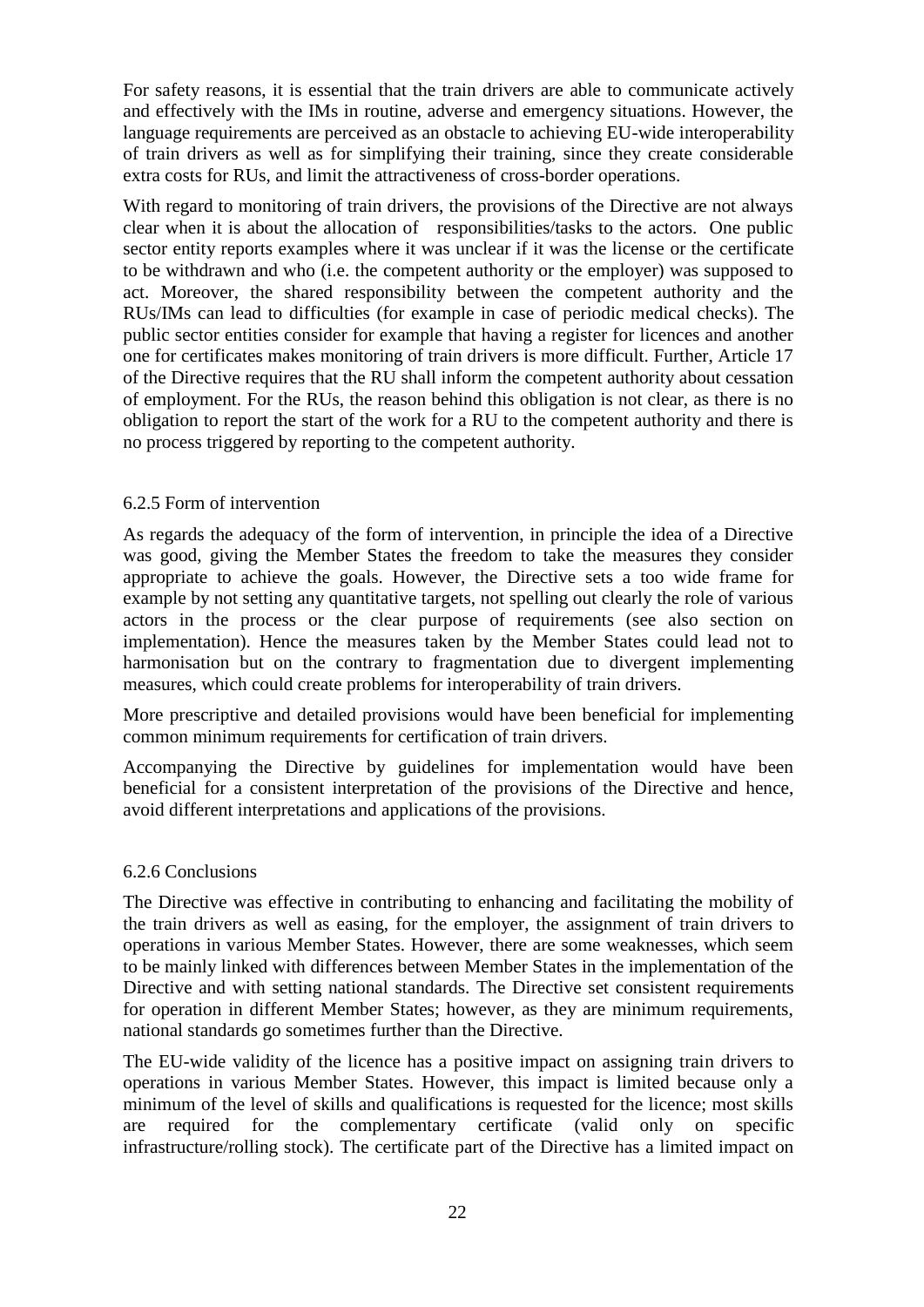EU-wide interoperability of train drivers since an important part covers the safety and operational rules, which are national and/or depend on the Infrastructure Manager.

The set-up of the Directive, lacking details, being not specific enough and the absence of interpretative guidelines, led to differences in interpretation, understanding and implementation, which had an impact on interoperability as well as on the achievement of the objectives.

## **6.3 Efficiency**

The efficiency of the Directive refers to achieving its effects with a reasonable use of resources and whether the same results could have been achieved with fewer resources.

## 6.3.1 Expected impacts of the Directive

According to the impact assessment of the Directive, maintaining the status quo (i.e. the patchwork of national certification schemes) would have entailed a loss of Euro 66.5 million for the EU-25, while the benefits of the Directive were estimated at Euro 226 million and the costs at Euro 169 million<sup>35</sup>.

## 6.3.2 Costs incurred due to complying with the Directive

The Directive certainly provided a framework for consistent requirements for train driver licences and certificates but the details and processes have created an additional layer of bureaucracy and burden falling upon several entities (NSAs, employers, and drivers) and increased the costs for RUs.

With regard to the types and levels of costs (including fees and charges) incurred due to complying with the requirements of the Directive, several categories of costs were identified, based on the examples given by the a few participants to the public consultation.

The various fees vary across Member States, for example, the fee for issuing the licence varies from 0 to 224 Euro. The fees for issuing a duplicate licence are lower than for the original licence. Some stakeholders who contributed to the public consultation consider that a harmonisation of the procedure for obtaining the licence would also require harmonising the fees for obtaining a licence.

To give another example, in a Member State, the fee for examination of a train driver is 800 Euro, while for the certification of an examiner the fee is 1000 Euro for the first year and 500 Euro per subsequent year. In some Member States, the fees are reduced for operators of historical trains.

 $35$ These estimations were based on the following assumptions:

approximately 200.000 train drivers in EU-25, out of which at most 5% (i.e. 10.000 drivers) concerned by the first phase of implementation (i.e. cross-border services);

an annual increase of 5% in the number of train drivers, following increases in cross-border traffic, i.e. 500 drivers annually;

an annual staff turnover of 5%, i.e. 500 drivers/year.

This led to the conclusion that there would be 1.000 drivers to be certified each year in phase 1 (crossborder) but 10 000 in phase 2 (all other drivers).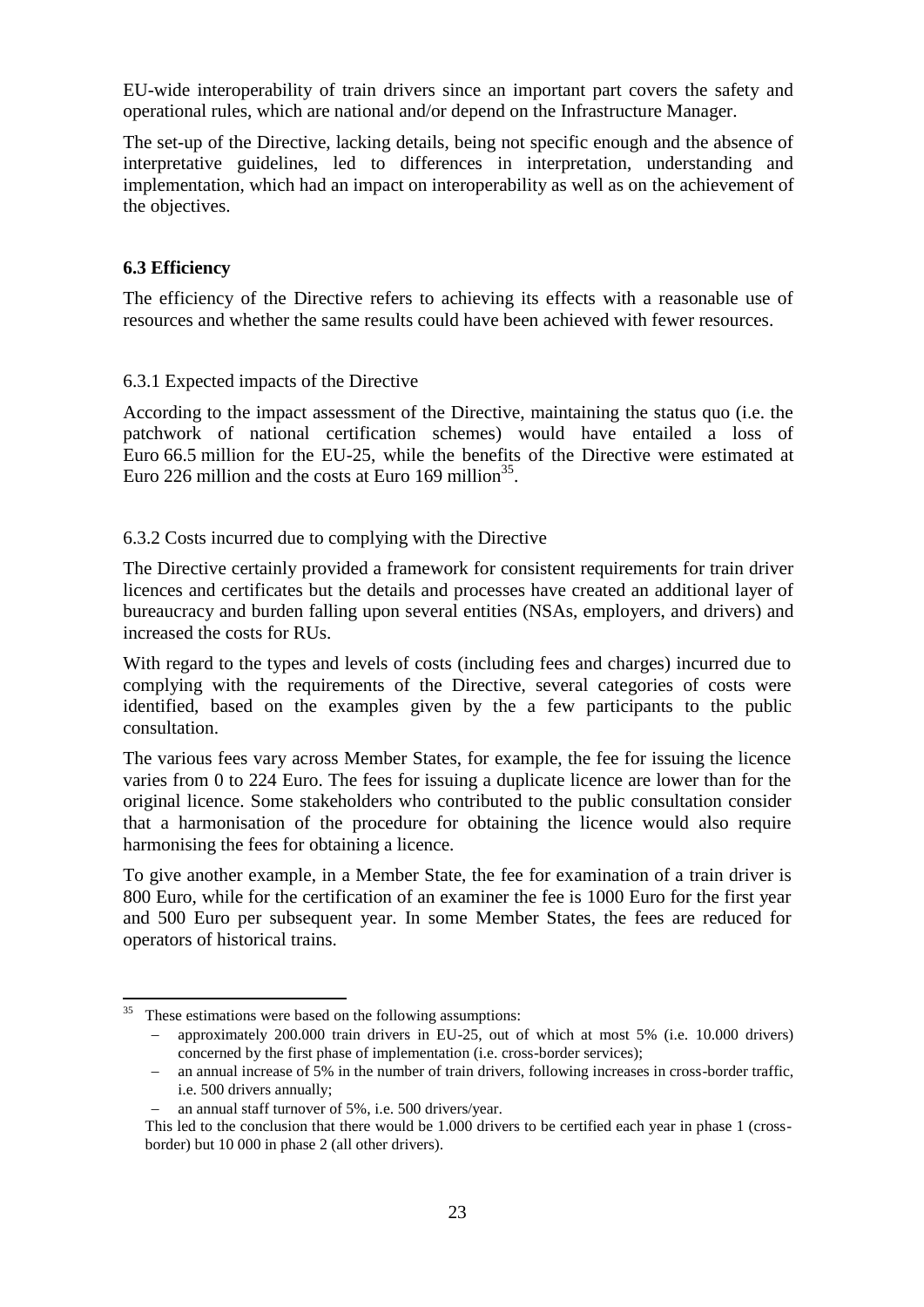The fee for recognition of training centres also varies from one Member State to another. For the various fees, there are different payment schemes in place, e.g. the fee can be paid for a period of 5 years, per hour or the fee for renewal could be lower than the fee paid the first time.

Below there are some categories of costs, identified by NSAs:

- costs linked to the registers for licences and complementary certificates (including human resources). One NSA estimated that the management of the National Register for Licences, which has to be set up according to the Directive, required the equivalent of a full time post. However, the costs setting the NRL could be understood as one-off costs, given that the registers were set up once.
- development costs for the design, testing and material for the licences. One NSA estimated these costs at about 12.710 Euro.
- costs linked to submission of applications for licences. One NSA considers that these costs increased due to the Directive because the application file includes more documents to be assessed than it was the case before the Directive entered into force.
- costs for the issuance of the licence and the migration to licences based on the Directive. With regard to the latter, one NSA estimated that it required the equivalent of two full time posts until 13 January 2017.costs for printing and sending out the licences. One NSA estimated the costs at about 26.608 Euro for 4.700 licences issued
- costs for the appointment of examiners (both in terms of administrative procedure and human resources).

According to a NSA, the Directive increased the workload that was not reflected in an increase in the number of staff.

Another example shows some of the categories of costs incurred to RUs are linked to:

- Application, issuing, and updating of licences and complementary certificates. An RU consider that he costs for issuing and updating the certificate would be lower, if the certificate would be displayed on mobile devices such as tablets.
- Change of existing licences;
- Production of complementary certificates (labour and material costs);
- More frequent examinations of train drivers (examination costs and more difficult management of drivers / replacement costs);
- Oversight of training facilities, recognition and renewal of accredited/recognised examiners;
- Training (increased costs for language training after introduction of level B1).

An RU estimated the costs for a period of 10 years as follows: Euro 4,8 million for the licence, Euro 0,5 million Euro for the IT development of the register for complementary certificates, Euro 16 million for the periodic psychological assessment, and Euro 42 million for the certificate global process. However, the costs for the IT development of the register for complementary certificates could be understood as oneoff costs, given that the registers were set up once.

The stakeholders also report on the high administrative burden related to the administrative procedures to follow for the issuance and update of the certificates, which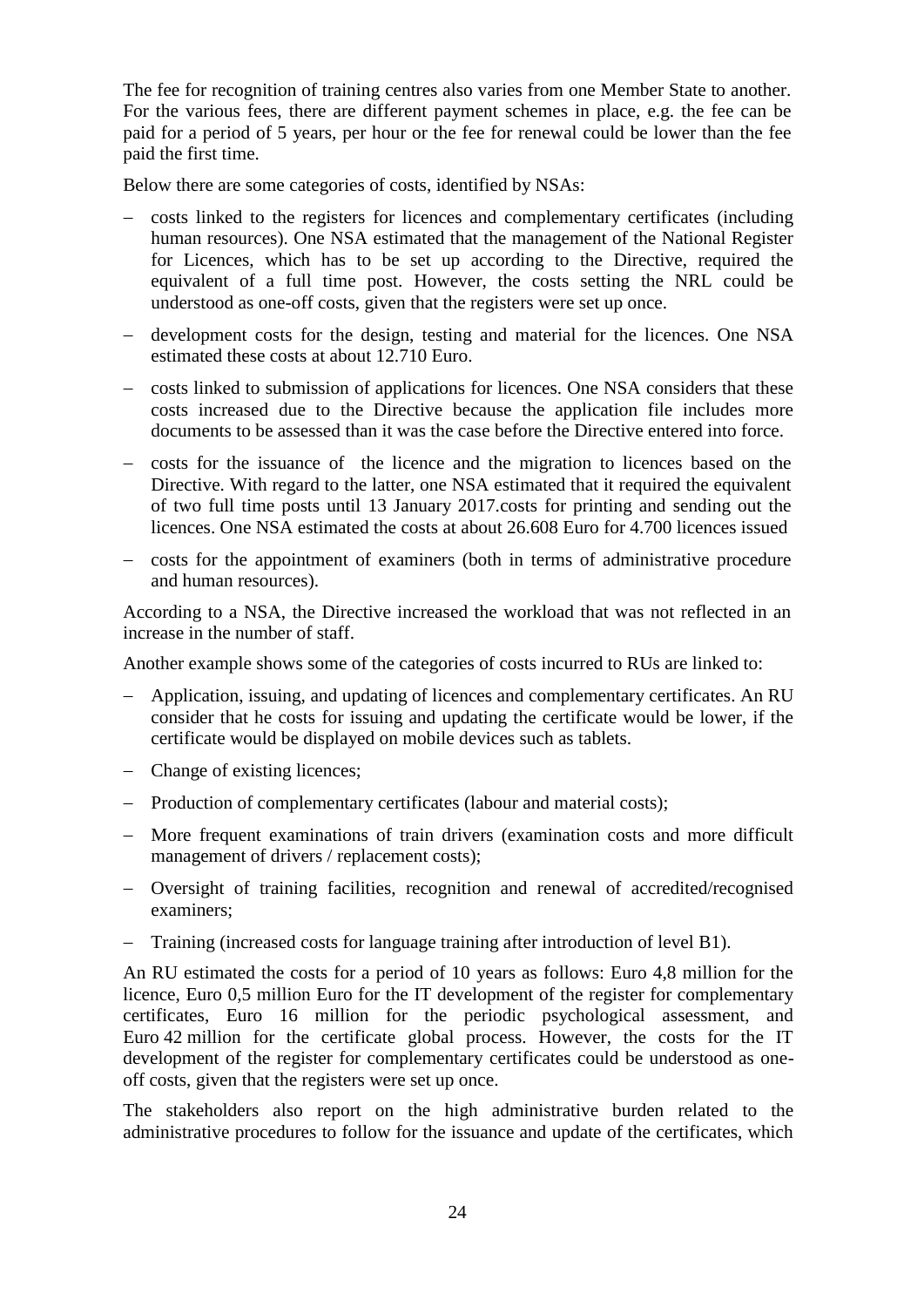can be very complex. In one Member State, the introduction of the complementary certificate created an additional administrative burden for all domestic RUs.

The possibility of gradually phasing-in the harmonised certification has resulted in temporary extra administrative burden for some Rail Undertakings with cross-border operations, since the implementation date for the harmonised certification documents varied across the Member States. In addition, there are some other tasks causing a high administrative burden to RUs such as the requirement to register the date of the last examination in the complementary certificate, or even to both NSAs and RUs. An example for the latter is the NSA having to register periodic health checks, while the RU must also keep track of this information, which is double administration and creates confusion regarding responsibilities.

Given that the evidence is only anecdotal, it is difficult to quantify the sector costs incurred due to compliance with the Directive, and hence to make a reality check of the expected impacts presented in the impact assessment of the Directive. In addition, it is difficult to make an estimation of the impact of putting in place the new certification scheme also because the Directive did not fill a vacuum at national level; there were already national certification schemes in place. This implies that older requirements and procedures have been updated and/or changed and hence some of the costs incurred are one-off costs due to adaptation of national certification schemes to the requirements of the Directive.

## 6.3.3 Benefits achieved by complying with the Directive

The benefits of complying with the Directive were not apparent to all categories of stakeholders. For the Public Authorities, the submission process for the licence is more clear and simple since the Directive entered into force. In addition, it is easier to ensure that the train drivers meet all requirements for the licence. Moreover, the NSAs have now more complete and on-line information about each train driver on the infrastructure and rolling stock. Previously, when this information was needed, they had to send a request to the respective RU.

One NSA reported that being responsible for the maintenance of NRL helps to ensure a higher level of control.

For the cross-border operating RUs it is beneficial that the Directive set up a common framework to be followed also by their counterparts, as well as that now they have to issue one single complementary certificate valid in the EU as opposed to one for each Member State, which was the case before the Directive entered into force.

Further, due to its specificities and limitations, the ERA report does not include any figures on the benefits achieved by complying with the Directive.

#### 6.3.4 Proportionality between costs and benefits

The costs incurred by complying with the Directive were not perceived by the stakeholders as being proportional with the benefits achieved. This could be due to the lack of awareness of the stakeholders with regard to the real costs incurred due to complying with the Directive (and hence considering them too high based on no evidence) and the benefits of the Directive not being apparent to all categories of stakeholders (e.g. train drivers). Moreover, the stakeholders gave only punctual examples of perceived disproportionality between costs and benefits.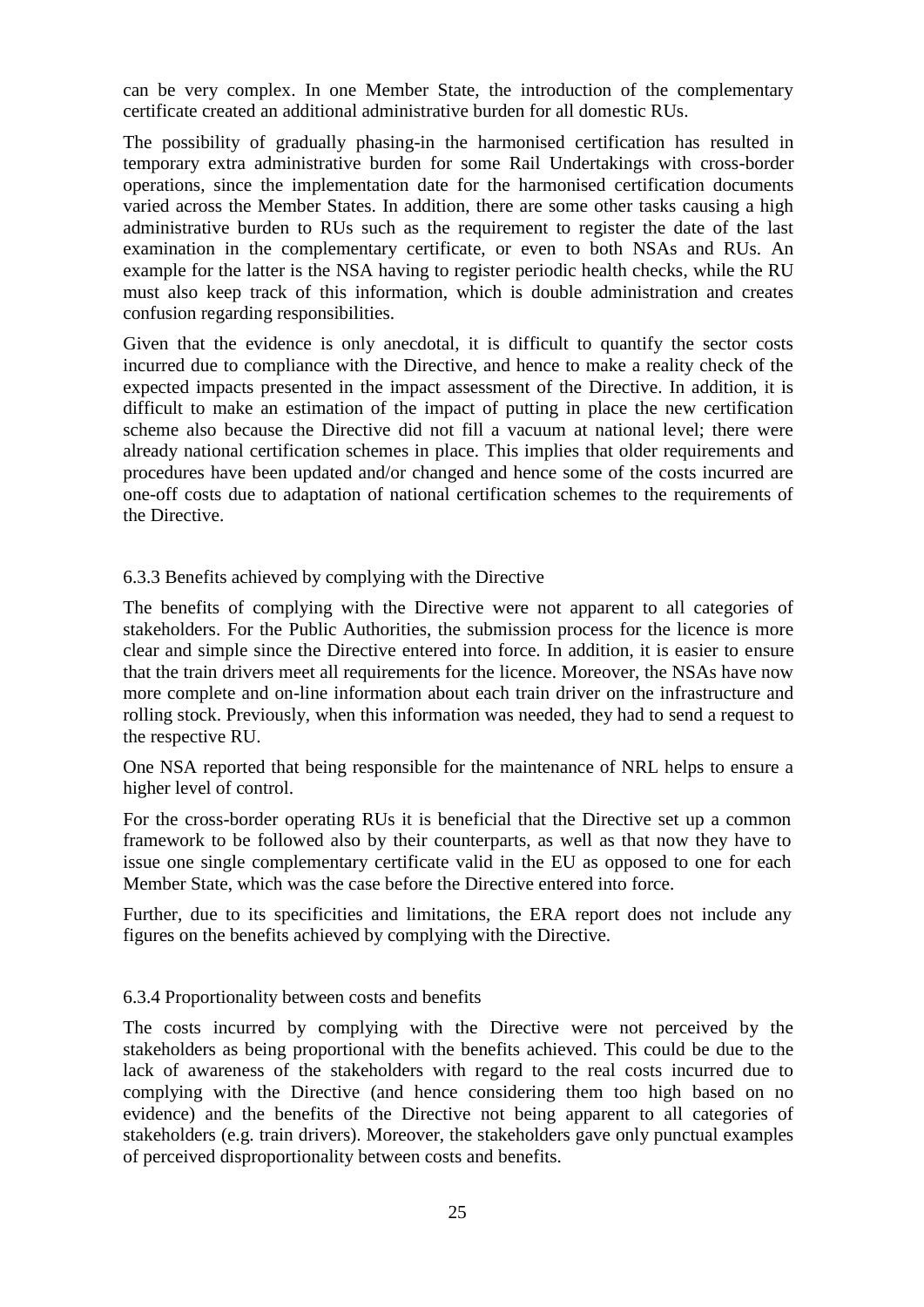One NSA reports that the costs incurred for processing the application for licences, applications and recognition of trainers and assessors were significant. These costs were covered by the means of a levy on RUs and IMs for all the work undertaken by this NSA.

For another NSA, the tasks imposed by the Directive (such as handling the information from periodic medical checks and keeping the register of licences updated) have increased, in a disproportioned way, the costs and need for human resources.

One RU comments that in its country a number of cost effective systems, which were already implemented by RU, had to be replaced by a licensing largely out of the control of RUs and with no transparency of the costs incurred.

Several problems have been reported concerning the format of the certificate, which is considered ineffective. The format is too small and too costly while an A4 format would have been more efficient from a practical and an economical point of view. In addition, the concept of an exclusively paper based document seems to be outdated. A large majority of stakeholders consider that introduction of smart cards<sup>36</sup> could bring benefits in terms of reducing costs and administrative burden, more difficult to counterfeit than paper documents, making the update of licence and certificate easier as well as controls on site. Stakeholders also draw attention to the fact that the information and communication technologies advanced since the Directive entered into force and the smart card is already outdated. Therefore, the discussion should not be focused on a certain information carrier or technology but on the functionalities to be enabled, i.e. making the relevant information accessible.

Some Member States already consider replacing the current paper based approach by an appropriate electronic tool or even use electronic application in parallel to the paper document.

Furthermore, the stakeholders consider that developing a more tailored made and costeffective IT system for certification of train drivers (e.g. for submitting applications) would reduce the administrative burden by simplifying procedures.

The stakeholders acknowledge that the certified copy of the complementary certificate<sup>37</sup> provides information related to the rolling stock competences and infrastructure knowledge of the train drivers in a harmonised way, beneficial for the mobility of train drivers. According to some stakeholders and NSAs, a more efficient solution would be a real 'copy' of the certificate having identical layout but clearly marked as 'copy', or, alternatively, a defined extract of the complementary certificate register.

## 6.3.5 Conclusions

On efficiency, the estimations on costs and benefits made in the Impact Assessment of the Directive could not be verified during the evaluation due to the lack of reliable figures on real costs and benefits. Based on the contributions to the public consultation it

 $36\,$ <sup>36</sup> Article 34 of the Directive foresees the examination of the possibility of using smartcards combining the licence and certificates. However, the cost-benefit analysis hereof prepared by ERA in 2012 showed that the initial and operational costs would be too high. Based on this conclusion, no further action has been taken in this respect.

<sup>37</sup> Annex III of Commission Regulation (EU) 36/2010 on the 'Community model of certified copy of complementary certificate'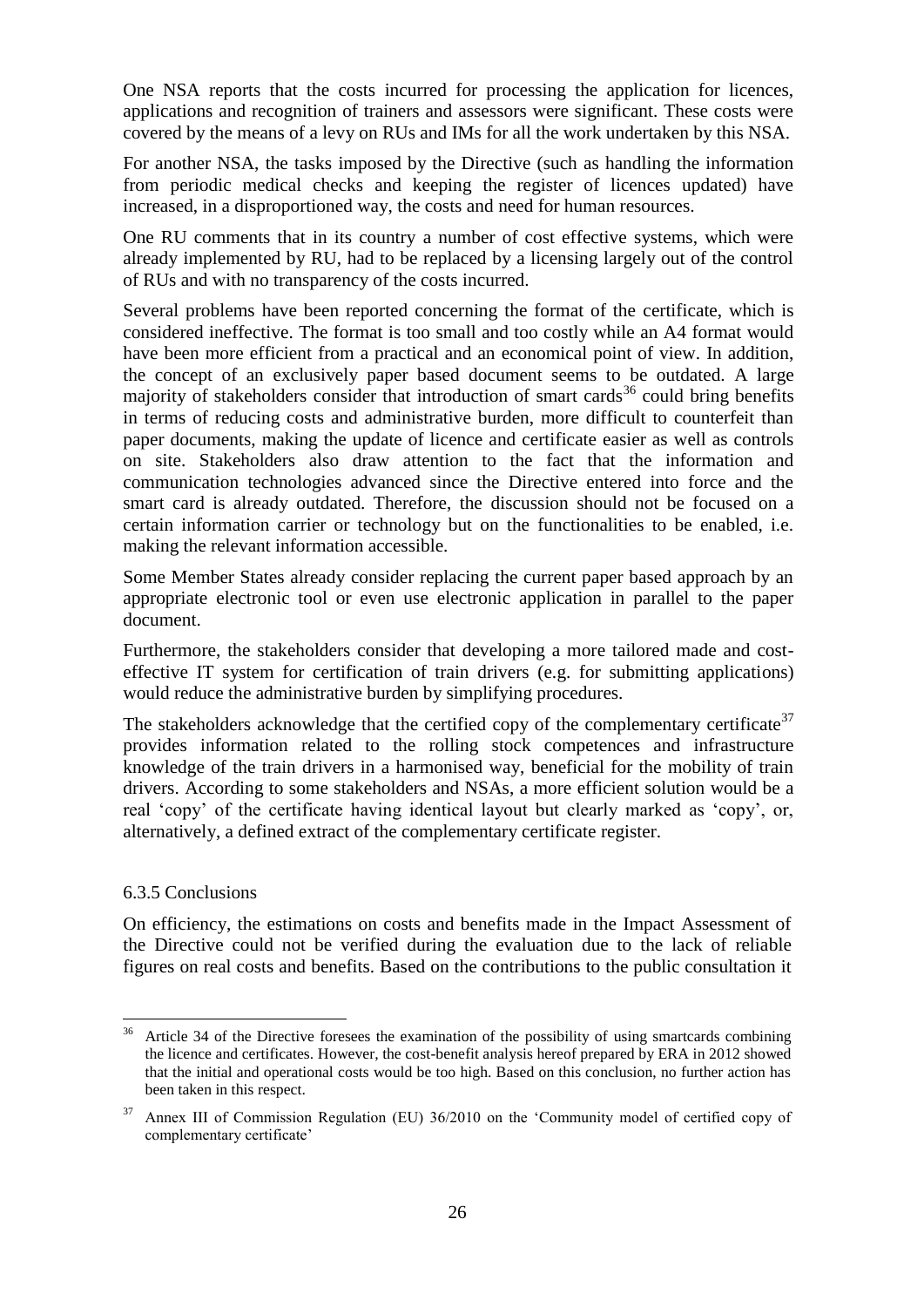was possible to identify some categories of costs incurred due to complying with the Directive, however only a few quantitative examples have been collected.

The benefits brought by the Directive do not seem to be apparent to the stakeholders participating in the public consultation; this could also be due to lack of awareness about the benefits for their organisations as a whole. Moreover, as stated by some stakeholders, in the absence of conclusive estimates on the sector costs and with no access to concrete information and statistics it was difficult to estimate benefits and costs. With regard to the costs incurred, it has to be taken into account that the certification scheme based on the Directive replaced national certification schemes already in place. Therefore, older requirements and procedures have been updated and/or changed according to the Directive and hence, some of the costs incurred are one-off costs due to adaptation of national certification schemes to the requirements of the Directive.

## **6.4 EU-added value**

The assessment of the added value of regulating a policy at European level is a basic requirement for all EU legislation in order to show that the subsidiarity principle has been taken into account and the same results could not have been achieved by regulation at national level.

Before the adoption of the Directive, in the absence of a certification scheme with EUwide acceptability and comparability, the licences and certificates obtained in a Member State were not recognised in another Member State. This patchwork of national solutions led to duplication of training with all the significant effort, costs and time involved. The intervention addressed that patchwork of national solutions by setting a framework enabling the EU-wide acceptance and comparability of procedures and requirements as well as eliminating the duplication of efforts and costs.

6.4.1 Creating a framework for EU-wide acceptance and comparability of procedures and requirements for licences

The evaluation showed that the Directive is a first step towards creating a framework for EU-wide acceptance and comparability of procedures and requirements for licences.

The Directive sets common minimum requirements, leaving room for manoeuvre to the Member States to set stricter standards, which might lead to differences in implementation, and hence affect the comparability of procedures. The framework set by the Directive is too wide and the role of the various actors in the certification process is not always clear. In addition, the fact that some requirements are unclear or incomplete (such as those referring to medical and occupational psychological requirements), leads to further differences in implementation across EU, which reduce the impact of the Directive on facilitating cross border operations and mobility of train drivers.

6.4.2 Creating a framework for EU-wide acceptance and comparability of procedure and requirements for certificates

The evaluation showed that this objective has been only partly achieved. The Directive is a first step in the right direction and provides a high level framework for the procedures and requirements, and each Member State had to work out in more detail the concrete implementation measures.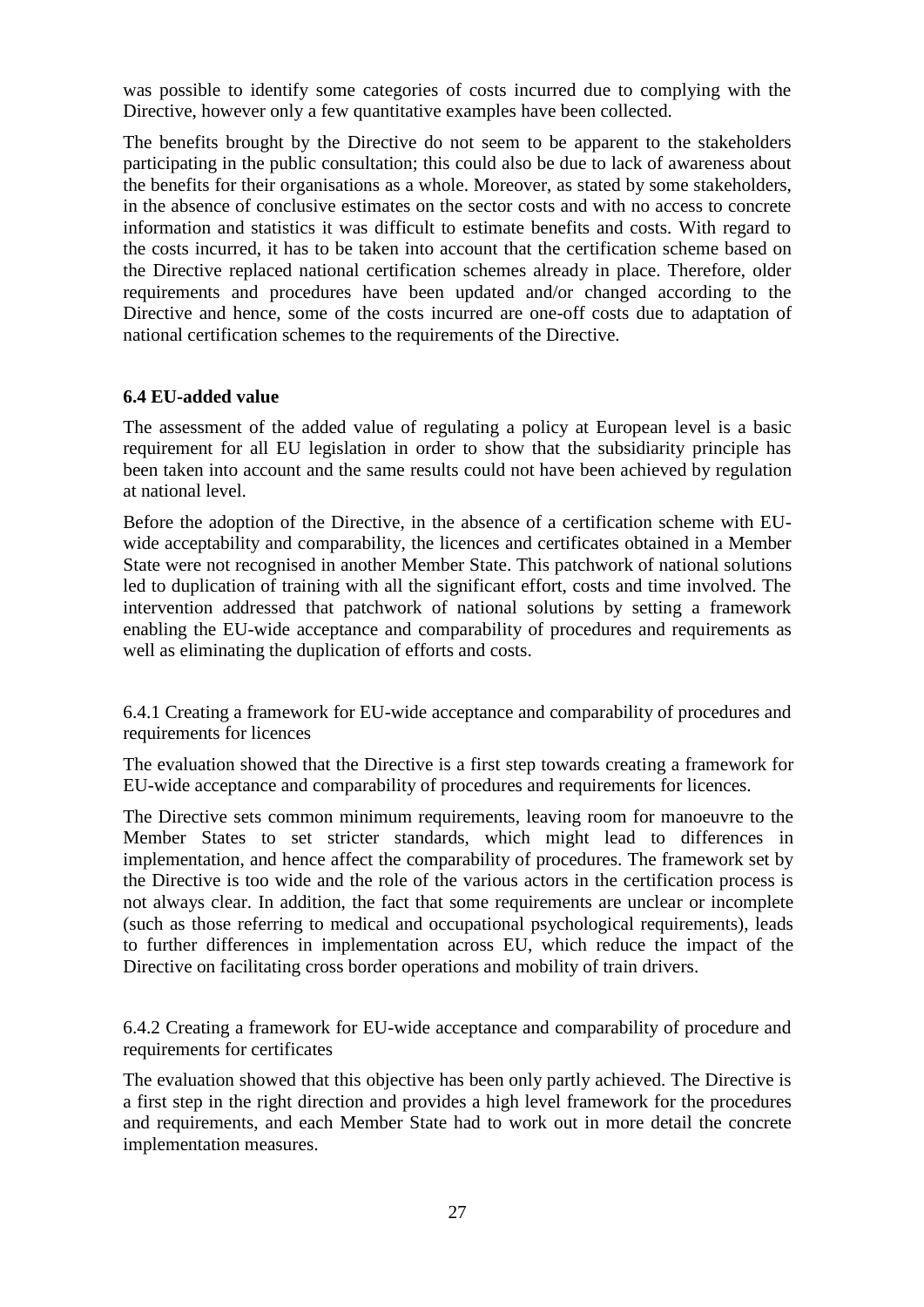Although the Directive has improved the situation, by achieving a certain degree of harmonization at EU level and removing the patchwork of national solutions, the lack of coherence in the implementation of the Directive across Member States impacts on the framework for EU-wide acceptance and comparability of certificates. This becomes more evident in case of cross-border operations, where a RU might have to relate to different NSAs, each of them with its own interpretation of the Directive. Moreover, the issuers of the complementary certificates have the possibility of setting higher standards, e.g. for the frequency of the periodic examinations/tests.

The content of the complementary certificate leaves room for interpretation; each company can decide for itself and this leads to discrepancies within Member States. Inter-Member States variation is even greater: the level of details in the certificate varies from one Member State to another. In case of entries regarding the infrastructure, the acceptance and comparability is limited by differences in meaning of the entries or the way they are formulated. One reason for these differences lies within the very different levels of technical equipment of the infrastructure in the Member States. Overall, there is still room for improvement as regards the practicability of the requirements for the complementary certificates, especially when they are specific and detailed.

## 6.4.3 Eliminating the duplication of efforts between Member States regarding licences

The contribution of the Directive to eliminating the duplication of efforts between Member States regarding licences is limited. While the new certification scheme prevents the duplication between Member States for drivers engaged in cross-border operations, its benefits are not apparent for drivers in domestic operations.

Furthermore, the lack of clarity of some provisions of the Directive limits its benefits. For example, the Directive is not clear about the validity of documents issued by a person or centre recognised in another Member State; this sometimes leads to non-acceptance of the training or medical checks performed in another Member State.

## 6.4.4 Eliminating the duplication of costs regarding licences between Member States

The contribution of the Directive to eliminate the duplication of costs regarding licences seems to be limited, even though the licence issued based on the Directive is valid EUwide.

Before the Directive entered into force, there was generally rather little involvement of the Member States in the appointment or competence management of the train drivers. The Directive eliminated the duplication of some costs for the drivers in cross-border operations (e.g. for the medical assessment), but in all other aspects there was no perceived reduction of the costs. The fact that each Member State has to set up a NLR and these registers are not shared for example as a central European register of licences, leads to the competent authorities making the effort of developing and maintaining separate national registers.

6.4.5 Eliminating the duplication of efforts between Member States regarding the complementary certificates

The Directive defines the basic requirements and each Member State defined their own national requirements for the certificate, reflecting the provisions of the Directive.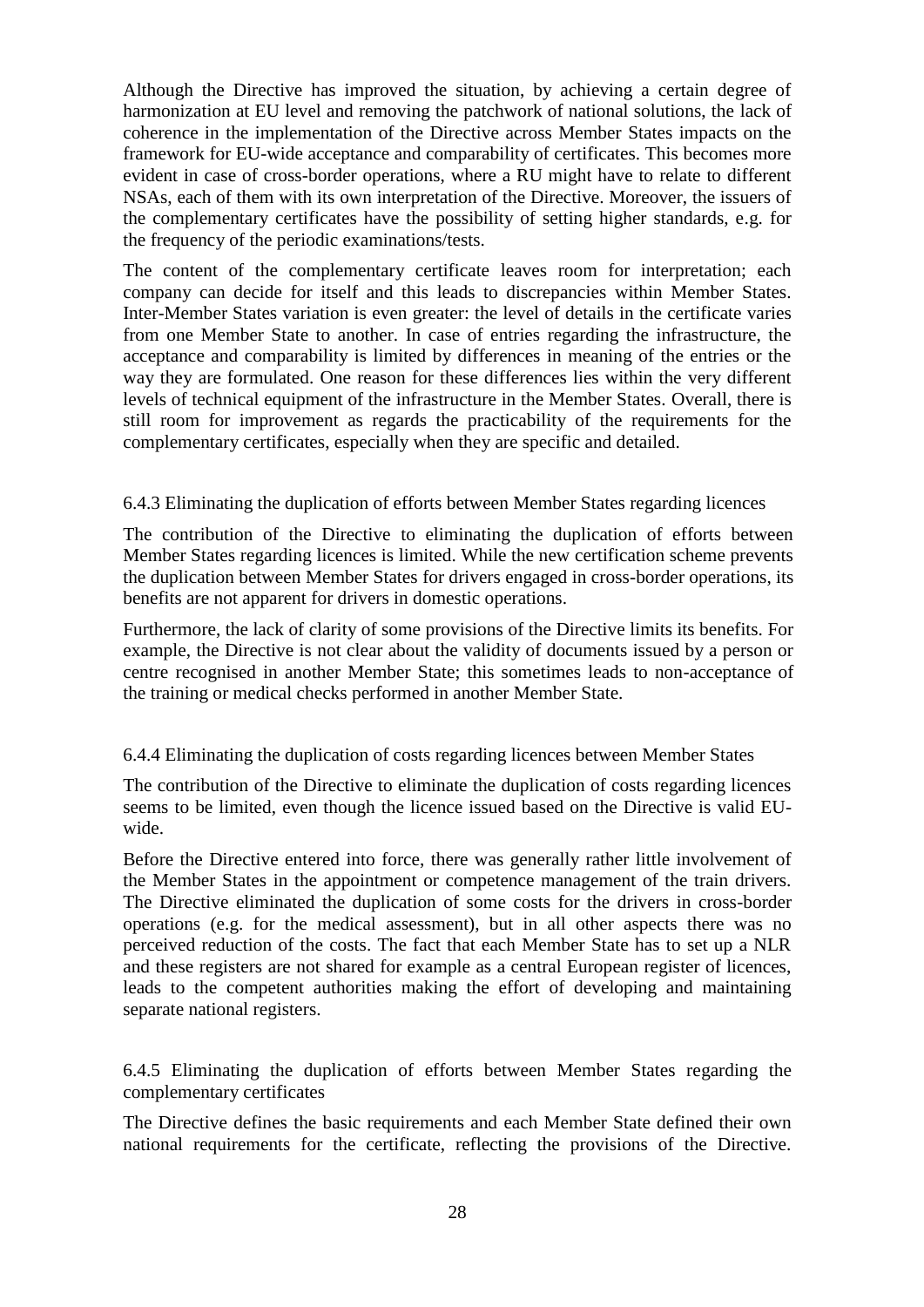However, the implementation of the requirements as well as the process was carried out at national level. With the option to set higher standards than the ones set in the Directive, there is still a possibility that the complementary certificates issued in one Member State do not fulfil the requirements in another Member State.

More harmonisation at EU level would lead to eliminating the duplication of efforts between Member States regarding the complementary certificates.

## 6.4.6 Eliminating the duplication of costs regarding complementary certificate

The duplication of costs was not completely eliminated, due to the room for manoeuvre for the Member States concerning implementation as well unclear provisions of the Directive, which led to differences in implementation. For example, requirements differ from one Member State to another concerning the entries on the complementary certificate. Furthermore, the implementation of the requirements for complementary certificates led to additional costs when the Directive entered into force when the old certification scheme was replaced. However, some of these costs are one-off costs (e.g. for setting up the registers).

## 6.4.7 Conclusions

Further action at EU level would be needed to fully achieve the objectives of creating a framework for EU-wide acceptance and comparability of procedure and requirements for licences and complementary certificates to facilitate cross border mobility of trains and train drivers. Differences in implementation of the Directive across Member States as well as the fact the requirements at national level might be stricter than the ones set in the Directive reduce the impact of the Directive. Furthermore, the value added of the Directive could be increased by addressing the issues discussed under "Effectiveness" and "Efficiency".

## **6.5 Coherence**

Coherence concerns the question of complementarity and consistency with the other EU policies and legislation with similar objectives. This part examines how well the Directive interacts with other EU interventions in achieving the goals and looks at the coherence with EU legislation with possible cross impacts.

# 6.5.1 Coherence with the EU policy goals

The 2011 Transport White Paper emphasises that, for rail transport, the harmonisation and supervision of safety certification are essential in a Single European Railway Area. Furthermore, it calls for:

- An appraisal of the sectoral social dialogue processes taking place in the various segments of the transport sector to the end of improving social dialogue and facilitating its effectiveness.
- Ensure employee involvement, in particular through European Works Councils, in transnational companies in the sector, and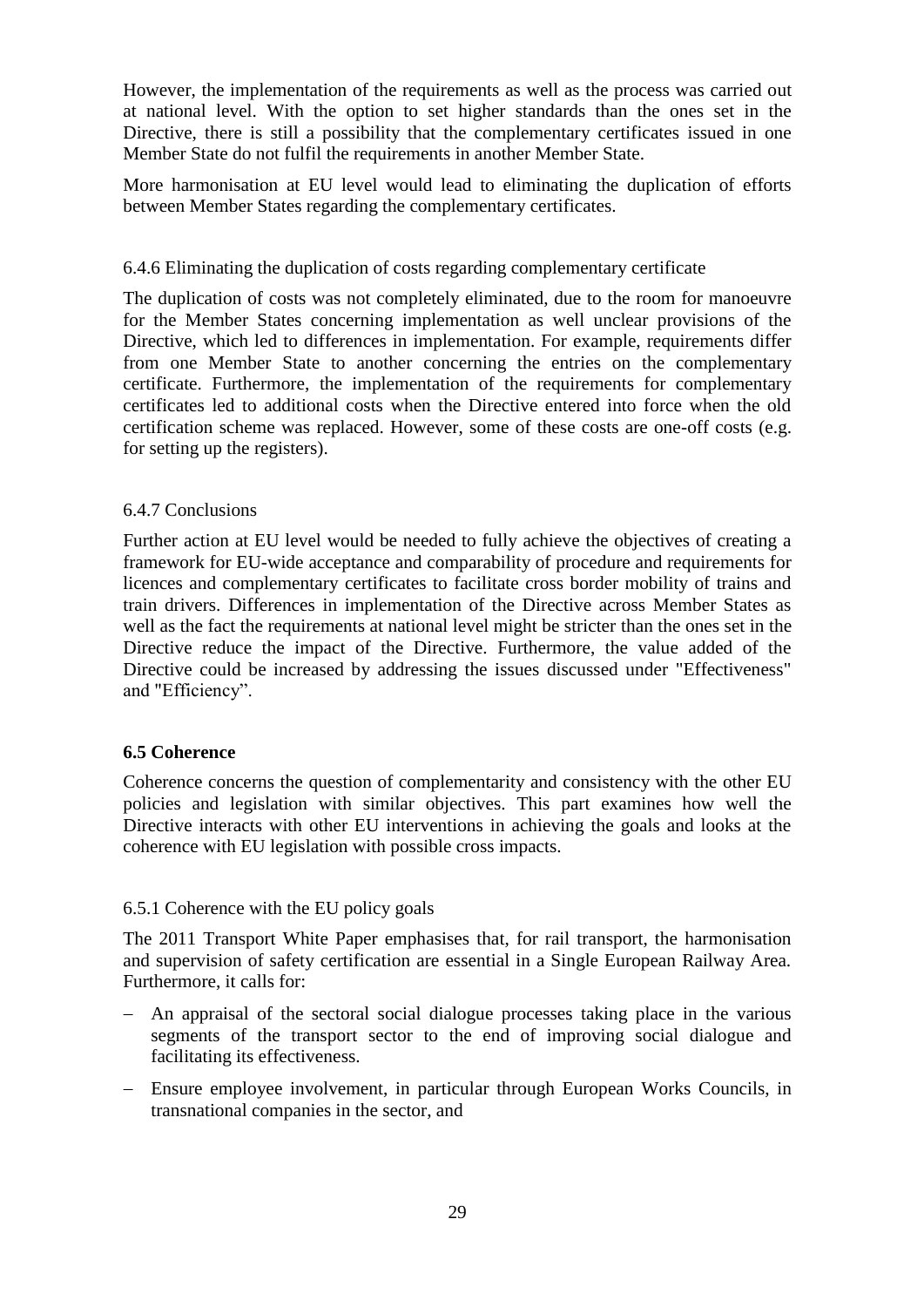Address quality of work in all transport modes, with respect to, notably, training, certification, working conditions and career development, with a view to creating quality jobs, developing the necessary skills and strengthening the competitiveness of EU transport operators.

As regards direct support to training, certification and working condition, the Directive is the only EU legislative measure to support this goal with regard to train drivers, by setting a framework overcoming the differences in certification conditions for train drivers across Member States and facilitating their mobility, while maintaining the high level of safety of the EU railway system. Being a result of social dialogue, the Directive is also in line with the aim of supporting the dialogue between social partners, and between the Commission and the Social Partners in the Sectoral Social Dialogue Committee Rail.

However, the evaluation showed that the Directive is not fully aligned with the aforementioned Council Directive, where the clause 1 states that cross-border services, which are operating in a corridor of 15 km parallel to the border, are only optionally considered as cross-border services<sup>38</sup>, while cross-border services are not defined in the Directive. The absence of this definition in the Directive leads to uncertainties in applying the provisions of Directive 2016/882/EC that gives the possibility of exempting the train drivers reaching only the first station after crossing the border from level B1 of language requirements.

Furthermore, by facilitating the mobility of train drivers not only between companies but also between Member States, the Directive is in line with wider policy objectives of achieving a deeper and fairer internal market and an economy that works for the people, with a strengthened industrial base. Mobility of workers should be promoted especially in fields with work force shortages, as is the case for train drivers.

Measures that make rail more competitive and attractive, by reducing costs and burdens to operate, contribute to making transport more sustainable and are therefore in line with the European Green Deal for the EU<sup>39</sup>.

## 6.5.2 Coherence with specific rail legislation

As mentioned under "Effectiveness" the impact of the changes brought by the Directive (EU) 2016/798 on railway safety, i.e. the new role of ERA in the safety authorisation would have to be assessed.

Furthermore, the terminology used to describe the rolling stock and infrastructure competences of train drivers differs from one legal act to another:

- Annex V of the Directive refers to "professional knowledge of rolling stock" and requirements regarding the certificate,
- Annex VI of the Directive refers to "professional knowledge of infrastructure and requirements regarding the certificate"
- Decision 2010/17/EC refers to the "rolling stock/infrastructure on which the driver is authorised to drive", and

 $\overline{a}$ 

A similar definition is to be found under point 2.2.1 of TSI OPE.

<sup>39</sup> https://ec.europa.eu/info/strategy/priorities-2019-2024/european-green-deal\_en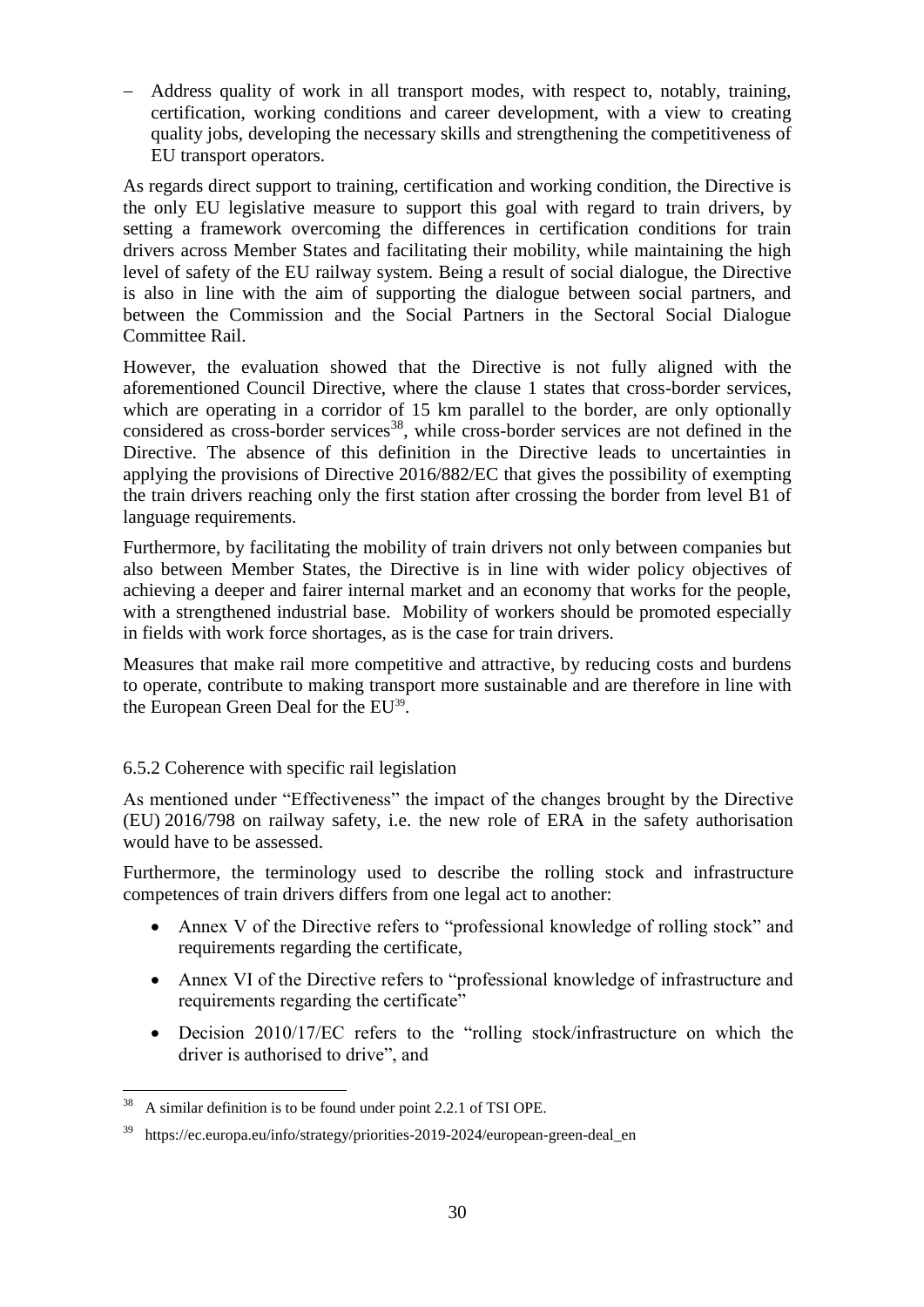• Commission Regulation (EU) 36/2010 refers to "each type of rolling stock/extent of infrastructure".

In the absence of a common way of describing competences on the certificates, these competences are described differently from Member States to Member States and sometimes even from company to company within the same Member State. Some Member States have developed their methodology to describe this competence on the certificate. These differences in how the competences are described are not beneficial for the mutual recognition of certificates and reduce requirements to what is strictly required. This is important also because of its indirect impact on the number of 'periodic checks' performed in accordance with Article 16 and Annex VII of the Directive and depending on the fineness of the classification of types or lines applied.

## 6.5.3 Conclusions

The Directive is coherent with the overarching priorities of EU transport policy but updates would be required. As regards the coherence with other pieces of EU legislation, no contradictions could be observed. However, the Directive does not reflect the evolution since 2007 of the relevant legislative landscape, especially the technical pillar of the  $4<sup>th</sup>$  Railway Package including the new responsibilities of ERA in the authorisation process, as well as the accompanying acts such as TSI OPE.

## <span id="page-31-0"></span>**7. CONCLUSIONS**

The Directive supports the transport policy objectives and continues to be as relevant today as it was 2007; without action at EU level, the sector would face even more obstacles resulting from the patchwork of different national certification schemes. Hence, the Directive continues to add value at EU level.

Since it entered into force in 2007, the Directive has contributed to achieving a certain degree of harmonisation and consistency with regard to the certification scheme of train drivers and has thereby contributed to maintaining the safety level.

The patchwork of national certification schemes has been replaced by a certification scheme including a licence with EU-wide validity and complementary certificates for rolling stock and infrastructure, and setting a framework with minimum common requirements for both licence and certificate. However, the main problem of fragmentation has not been completely solved; the lack of detail of some provisions of the Directive, incompleteness and unclear purpose of some provisions, as well as by the freedom left to Member led to differences in interpretation and implementation across Member States and impacted the achievement of the objectives..

The absence of guidelines for implementation accompanying the Directive had an impact on the coherent interpretation (and hence implementation) of the Directive across Member States.

The Directive has been effective in contributing to enhancing and facilitating the mobility of the train drivers as well as easing, for the employer, the assignment of train drivers to operations in various Member States. This generally contributes to making rail more efficient and hence more competitive. However, the Directive offers Member States the possibility of setting stricter requirements for the licence than the minimum common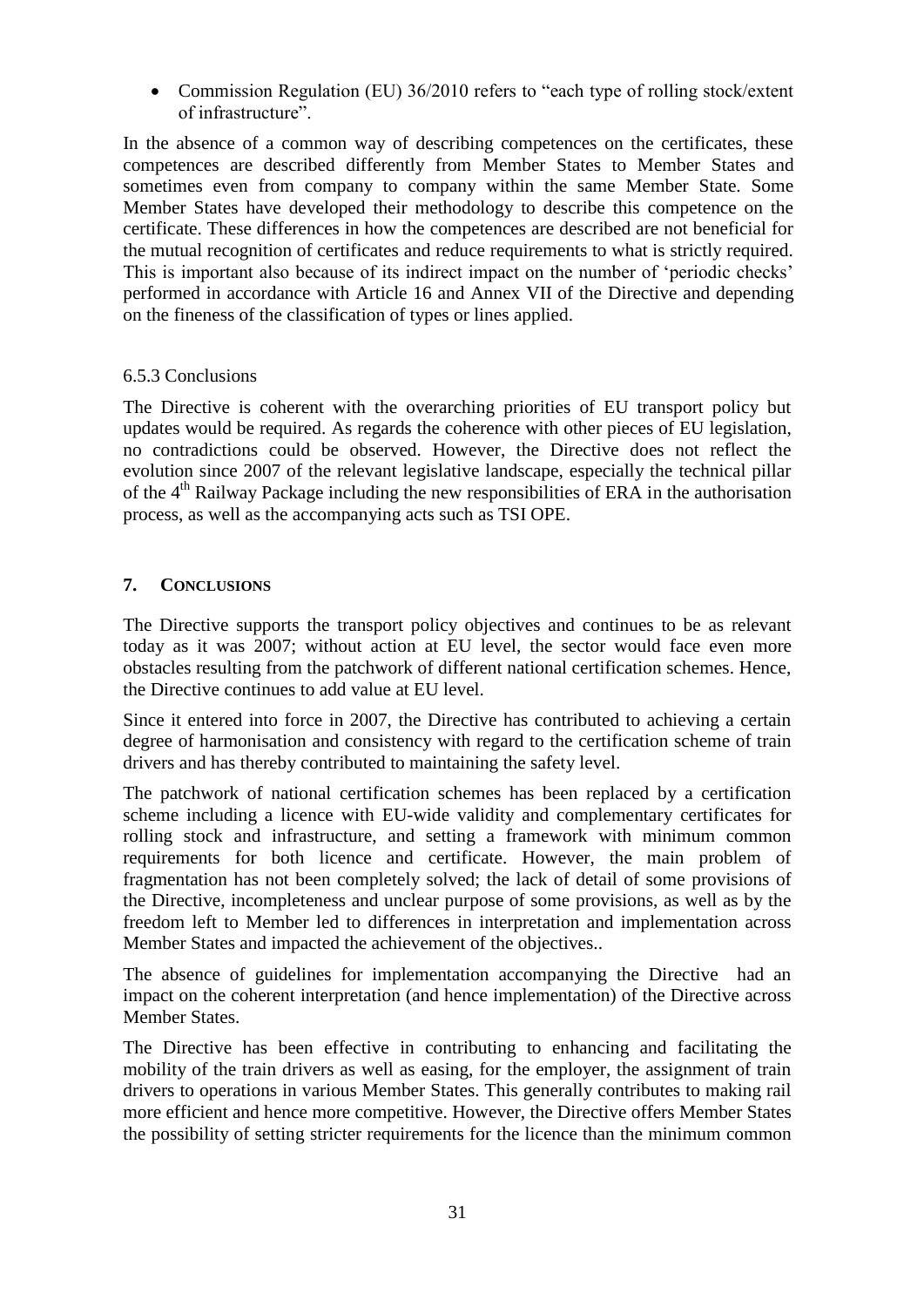requirements; this could be counterproductive for operations in the Single European Railway Area and for the mobility of train drivers from one Member State to another.

Moreover, the skills and competences to be covered by the licence and the certificate, and the delineation in terms of content between the two documents could be revisited to better facilitate the mobility of train drivers. This would provide more flexibility.

In terms of the skills and competences, in particular the level of language requirements seems not to be adequate and cause a high financial burden. In this respect, it is expected that the pilot projects carried out based on Regulation (EU) 2019/554 and exploring alternative options to the current language requirements will provide findings to be taken into account in a possible revision of the requirements, and the use of IT tools supporting the train driver in communicating with the infrastructure manager.

Further, the impact of the technological progress (e.g. of ERTMS) on the certification scheme as such could be assessed, as it could contribute to more flexibility and simplification of the certification scheme, as well as to efficiency gains (for example by reducing the costs for updating the certification documents). This assessment should be embedded in a broader analysis of how technological developments shape the job profile of train drivers as well as the skills required. In addition, relevant findings from social research on the transition to automation should be considered, for example done by the Social Partners as well as other relevant activities such as in the context of the Blueprint for sectoral cooperation for skills<sup>40</sup>. The rail supply and transport industries is one of the next six sectors eligible for funding under Erasmus+. The evaluation showed that there is significant margin for further improving the effectiveness of the Directive, owing to the fact that some of its provisions are outdated, its language is sometimes ambiguous, and its scope might need adjustment.

As regards the efficiency of the Directive, there is no data available on the costs and benefits linked to the implementation of the Directive, which would allow a comparison with the costs and benefits estimated in the impact assessment accompanying the proposal for the Directive. This indicates the need for better data collection in the future.

However, even though no robust evidence with regard to the costs and benefits of the Directive is available, inconsistent implementation by Member States could have led to efficiency losses. The stakeholders reported that in some cases, the tasks imposed by the Directive increased the costs and the need for human resources. However, national certification schemes were already in place before the Directive entered into force; hence, some of the costs incurred were due to adapting the old system to the new certification scheme. Moreover, some of the costs due to complying with the provisions of the Directive were one-off costs caused by putting in place the new certification scheme. More extensive use of digital technologies could lead to efficiency gains.

While the Directive is in very general terms still coherent with the overarching priorities of EU transport policy, updates are required to increase relevance and efficiency through immediate and undistorted implementation of its requirements underpinning a European transport system that remains safe, reliable and affordable while becoming more sustainable and efficient, including less costly. As regards the coherence with other

 $\ddot{\phantom{a}}$ 

This is one of the key initiatives of the new skills agenda for Europe, under which stakeholders work together in sector-specific partnerships, also called sectoral skills alliances, to develop and implement strategies to address skills gaps in these sectors.

https://ec.europa.eu/social/main.jsp?catId=1415&langId=en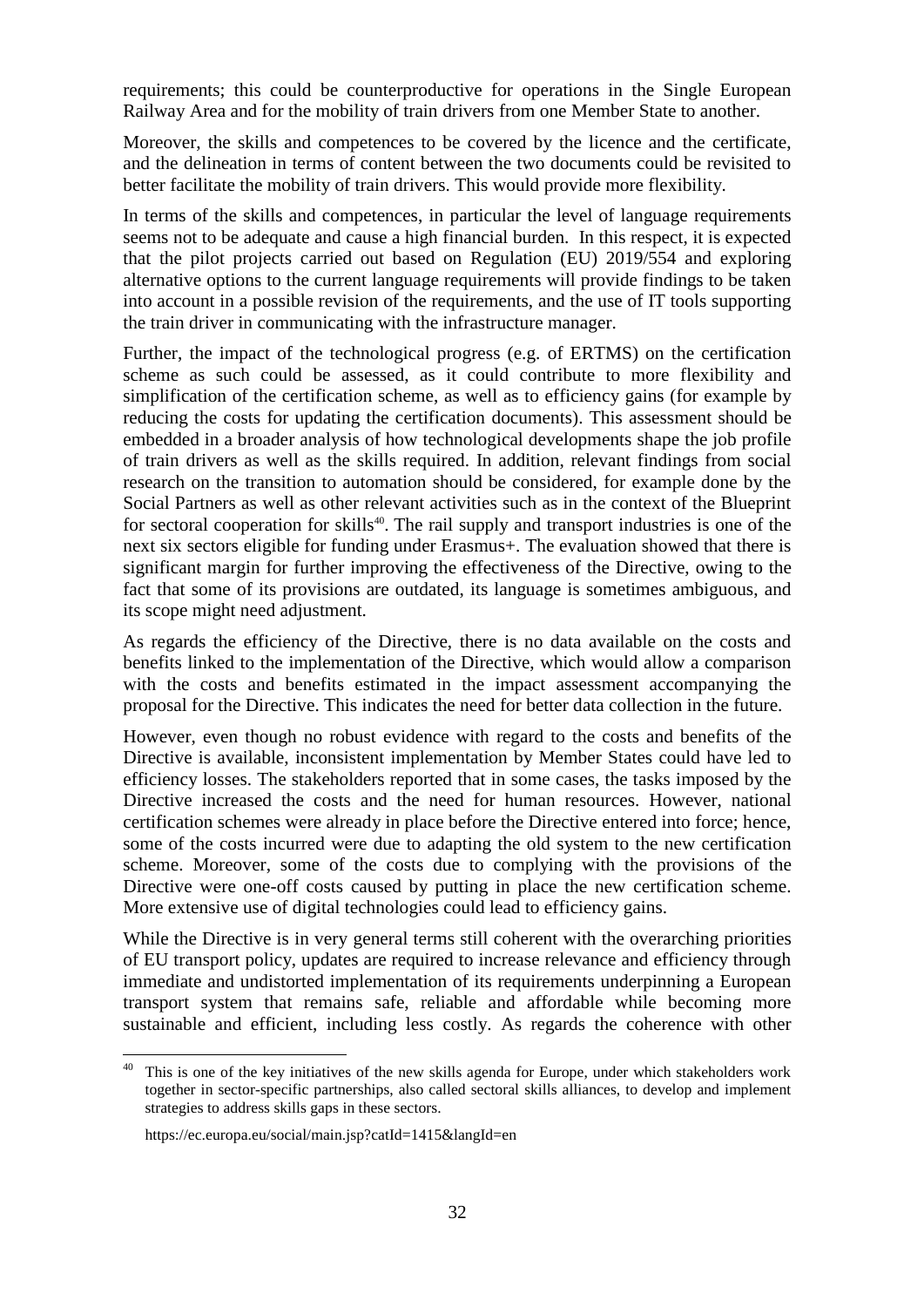pieces of EU legislation, no obvious contradictions could be observed. However, the Directive does not reflect the evolution since 2007 of the relevant legislative landscape, especially for seamless rail transport operations based on full interoperability as the requirements of the technical pillar of the  $4<sup>th</sup>$  Railway Package including the new responsibilities of ERA in the authorisation process and the obligations in creating a single European Rail Area.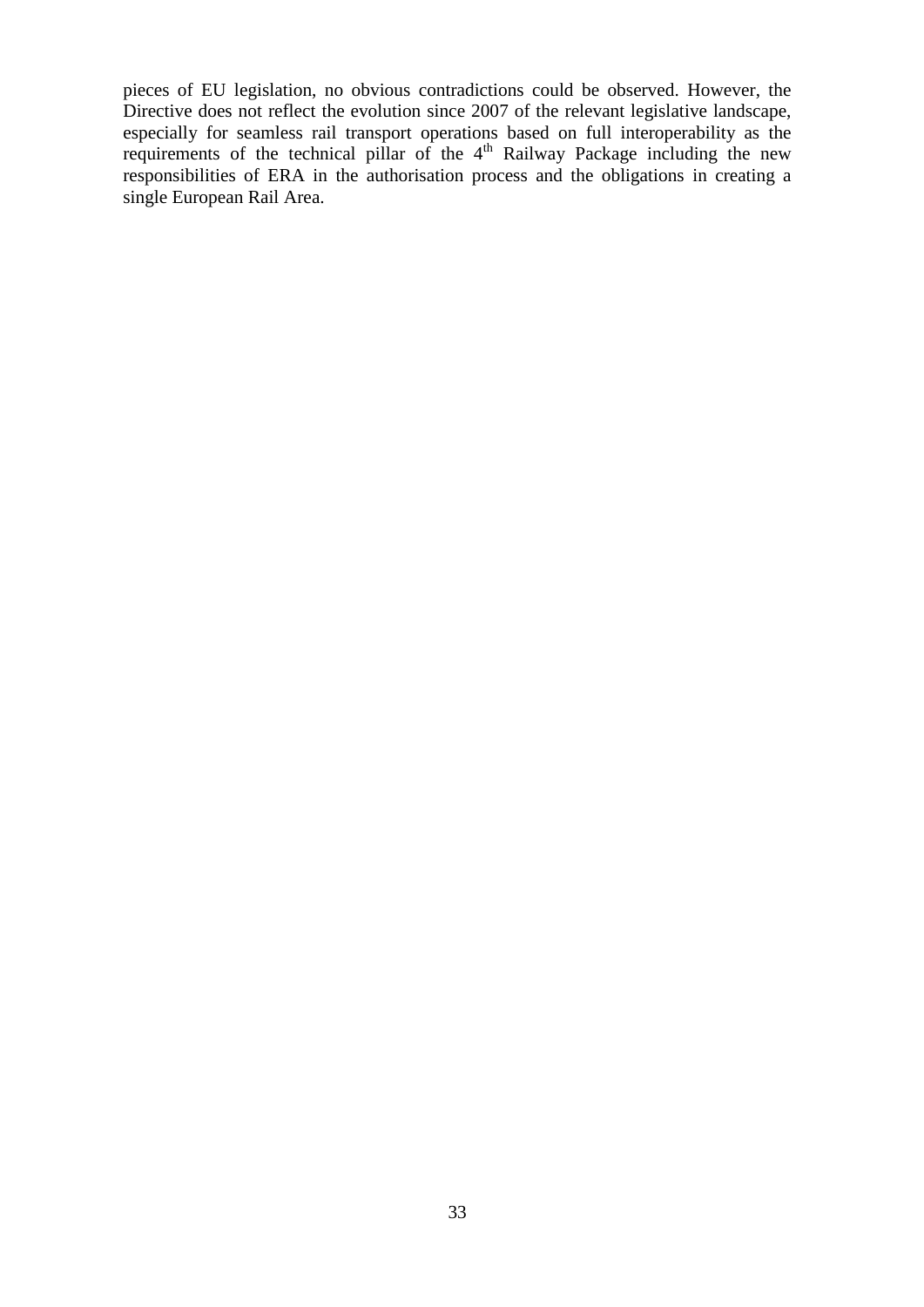# **Annex 1: Procedural information**

# **1. LEAD DG, D***e***CIDE PLANNING/CWP REFERENCES**

DG Mobility and Transport

# **2. ORGANISATION AND TIMING**

The evaluation of the Directive has been launched in November 2015 and was assisted by an Interservice Steering Group composed of representatives of different Directorates General including DG EMPL, DG GROW, DG COMP, DG NEAR, the Secretariat General, the Legal Service and ERA as observer. The Group steered and monitored the progress of the exercise, ensuring the necessary quality, impartiality and usefulness of the evaluation. Being composed of members from different functions and having the necessary mix of knowledge and experience, the Steering Group brought together a range of different perspectives and provided the necessary input, in particular where the evaluation touched different policy areas.

To date the Interservice Steering Group met three times, on 17 November 2015, 11 July 2016, and 22 October 2019, with exchanges per email between the meetings.

The members of the Group discussed and approved all evaluation documents, i.e. roadmap, evaluation matrix, evaluation strategy. Following the approval of the evaluation documents, the members of the Steering Group have extensively discussed the questionnaire for the public consultation.

# **3. EXCEPTIONS TO THE BETTER REGULATION GUIDELINES**

Not applicable

# **4. CONSULTATION OF THE RSB (IF APPLICABLE)**

Not applicable

## **5. EVIDENCE, SOURCES AND QUALITY**

The main sources of information were:

- The report produced by ERA in December 2013 according to Article 33 of the Directive. The data in this report has 31 March 2013 as reference date and presents the state of play in terms of number of train drivers, licences/certificates issued, fees, training centres etc. However, the evidence gathered by ERA is incomplete, as it does not cover all Member States. Moreover, this report did not cover all the provisions of the Directive but was focused on procedures for issuing licences and certificates, accreditation of training centres and examiners, quality systems, mutual recognition of certificates, adequacy of training requirements specified in Annex IV, V and VI, and the inter-connection of registers and mobility in the employment market.
- The open public consultation from 3 March 2016 to 6 June 2016 and, in addition, bilateral discussions with stakeholders as well as the stakeholder meeting on 1 July 2016.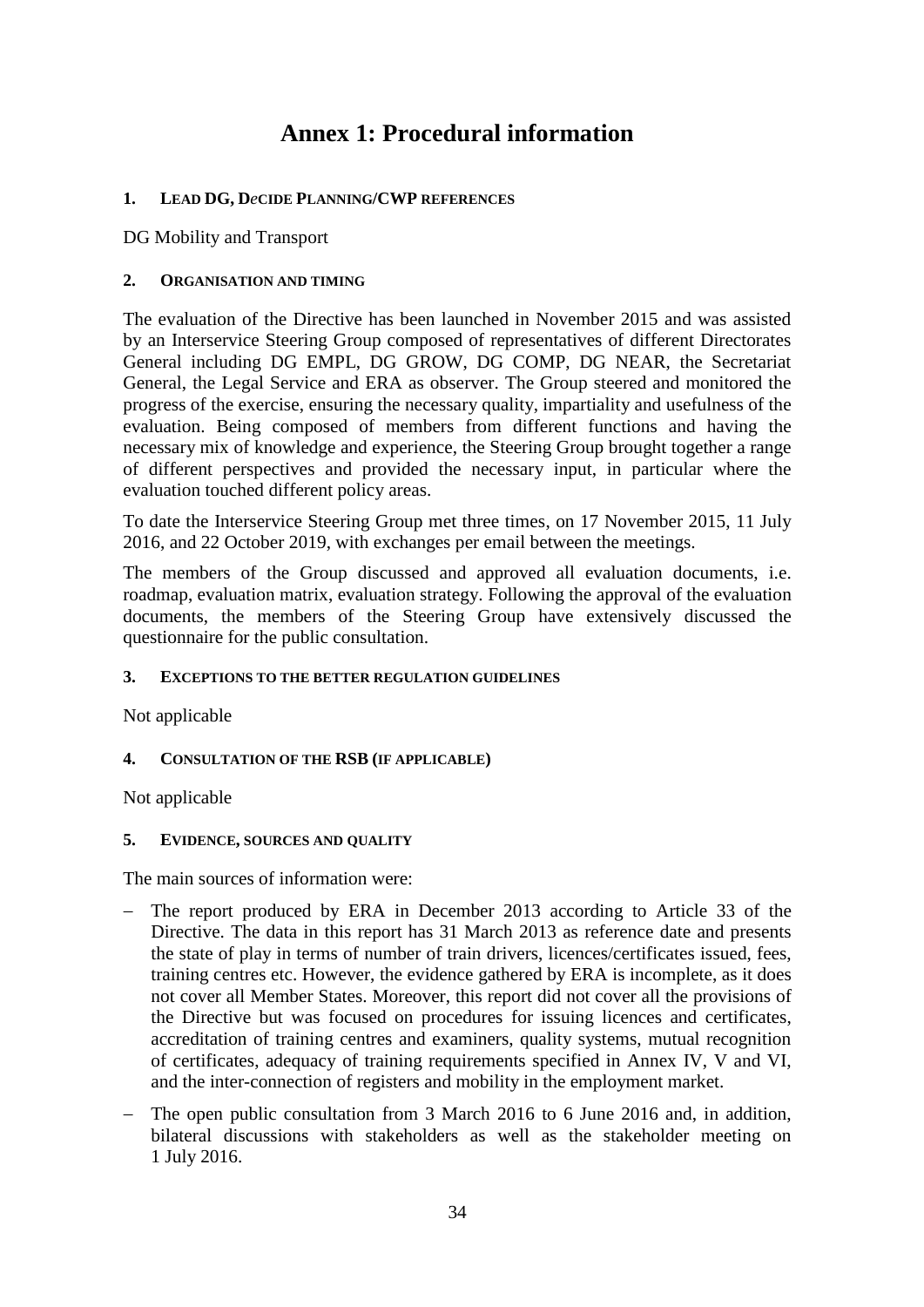The evidence gathered during the public consultation was mostly qualitative; the quantitative evidence collected was exemplary due to the absence of reliable figures on costs and benefits, lack of awareness of the respondents regarding the benefits and costs incurred to their organisation, and confidentiality reasons and company policy.

The bilateral discussions as well as the stakeholder meeting were of little value added given that the stakeholders mostly reiterated the positions expressed when answering the public consultation.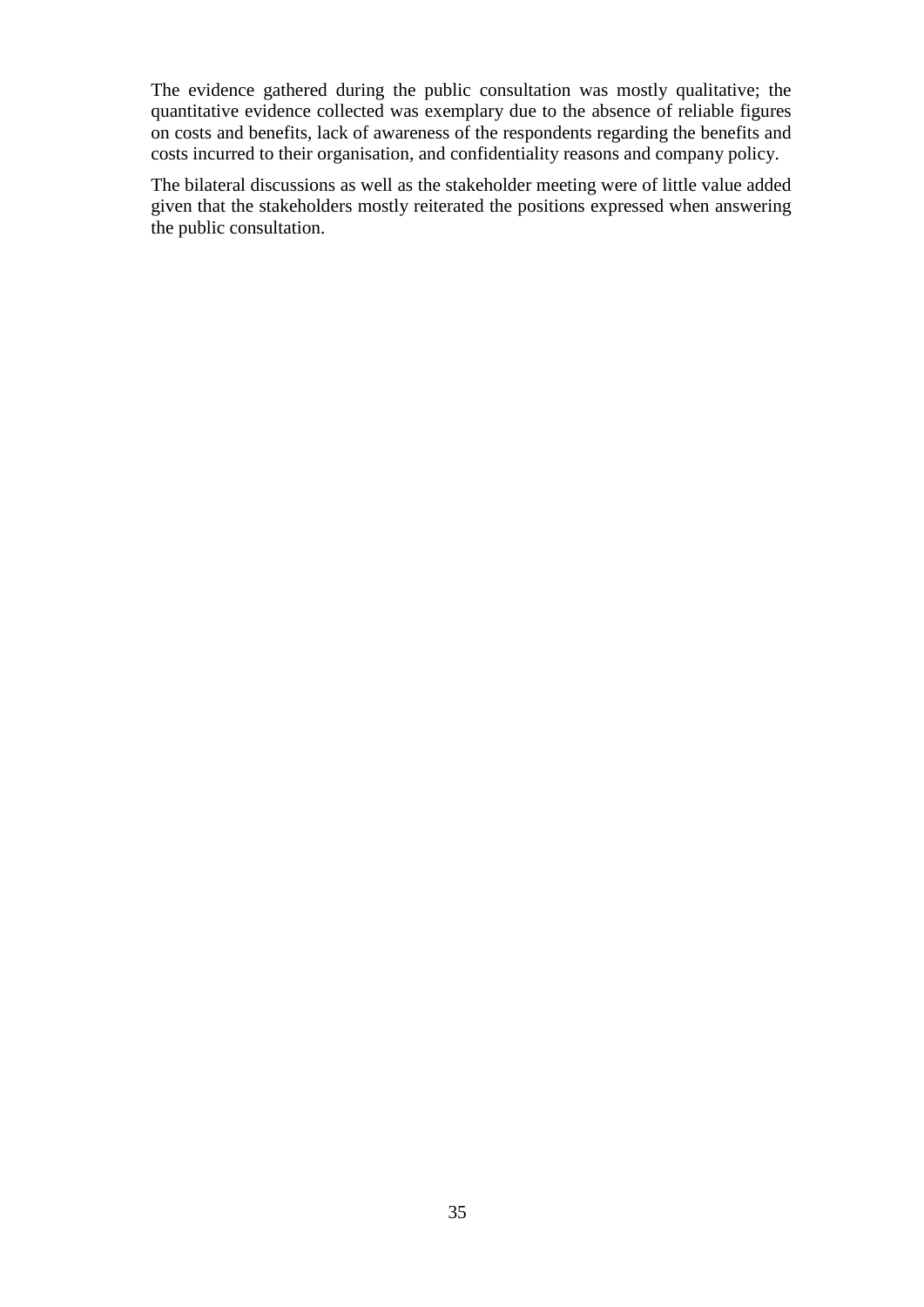# **Annex 2: Stakeholder consultation**

#### **Introduction**

This stakeholder consultation synopsis report provides a summary of the outcomes of the stakeholder consultation activities, which were carried out as part of the evaluation of Directive 2007/59/EC on the certification of train drivers. It provides a basic analysis of the responses of stakeholders groups involved in the consultation process and a summary of the main issues they raised. Following consultation activities were undertaken:

- an open public consultation organised by the Commission services, which was launched on 3 March 2016 and lasted until 6 June 2016;
- bilateral discussions with key stakeholders and discussions at several different events, including a stakeholder meeting on 1 July 2016.

The objectives of the consultation activities were to:

- provide the public and the stakeholders with an opportunity to express their views on the implementation of the Directive as well as to express their opinions on possible and/or desirable changes to the regulatory framework for train drivers certification; and
- gather specialised input (data and factual information, expert views) on the impacts of the Directive.

#### **Consultation activities**

#### Open public consultation (OPC)

The objectives of the OPC were to help identify the problems faced by the sector in applying the provisions of the Directive, obtain their opinion on the appropriateness and impacts of the intervention as well as on the extent to which the objectives have been met, and on possible/desirable changes.

It was comprised of one questionnaire, which was made available online through the Commission's EU Survey facility, 'Your Voice in Europe'. The survey was open to all categories of respondents (individual citizens, representatives of the sector, public authorities and civil society organisations). A total of 72 responses were received: 58 from companies, public authorities, associations and academia, and 14 in personal capacity as shown in the table below.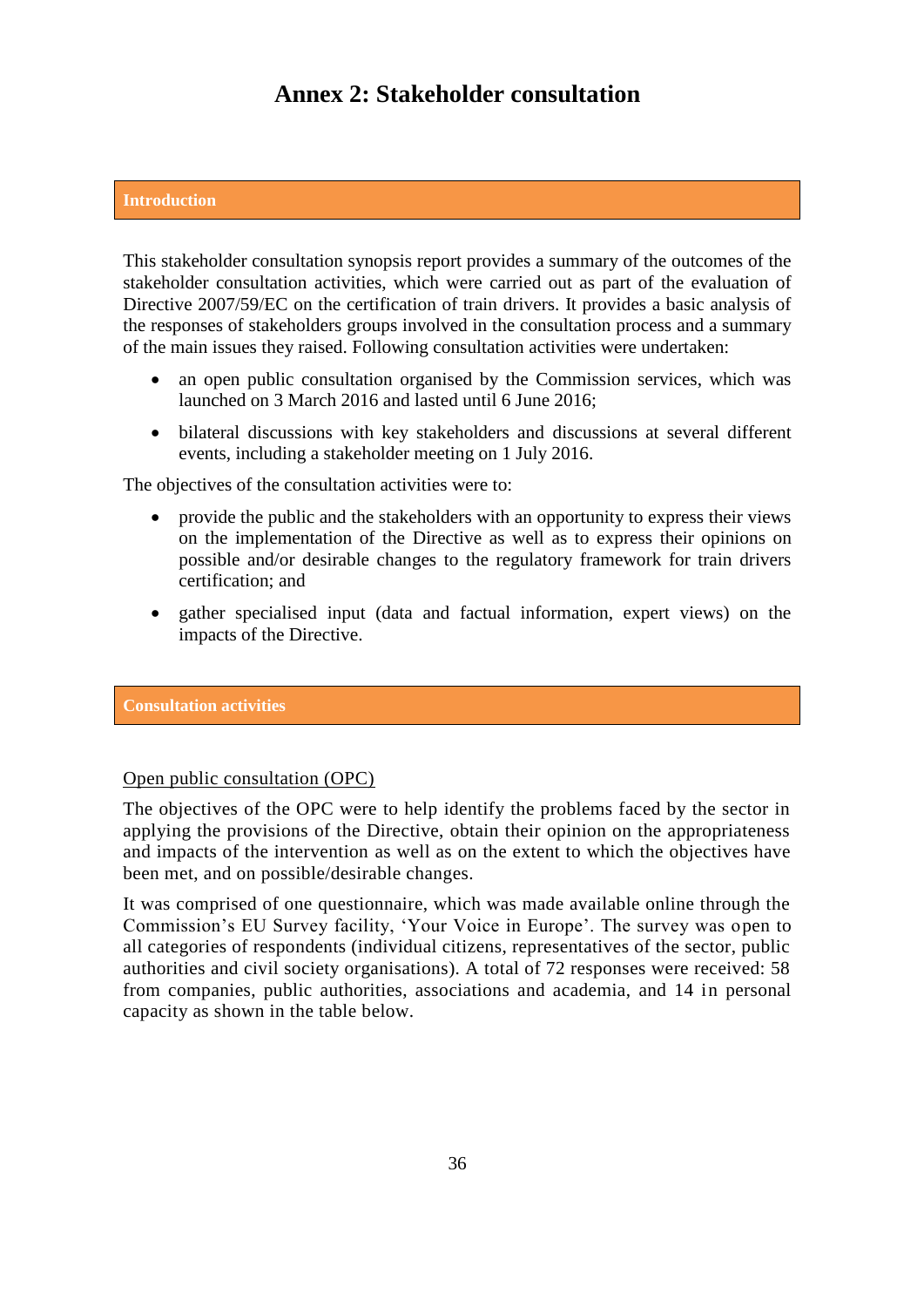| <b>STAKEHOLDER</b>              | <b>NUMBER OF</b> | % OF RESPONSES |
|---------------------------------|------------------|----------------|
| <b>CATEGORY</b>                 | <b>RESPONSES</b> |                |
| <b>INFRASTRUCTURE</b>           |                  | 2.8%           |
| <b>MANAGERS</b>                 |                  |                |
| <b>RAILWAY</b>                  | 22               | 30.6%          |
| <b>UNDERTAKINGS</b>             |                  |                |
| <b>PUBLIC AUTHORITIES</b>       | 13               | 18%            |
| <b>RESEARCH/ACADEMIA</b>        |                  | $1.4\%$        |
| <b>DRIVERS'</b><br><b>TRAIN</b> | 11               | $15.3\%$       |
| <b>ORGANISATIONS</b>            |                  |                |
| <b>CONSULTANCY</b>              |                  | $1.4\%$        |
| OTHER                           | 8                | 11%            |

| <b>CONTRIBUTORS IN</b><br>PERSONAL CAPACITY | <b>NUMBER OF</b><br><b>RESPONSES</b> | % OF RESPONSES |
|---------------------------------------------|--------------------------------------|----------------|
| <b>INTERESTED CITIZENS</b>                  |                                      | 2.8%           |
| <b>TRAIN DRIVERS</b>                        |                                      | $8.3\%$        |
| <b>RECOGNIZED</b>                           |                                      | $2.8\%$        |
| <b>EXAMINERS</b>                            |                                      |                |
| <b>OTHER</b>                                |                                      | $5.6\%$        |

*Notes: "Other" is based on the respondents' choice.*

In terms of the geographical coverage, the respondents were based in 20 Member States. The most replies were received from Germany (9), followed by Sweden (7), Austria and Spain (6 contributions each). No contributions were received from Bulgaria, Croatia, Cyprus, Greece, Ireland, Malta, Romania and Slovenia.

The analysis of the responses does not include the answers given by respondents that were not familiar at all with the provisions of Directive 2007/59/EC or answered 'blank' to the respective question, see table below. The respondents who were not familiar at all with the Directive skip the specialised part of the questionnaire. Therefore, the number of answered questionnaires taken into account was 64 (N=64).

| <b>FAMILIARITY WITH</b><br>THE PROVISIONS OF<br>DIRECTIVE 2007/59/EC | <b>NUMBER OF</b><br><b>RESPONSES</b> | % OF RESPONSES |
|----------------------------------------------------------------------|--------------------------------------|----------------|
| <b>VERY FAMILIAR</b>                                                 | 47                                   | 65.3%          |
| <b>FAMILIAR</b><br>ΤО<br>A                                           | 13                                   | 18%            |
| <b>LIMITED EXTENT</b>                                                |                                      |                |
| <b>SUPERFICIALLY</b>                                                 |                                      | $5.6\%$        |
| <b>FAMILIAR</b>                                                      |                                      |                |
| <b>NOT FAMILIAR AT ALL</b>                                           | 0                                    | $0\%$          |
| <b>NO ANSWER</b>                                                     | 8                                    | 11.1%          |

#### Conclusions and limitations

The objectives of the consultation activities were largely achieved. All relevant stakeholder groups within the EU Member States were consulted, and most provided their views on the certification scheme for train drivers.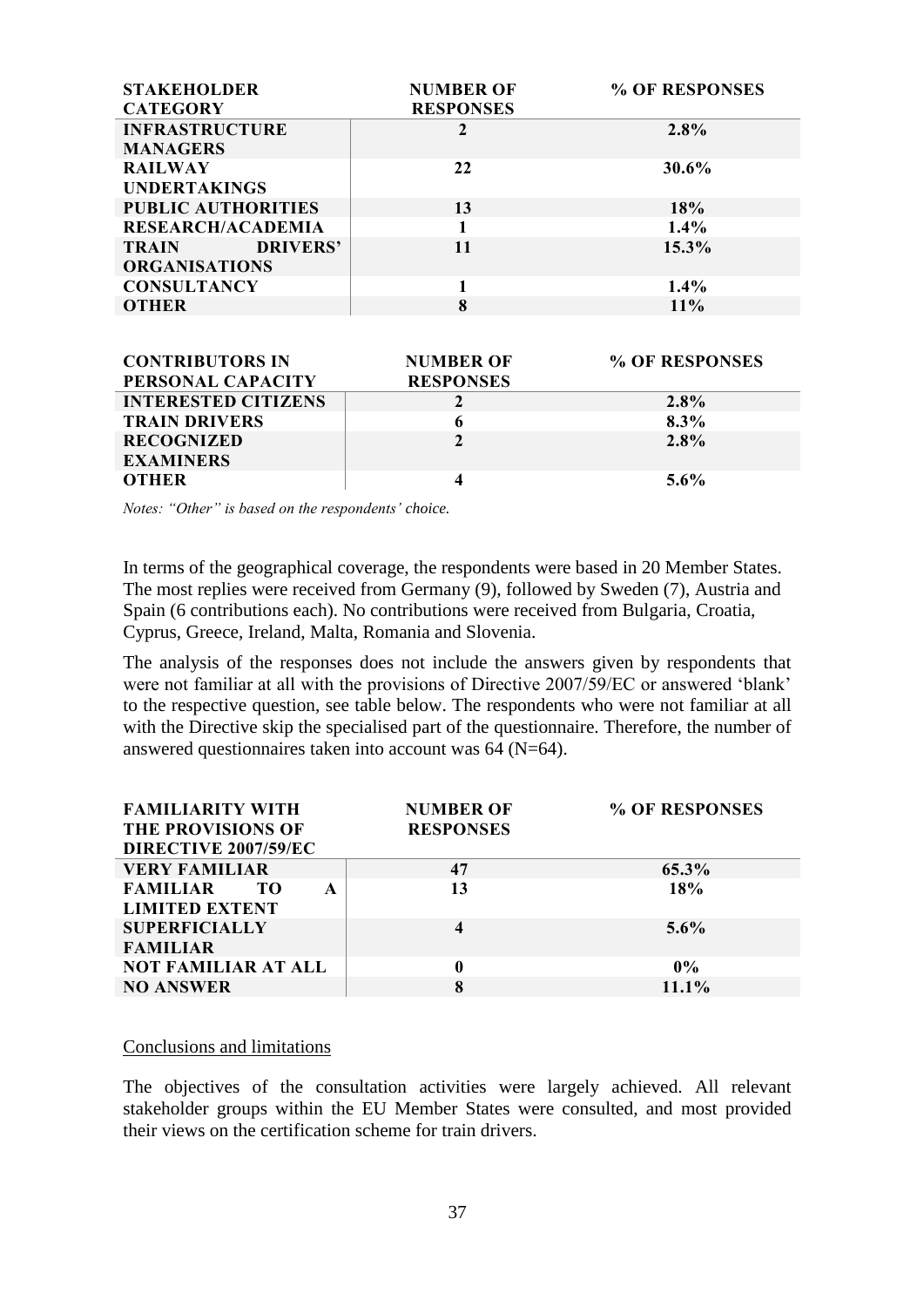The value added of the bilateral discussions with key stakeholders and of the stakeholder meeting on 1 July 2016 was very limited, given that the participants mostly reiterated the positions expressed when answering the public consultation.

Although we have requested the stakeholders to provide us with figures quantifying the costs and benefits due to complying with the Directive, only a few examples were provided. This was a result of the:

- absence of reliable figures on costs and benefits
- lack of awareness of the respondents regarding the benefits and costs incurred to their organisation
- confidentiality reasons and company policy.

#### **Results of the open public consultation**

#### **General questions**

In the opinion of 57 out of 64 respondents, it is important that train drivers can work in different Member States. Further, 58 respondents agree that the **recognition of train driver licences** in other Member States is important, while 52 respondents have the same opinion about the **recognition of complementary certificates**.

The majority of the respondents (39 respectively 43) considers that the Directive solved to a limited extent, **the problem of fragmentation regarding the licences and complementary certificates**. Only 8 respectively 7 respondents answered that the Directive completely solved the fragmentation problem, while a higher number (13 respectively 17) think that the Directive did not solve the fragmentation problem.

On the **requirements for the licence** being or not the right instrument for achieving objectives of implementing common minimum requirements for certification of train drivers, EU-wide interoperability of train drivers and simplifying the training of train drivers, the majority of the respondents (51%) considered that these requirements were to a limited extent the right instrument to achieve the objectives. The majority in the main categories of stakeholders considered that the requirements for the licence were to a limited extent the right instrument for achieving the objectives.

On the **requirements for the complementary certificates** as the right instrument for achieving the objectives: this was, for the majority of the respondents (53%), the right instrument for achieving the objectives, while in view of 26% these requirements were not the right instrument. Regarding the RUs (issuers of complementary certificates), 4 out of 18 saw the requirements for the certificate as not being the right instrument, while in case of train drivers and their organisations equal numbers (2) considered that the requirements were/were not the right instrument for achieving the objectives.

With regard to the **obligations for competent authorities**, 25% of the respondents consider that they were the right instrument to achieve the objectives, and in view of 40%, this was only to a limited extent the case. The majority of the respondents from the public sector (7 out of 12) opined that the obligations for the competent authorities were to a limited extent the right instrument for achieving the objectives, and 5 saw these obligations as the right instrument for achieving the objectives.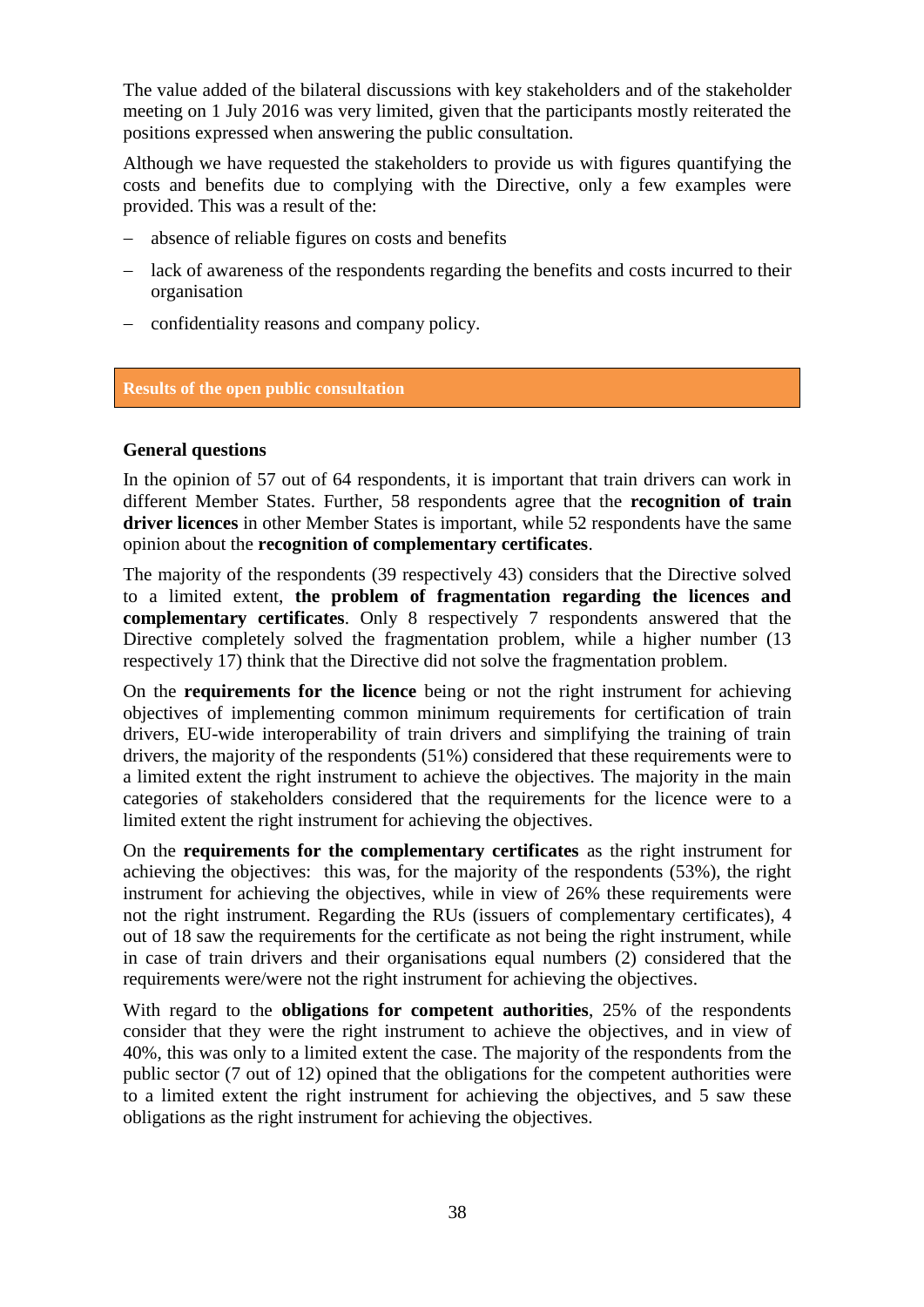In the opinion of 60% of the respondents, the **tasks of the competent authority** could not be fulfilled by another organisation. This is also the opinion of 67% of the contributions from the public sector.

With regard to the **obligations for RUs and IMs**, for the majority of the respondents (64 out of 72), they were partly the right instrument to achieve the objectives. The same applies to the main categories of stakeholders participating in the consultation. Only one RU considered that their obligations, defined in the Directive, are not the right instrument to achieve the objectives. Moreover, in view of 31 out of 64 respondents, the tasks of RUs/IMs could be fulfilled to a limited extent by another organisation, while 23 respondents consider that no other organisation could fulfil the tasks of RUs and IMs.

The **rights and obligations set out in the Directive for train drivers** are in the opinion of 41% of the participants to a limited extent the right instrument to achieve the objectives; a slightly lower percentage (33%) of respondents considered that those rights and obligations were the right instrument for achieving the objectives. The majority of participating train drivers and their organisations (8 out of 14) consider that those rights and obligations are to a limited extent the right instrument to achieve the objectives.

On the **assignment of train drivers to operations in various Member States**, overall, 23 respondents (out of 64) answered that the Directive did not make it easier for employers to assign train drivers to operations in various Member States, while 20 considered that the contribution of the Directive was limited. According to the majority of the participating RUs, the Directive made it easier to operate in different Member States. On the contrary, the majority of train drivers and their organisations (i.e. 9 out of 14) considered that due to the Directive, working in various Member States has not been facilitated.

# **Obtaining the licence**

A vast majority of the respondents (75%) considers the **required minimum age** adequate, while 17% believed it was lower than necessary.

In view of 67% of the respondents, the **required minimum level of basic education** was adequate, while almost equal numbers of respondents considered the required level either too low or too high (14%, respectively 15¨%).

Almost equal numbers of respondents (29 respectively 27) considered the **required level of basic training** either adequate or lower than necessary.

The prescribed level of **physical fitness** was adequate for 81% of the respondents.

With regard to the **occupational psychological fitness**, the vast majority of the respondents (51 out of 64) considered that the required level was adequate. In case of the **general professional competence**: for 31 respondents the prescribed level was adequate while for 24 it is too low.

**No requirements should be repealed** in view of 31 out of 64 respondents, while 27 had the opposite opinion. Sixteen out of the 27 respondents have pointed out that the present education requirement in Article 11(1) is no longer relevant since the referred Council Decision is no longer valid.

With regard to **any missing requirements for the licence**, 56% of the respondents considered that this was not the case, while 39% thought that requirements were missing. On the **assignment of train drivers to operations in various Member States**, the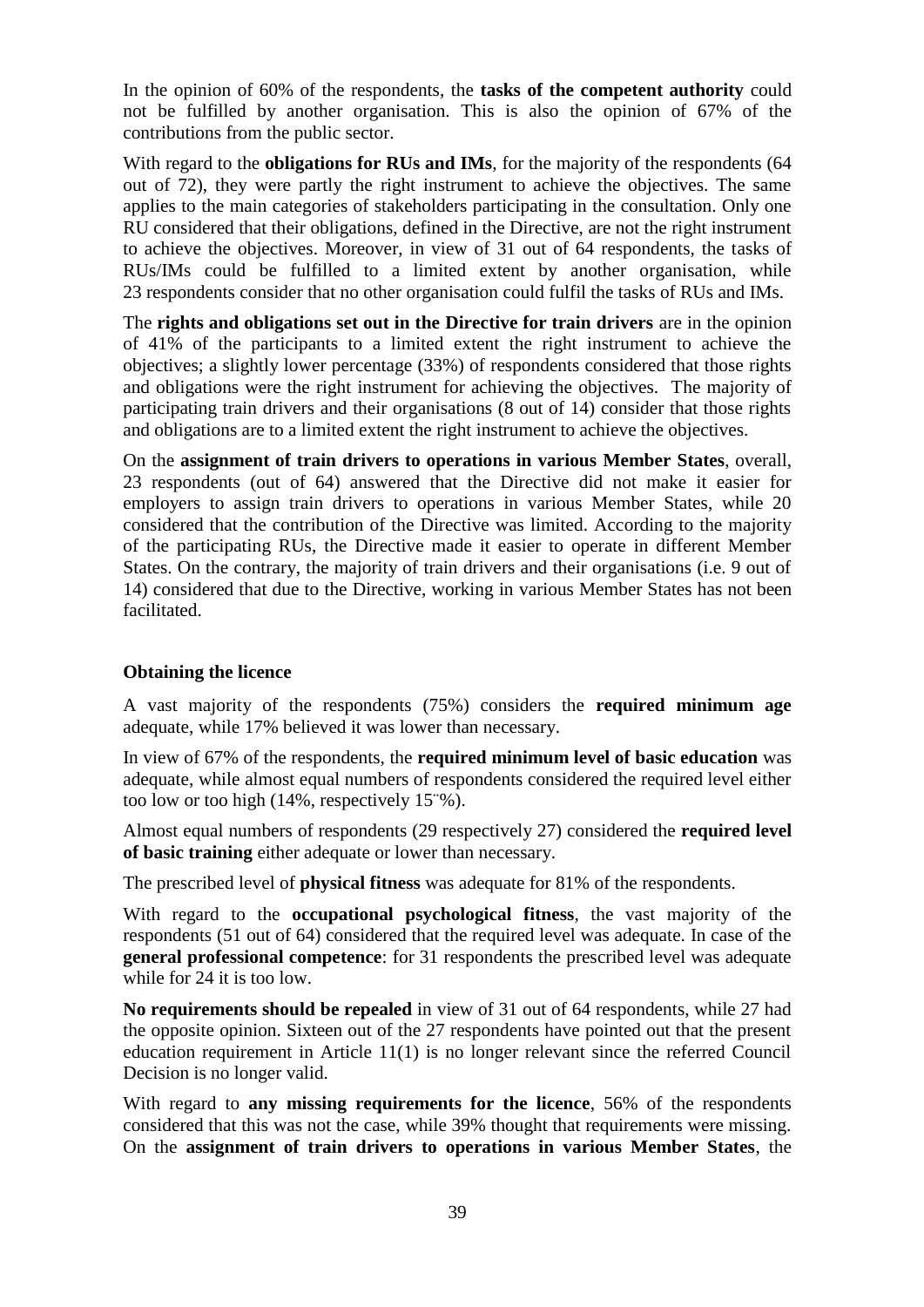contribution of the requirements on minimum age, basic education and physical fitness was considered very high or at least high by most respondents. With regard to basic training, slightly more respondents assessed the contribution as low/very low than high/very high (29 vs 25). A similar situation concerns the contribution of the general professional experience (22-very/high contribution, 28-low/very low contribution).

For the licence to remain valid, the train driver has to undergo periodic examinations and/or tests of the physical fitness and occupational psychological fitness. Overall, a vast majority of contributors (42 out of 64) considered the **frequency of periodic examinations/tests** as being adequate. Also among the RUs, public sector contributors, train drivers, and their organisations, stakeholders, the majority opined that the frequency was adequate. None of the train drivers or their organisations considered the frequency too high or too low. Further, 50% of the respondents considered that the **content of the periodic examinations/tests** covered all necessary elements, while 34% assessed the coverage as incomplete.

The **frequency of the required periodic examinations/tests** for maintaining the validity of the licence has a high contribution to assigning drivers to operations in various Member States in view of 35 out of 64 contributors. With regard to the content of the periodic examinations/tests, almost equal numbers of respondents considered the contribution either high or low (20 respectively 21).

#### **Obtaining the complementary certificate**

In order to obtain a complementary certificate, the applicant has to fulfil a series of requirements regarding linguistic knowledge, professional knowledge, and competence and training on Safety Management Systems (SMS).

The majority of the respondents considered that **language requirements and the training on the SMS** covered all necessary elements (37 respectively 38); however, a large share of contributors (24 out of 64) saw the scope of those requirements as not complete. The requirements on professional knowledge and competence regarding both rolling stock and infrastructure cover all necessary elements in view of the large majority of respondents (47, respectively 44 contributors).

In view of the majority of the respondents (46 out of 64), **none of the provisions regarding the requirements for certificate should be repealed**. Moreover, the **set of requirements for obtaining the certificate** seemed to be complete in view of 52 out of 64 participants.

#### **Mobility between Member States**

On the **contribution of the requirements to obtain a complementary certificate to easing the assignment of train drivers to operations in various Member States**: in the opinion of 47 respondents, the linguistic knowledge had a very high or at least high contribution to easing the assignment of train drivers to operations in various Member States. About the same number of respondents (20) assessed the contribution of these requirements as either high/very high or low/very low. The contribution of the training on Safety Management Systems was assessed less positively: 35 respondents considered it non-existent or, at the most, low.

The **frequency of the periodic examinations/tests for the complementary certificate** was considered adequate by the vast majority of the respondents (40 out of 64); the same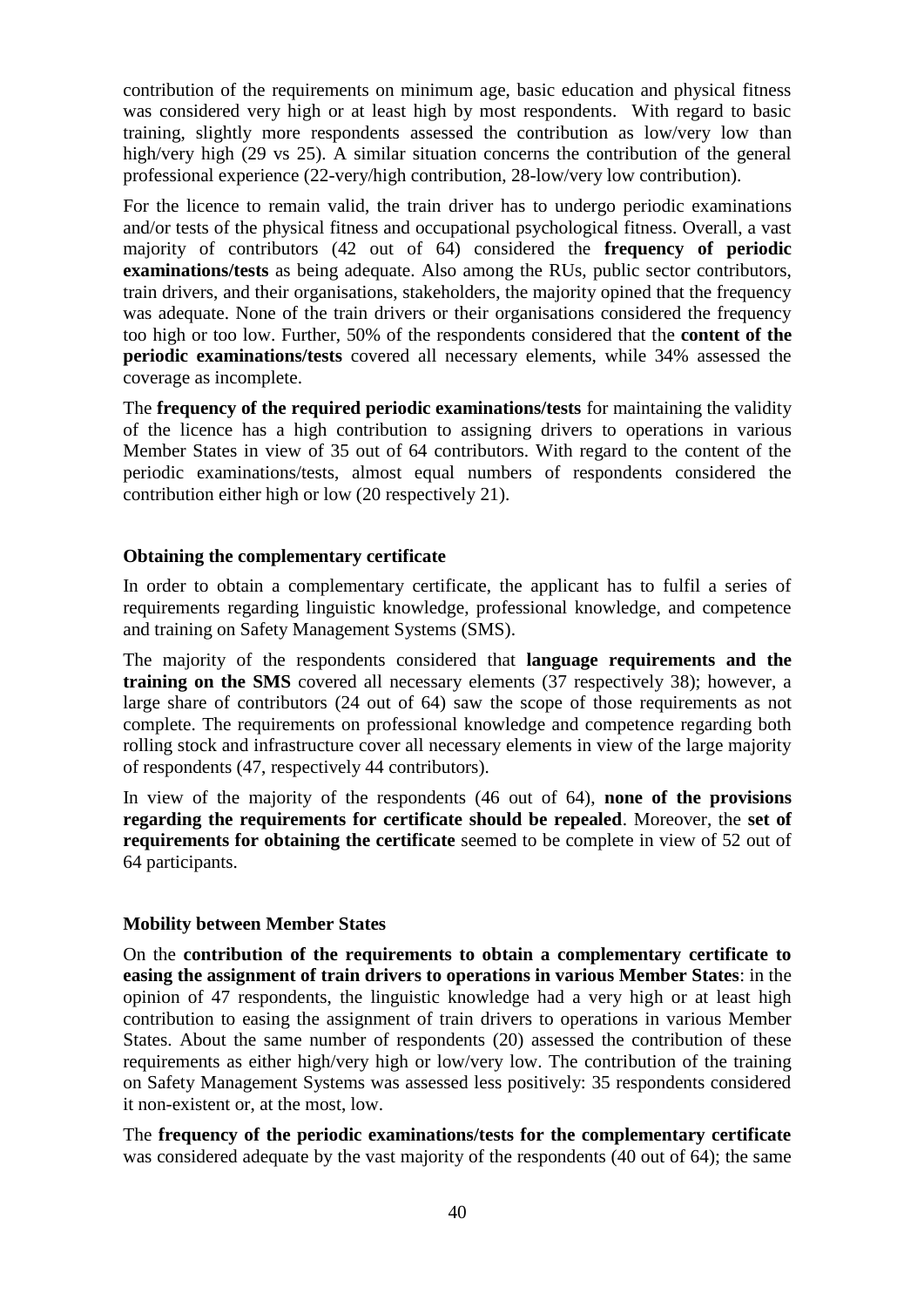applies to the three main categories of respondents (85% of train drivers, 55% of the RUs, 61% of the public administrations).

In view of 36 respondents out of 64, the **minimum frequency of the periodic examinations/tests** had a high or very high contribution to easing the assignment of train drivers to operations in various Member States. Twenty-three respondents rated the contribution of the **content of the periodic examinations/tests** as low or very low.

The level of **linguistic requirements** is perceived by 30 respondents as adequate, while 16 considered it too high and 13 contributors considered it too low. Among those considering the required level too low were 57% of the train drivers and their organisations, while the RUs rated it as either too high (39%) or adequate (50%).

Overall, the **contribution of the Directive to make it easier for train drivers to work in different Member States** was assessed by the majority of the respondents as being limited. This view was shared by the majority of respondents within the main three categories of contributors (62% of public sector respondents, 61% of the RUs and 64% of train drivers and their organisations).

The majority of the respondents rated the **contribution of the various requirements for the licence** to mobility between Member States generally as high or very high.

The respondents assessed the contribution of the **frequency of periodic examinations/tests** mostly as high or very high (41 respondents). Regarding the contribution of the content of the periodic examinations/tests, 42% of the respondents saw it as low/very low, while 38% of the contributors considered it high or very high.

With regard to the **requirements for the complementary certificate**, their contribution to the mobility between Member States was rated as follows:

- linguistic knowledge 31 respondents rated its contribution as high or very high,  $23$ rated it as low or very low;
- professional knowledge/competence regarding rolling stock: 24 high or very high contribution, 31 low or very low contribution;
- professional knowledge/competence regarding infrastructure: 24 high or very high contribution, 26 low or very low contribution;
- Training on Safety Management Systems: 23 high or very high contribution, 25 low or very low contribution.

More than half of the respondents (53%) rated the **contribution of the minimum frequency of the periodical examinations/tests** to mobility between Member States high or very high; however, 30% considered the contribution low to non-existent. With regard to the **content of the periodical examinations/tests**, more respondents saw the contribution low or very low (24) than high/very high (22).

## **Mobility between Railway Undertakings**

On the **overall contribution of the Directive to the mobility between RUs**, half of the respondents (i.e. 32) answered that the contribution was limited, while 19 seeing no contribution of the Directive to that mobility. The majority of train drivers and their organisations (8 out of 14) considered that the Directive did not make it easier for them to move from one RU to another. On the other hand, the public administrations and the RUs are much more positive about contribution of the Directive to facilitating the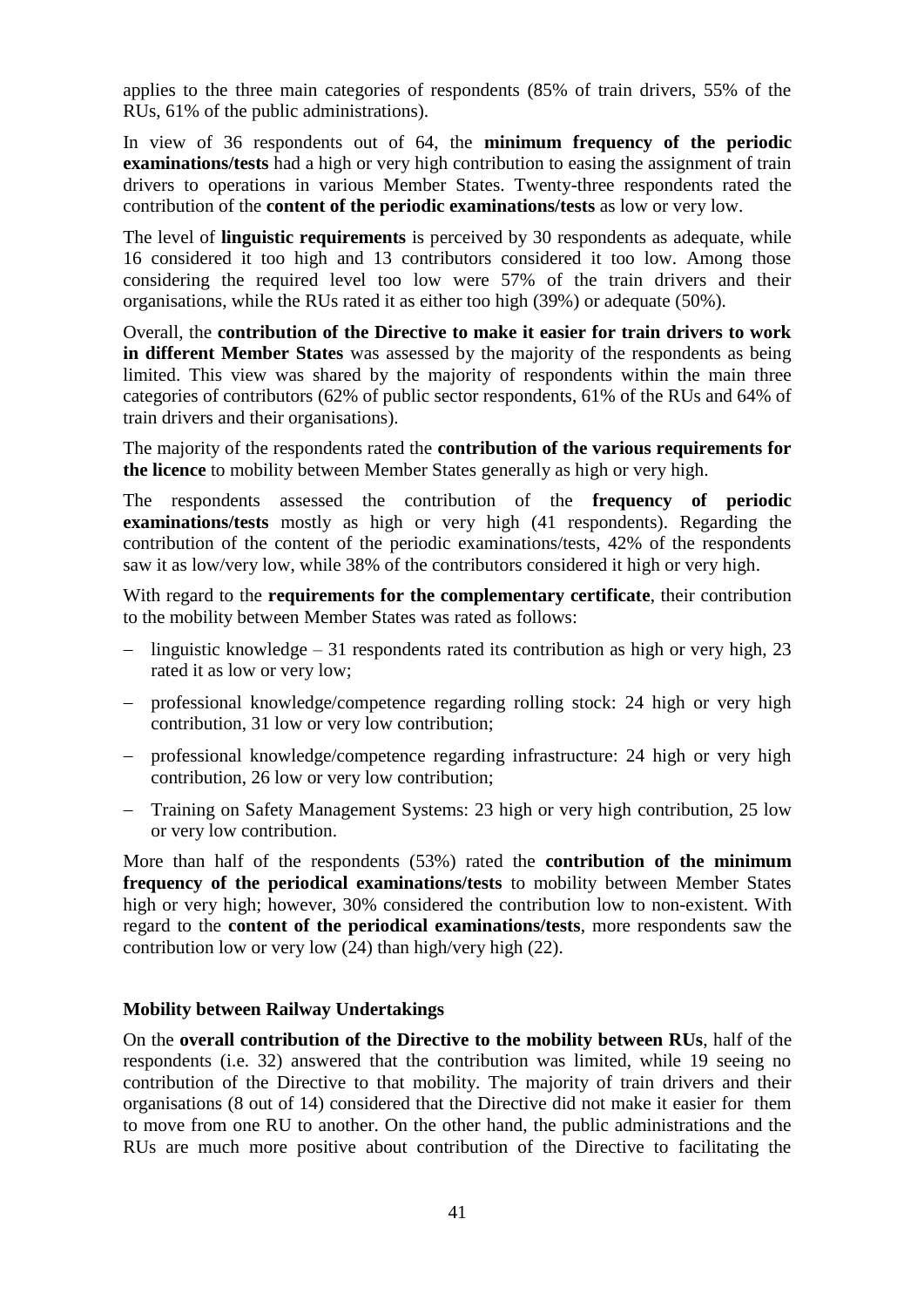mobility between RUs: 9 out of 13 public administrations and 14 out of 18 RUs considered that the Directive contributed to a limited extent to that mobility.

The **contribution of the requirements for obtaining the licence to the mobility of train drivers between RUs** was rated by the contributors as follows: the contribution of the requirements on minimum age, basic education, occupational psychological fitness, and physical fitness is rated as high by a large number of respondents (at least 30 respondents). In case of basic training and general professional competence, most respondents rated their contribution as very low (22, respectively 20).

The majority of the respondents (38) rated the **contribution of the requirements for maintaining the validity of the licence to mobility of train drivers between RUs** as high or very high. However, the contribution of the content of periodic examinations/tests was considered by equal numbers of respondents (i.e. 19) either high/very high or low/very low.

In order to obtain a complementary certificate, the applicant has to fulfil a series of requirements. The **contribution of the requirements for the complementary certificate to facilitating the mobility** of train drivers between RUs was rated mainly as either high or very low, except for the linguistic knowledge that was rated as very high or high by most contributors (39 out of 64).

For the complementary certificate to remain valid, the train driver has to fulfil a series of requirements. More than half of the respondents (34 out of 64) rated **the contribution of the minimum frequency for periodic examinations and tests** to the mobility between RUs as high or very high. In case of the **content of the periodic examinations/tests**, almost equal numbers of respondents (17, respectively 18) rated their contribution high of very low. This could be explained by the specific arrangements within the RUs which might not be 100% aligned with the content of the periodic examinations/tests.

## **EU-added value**

The majority of the respondents (38 out of 64) considered that the Directive contributed at least to a limited extent to **maintaining or even raising the safety level** of the railway system. It has to be noted that in view of 22 contributors the Directive did not contribute to maintaining (or raising) the safety level; however, this does not mean that the Directive had a negative impact on safety.

With regard to **additional effects of the Directive**, an equal number of respondents (20) answered that these effects were either only negative or both positive and negative. In view of most of the contributing train drivers and their organisations, the additional effects of the Directive were only negative. Most of the contributing RUs and public authorities (9 respectively 6) considered that the Directive led to both positive and negative additional effects.

The contributors mentioned, as additional positive effects, the increased mobility of train drivers and definition of minimum requirements in the EU.

The additional negative effects consist in a paper-based, bureaucratic system, additional costs for the RUs, as well as undermining the high quality national training programs that existed when the Directive entered into force.

Most respondents (42) considered that a Directive, as **form of intervention**, was either not adequate or adequate to a limited extent to achieve the goals. In view of 29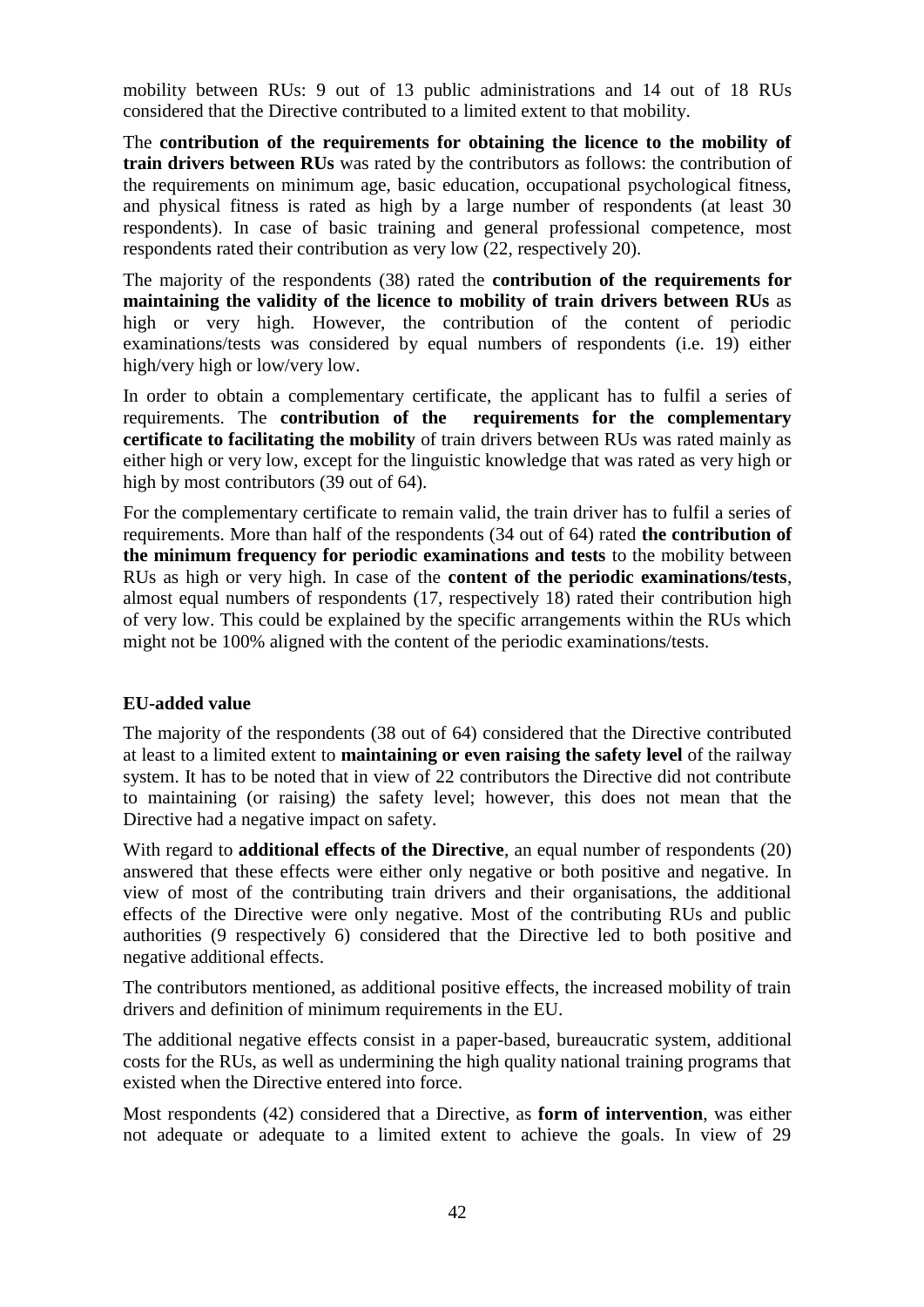respondents, a more prescriptive form of intervention (such as a Regulation) would have been more adequate to achieve the objectives.

On the **costs and benefits** of complying with the Directive: A vast majority of respondents (49 out of 64) considered that they or their organisation did not have any benefit from complying with the requirements set in the Directive. For 53 respondents, the costs incurred were not proportionate with the benefits achieved by complying with the Directive.

The majority of the respondents considered that there are **no inconsistencies in the provisions of the Directive**. However, in view of 28 respondents out of 64, there are inconsistencies in the Directive. Furthermore, a large majority of contributors (42 out of 64) responded that there are **unclear provisions in the Directive**, such as the quality, content and minimum training duration related to the licence is not clearly defined. In addition, there is too much freedom for the Member States regarding the frequency of the psychological checks.

Two thirds of the respondents considered that **some provisions of the Directive are more difficult to implement** than other provisions.

Equal numbers of contributors (26) answered that in their opinion the Directive created a **framework for EU-wide acceptance and comparability of procedures and requirements for the licence** either completely or to a limited extent. Only 8 respondents considered that the Directive did not create such framework.

More than a quarter of respondents did not have an opinion on whether the Directive eliminated the **duplication of efforts between Member States regarding the licences respectively the complementary certificates**. Twenty-eight respondents considered that the Directive eliminated the duplication of efforts between the Member States concerning the licence, while in case of the complementary certificates only 12 respondents believed that the Directive eliminated the costs duplication between Member States. A higher number of respondents (15) shared the view that the Directive did not eliminate the duplication of efforts between Member States for complementary certificates, than the number of respondents (8) with the same assessment regarding the licence.

More than one third of respondents did not have an opinion on whether the Directive eliminated the **duplication of costs between Member States regarding the licences respectively the complementary certificates**. Twenty-four respondents considered that the Directive eliminated the duplication of costs between the Member States concerning the licence, while in case of the complementary certificates only 9 respondents believed that the Directive eliminated the costs duplication between Member States.

#### **Other Questions**

Article 34 of the Directive foresees the examination of the possibility of **using smartcards combining the licence and certificates**. However, following the costbenefit analysis hereof prepared by ERA, no further action was taken with regard to the use of smart cards. A large majority of stakeholders (50 out 72) considers that the possibility of using smart cards should be reconsidered. Some of the respondents maintained that the paper version of the certification documents is outdated; using smart cards would ease the monitoring of train drivers as well as updating the complementary certificates in case of acquiring additional competences.